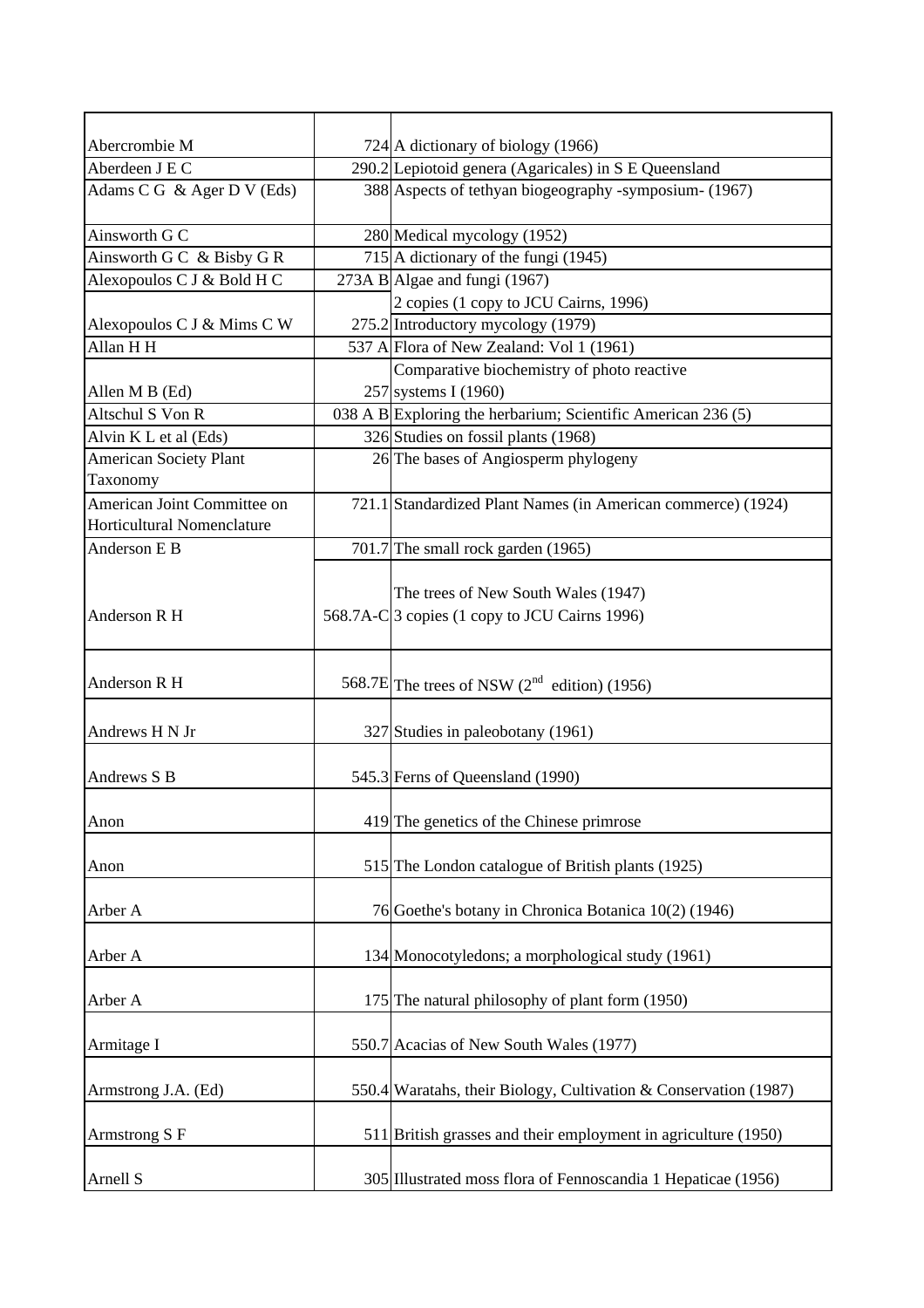| Arnell S                                               | 316 Hepaticae of South Africa (1963)                                             |
|--------------------------------------------------------|----------------------------------------------------------------------------------|
| Ary S & Gregory M                                      | 521.1 The Oxford book of wildflowers (1962)                                      |
| Askew K & Mitchell A S                                 | 370.1 The fodder trees and shrubs of the Northern Territory (1978)               |
| Aston HI                                               | 549 Aquatic plants of Australia (1977)                                           |
| Aston HI                                               | 705.1 An elementary index to Australian herbarium journals (1986)                |
| Auld B A & Medd R W                                    | 541.6 Weeds - an illustrated botanical guide to the weeds of Australia<br>(1987) |
| Australian Academy of Science                          | 458 Biology in the modern world; an IBP symposium (1967)                         |
| Australian Academy of Science                          | 609 National parks & reserves in Australia (1968)                                |
| Australian Academy of Science                          | 456 Education and the environmental crisis (1970)                                |
| Australian Academy of Science                          | 457 Atmospheric effects of supersonic aircraft (1972)                            |
| Australian Academy of Science                          | 455 The use of DDT in Australia (1972)                                           |
| <b>Australian Biological Resources</b><br>Study (ABRS) | 540M Flora of Australia vol. 54 (1992)                                           |
| <b>ABRS</b>                                            | 540AA Flora of Australia vol. 43 (2002)                                          |
| <b>ABRS</b>                                            | 540AB Flora of Australia vol.58A (2002)                                          |
| <b>ABRS</b>                                            | 540N Flora of Australia vol.35 (1992)                                            |
| <b>ABRS</b>                                            | 540P Flora of Australia vol.50 (1993)                                            |
| <b>ABRS</b>                                            | 540Q Flora of Australia vol. 55 (1994)                                           |
| <b>ABRS</b>                                            | 540R Flora of Australia vol. 49 (1994)                                           |
| <b>ABRS</b>                                            | 540S Flora of Australia vol. 16 (1995)                                           |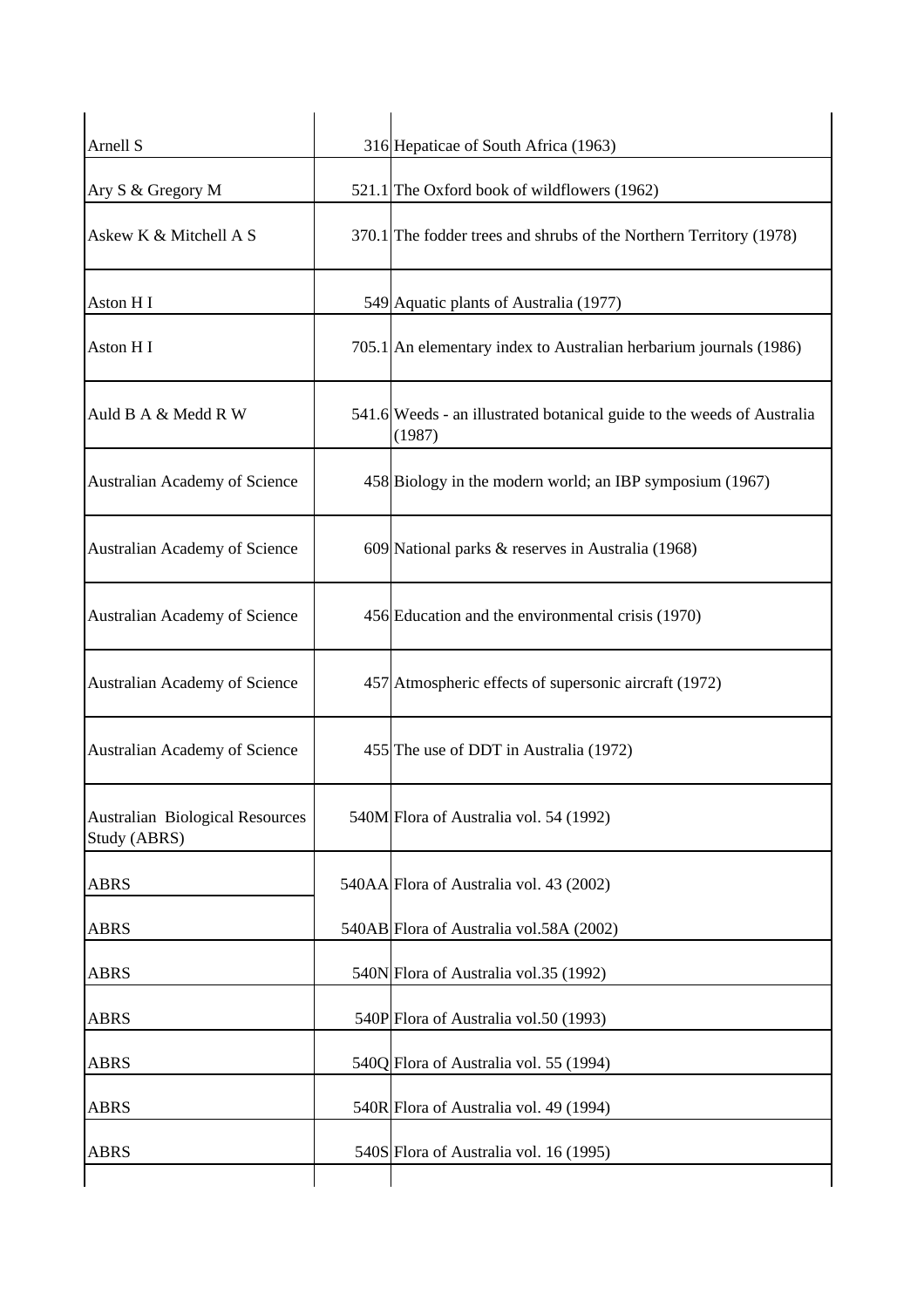| <b>ABRS</b>                                     | 540T Flora of Australia vol. 28(1996)                                                                          |
|-------------------------------------------------|----------------------------------------------------------------------------------------------------------------|
| <b>ABRS</b>                                     | 540.2A Fungi of Australia vol. 1a(1996)                                                                        |
| <b>ABRS</b>                                     | 540.2B Fungi of Australia vol. 1b(1996)                                                                        |
| <b>ABRS</b>                                     | 540.2C Fungi of Australia vol. 2a (1997)                                                                       |
| <b>ABRS</b>                                     | 540U Flora of Australia vol.12 (1998)                                                                          |
| <b>ABRS</b>                                     | 540V Flora of Australia vol. 48 (1998)                                                                         |
| <b>ABRS</b>                                     | 540A.1 Flora of Australia vol 1 $(2^{nd}$ edition) (1999)                                                      |
| <b>ABRS</b>                                     | 540W Flora of Australia vol 17B (1999)                                                                         |
| <b>ABRS</b>                                     | 540X Flora of Australia vol 17A (2000)                                                                         |
| <b>ABRS</b>                                     | 540Y Flora of Australia vol 11A (2001)                                                                         |
| <b>ABRS</b>                                     | 540Z Flora of Australia vol 11B (2001)                                                                         |
| Australian Daisy Study Group                    | 550.16 Australian Brachyscomes (1998)                                                                          |
| <b>Australian Daisy Study Group</b>             | 550.161 Everlasting Daisies of Australia (2002)                                                                |
| <b>Aust Plant Study Group</b>                   | 701.16 Grow what where $(1984)$                                                                                |
| Australian Standard 02-1970                     | 161 Nomenclature of Australian timbers (1970)                                                                  |
| <b>Australian Vice-Chancellors</b><br>Committee | 539.2 Transforming Cinderella Collections (1998)                                                               |
| <b>Aust. Water Resources Council</b>            | 451 Review of Australia's water resources monthly rainfall and<br>evaporation part 1 - data tabulations (1968) |
| Aust. Water Resources Council                   | 453 Water resources newsletter no.17 (1971)                                                                    |
| Ayensu E S                                      | 139 Anatomy of the monocotyledons: Vol VI Dioscoreales (1972)                                                  |
| <b>Babcock E B</b>                              | 101 The genus Crepis part I. Taxonomy, Phylogeny, Distribution and<br>Evolution of Crepis (1947)               |
| <b>Babcock E B</b>                              | 102 The genus Crepis part II. Systematic treatment (1947)                                                      |
| <b>Baglin D</b>                                 | 205.3 Australian eucalypts                                                                                     |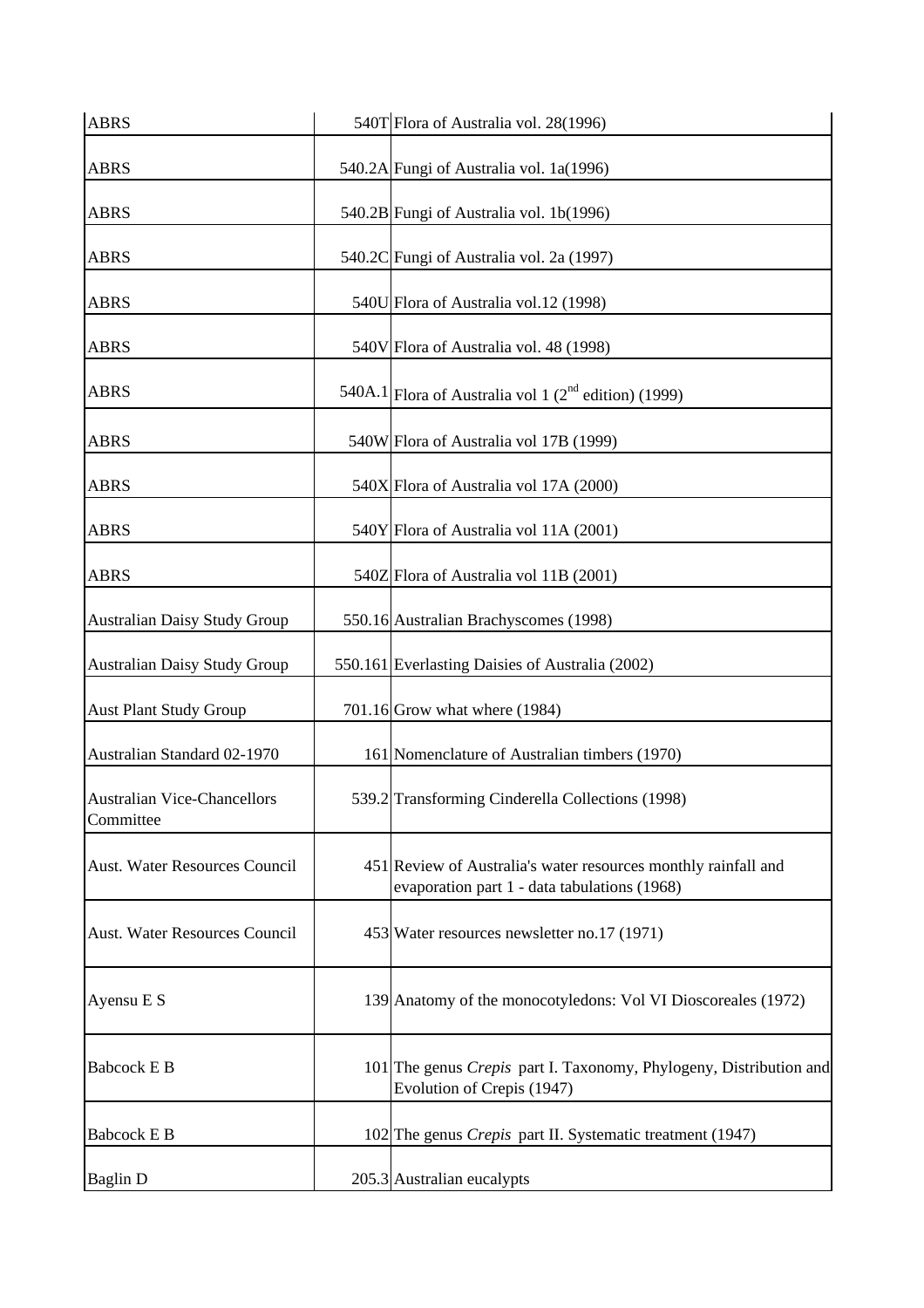| Baglin D & Mullins B                                         | 550.9 Australian wattles                                                                                                                       |
|--------------------------------------------------------------|------------------------------------------------------------------------------------------------------------------------------------------------|
| Bailey F M                                                   | 565 Comprehensive catalogue of Queensland plants (1913)                                                                                        |
| Bailey I W                                                   | 158 Contribution to plant anatomy (1954)                                                                                                       |
| Bailey L H                                                   | 702 The standard cyclopedia of horticulture: Vol 1-3 (1942) MBQ<br>635 03/5a                                                                   |
| Baker H G                                                    | 397 Plants and civilization (1970)                                                                                                             |
| Baker K F                                                    | 567.7 Wildflowers of Western Australia (1971)                                                                                                  |
| Baker, Corringham & Dark                                     | 570.1 Native plants of the Sydney region (1989)                                                                                                |
| Baker, Corringham & Dark                                     | 570.12 Native plants of the lower Blue Mountains (1985)                                                                                        |
| Baker, Corringham & Dark                                     | 570.13 Native plants of the upper Blue Mountains (1984)                                                                                        |
| Barker W R & Greenslade P J M                                | 364.5 Evolution of the flora & fauna of arid Australia (1982)                                                                                  |
| Baker R T & Smith H G                                        | 338.1 A research on the pines of Australia (1910)                                                                                              |
| Balgooy M M                                                  | 361 Plant geography of the Pacific (1971)                                                                                                      |
| Bary A De                                                    | BIOMED Comparative anatomy of the vegetative organs of phanerograms<br>and ferns (1884) translated and annotated by F O Bower and D H<br>Scott |
| Barret G, Silcocks A, Barry S,<br>Cunningham R. & Poulter R. | 465 The New Atlas of Australian Birds (2004)                                                                                                   |
| <b>Barwick M</b>                                             | 701.18 Tropical & Subtropical Trees: A worldwide encyclopaediac<br>guide (2004)                                                                |
| Baumgardt J P                                                | 5.1 How to Identify Flowering Plant Families (1998)                                                                                            |
| Baur G N                                                     | 568.91 A bit about the bush $(1972)$                                                                                                           |
| Beadle, Evans & Carolin                                      | 584 Flora of the Sydney region $(3rd$ edition) (1982)                                                                                          |
| Beadle, Evans & Carolin                                      | 754 Flora of the Sydney region $(2^{nd}$ edition) (1972)<br>9 copies: $(1st$ edition) (1962) 10 copies                                         |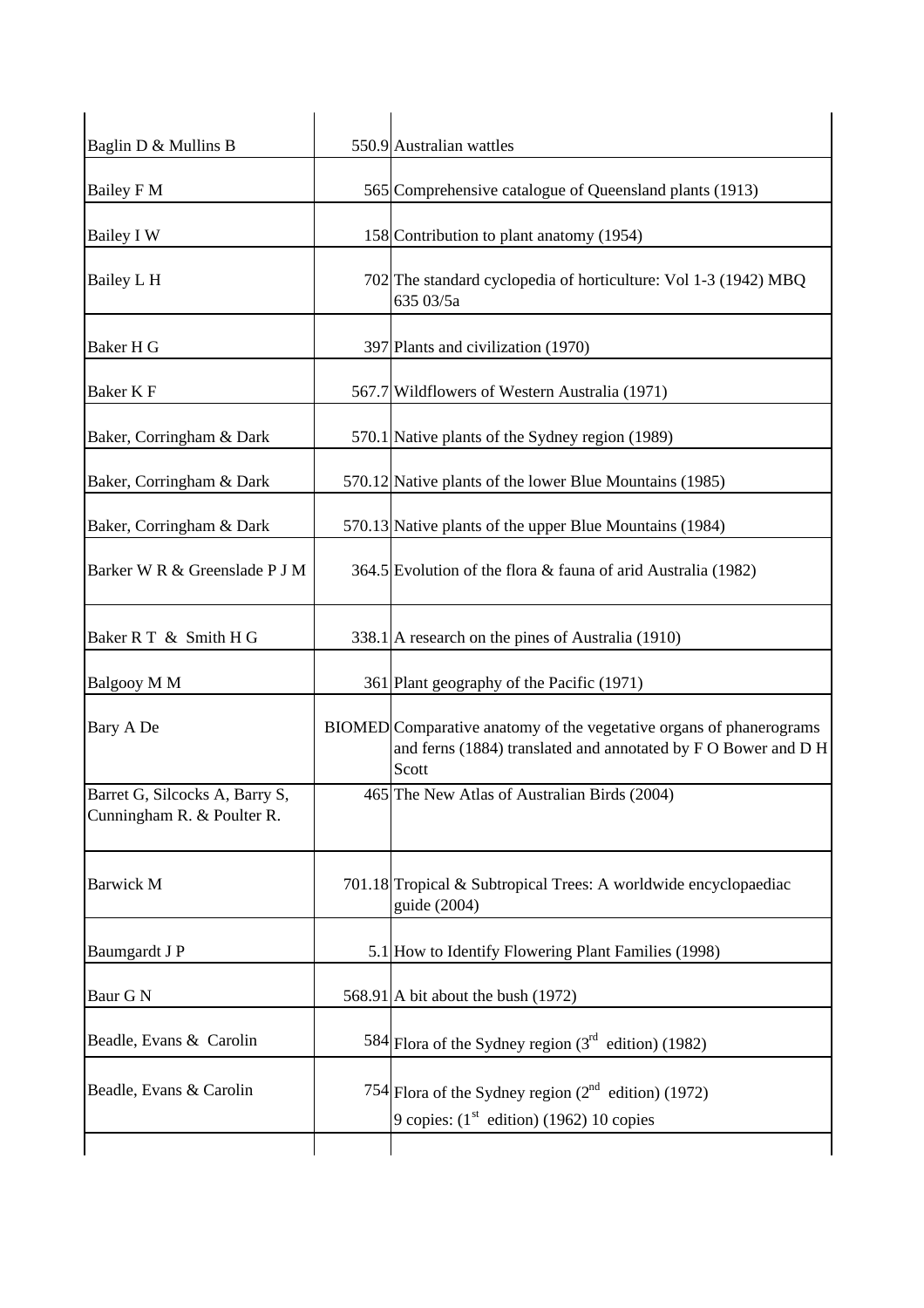| Beadle N C W                                     | 385 Vegetation and pastures of Western New South Wales (1948)                                                     |
|--------------------------------------------------|-------------------------------------------------------------------------------------------------------------------|
| Beadle N C W                                     | 569.4 A Students flora of North Eastern New South Wales Part I.<br>Pteridophytes (1971)                           |
| Beadle N C W                                     | 569.4 B Students flora of North Eastern New South Wales Part II.<br>Gymnosperms, Angiosperm families 37-83 (1972) |
| Beadle N C W                                     | 569.4 C Students flora of North Eastern New South Wales Part III.<br>Angiosperm families 84-106 (1976)            |
| Beadle N C W                                     | 569.4 D Students flora of North Eastern New South Wales Part IV.<br>Angiosperm families 107-136 (1980)            |
| Beadle N C W                                     | 569.4 E Students flora of North Eastern New South Wales Part V.<br>Angiosperm families 137-170 (1984) 2 copies    |
| Beadle N C W                                     | 569.4 F Students flora of North Eastern New South Wales Part VI.<br>Angiosperm families 171-214 (1987)            |
| Beadle N C W                                     | 569.4 G Students flora of North Eastern New South Wales: Part I (revised<br>edition) (1989)                       |
| Beard J S                                        | 567.4A Descriptive catalogue of Western Australian plants                                                         |
| Beattie A J (Ed.)                                | 364.8 Biodiversity; Australia's living wealth (1995)                                                              |
| Beck C <sub>B</sub>                              | $24$ Origin and early evolution of angiosperms (1976)                                                             |
| Beckett K A                                      | 701.3 The RHS encyclopaedia of house plants (1987)                                                                |
| Bell A D                                         | 175.2A B Plant form: an illustrated guide (1993)                                                                  |
| Bell P & Woodcock C                              | 347 The diversity of green plants (1968)                                                                          |
| <b>Belvianes M</b><br>(translated by A J Huxley) | $701.12$ Exotic plants of the world (1965)                                                                        |
| Bendz G & Santesson (Eds)                        | 34 Chemistry in botanical classification (1973)                                                                   |
| Benson D & Howell J                              | 570.1 Taken for granted; the bush of Sydney and its suburbs (1990)                                                |
| Benson D & McDougall l                           | 570.6 Rare bushland plants of western Sydney (1991)                                                               |
| Benson D, Ondinea D & Bear V                     | 570.17 Missing Jigsaw Pieces; the Bushland Plants of the Cooks River<br><b>Valley</b> (1999)                      |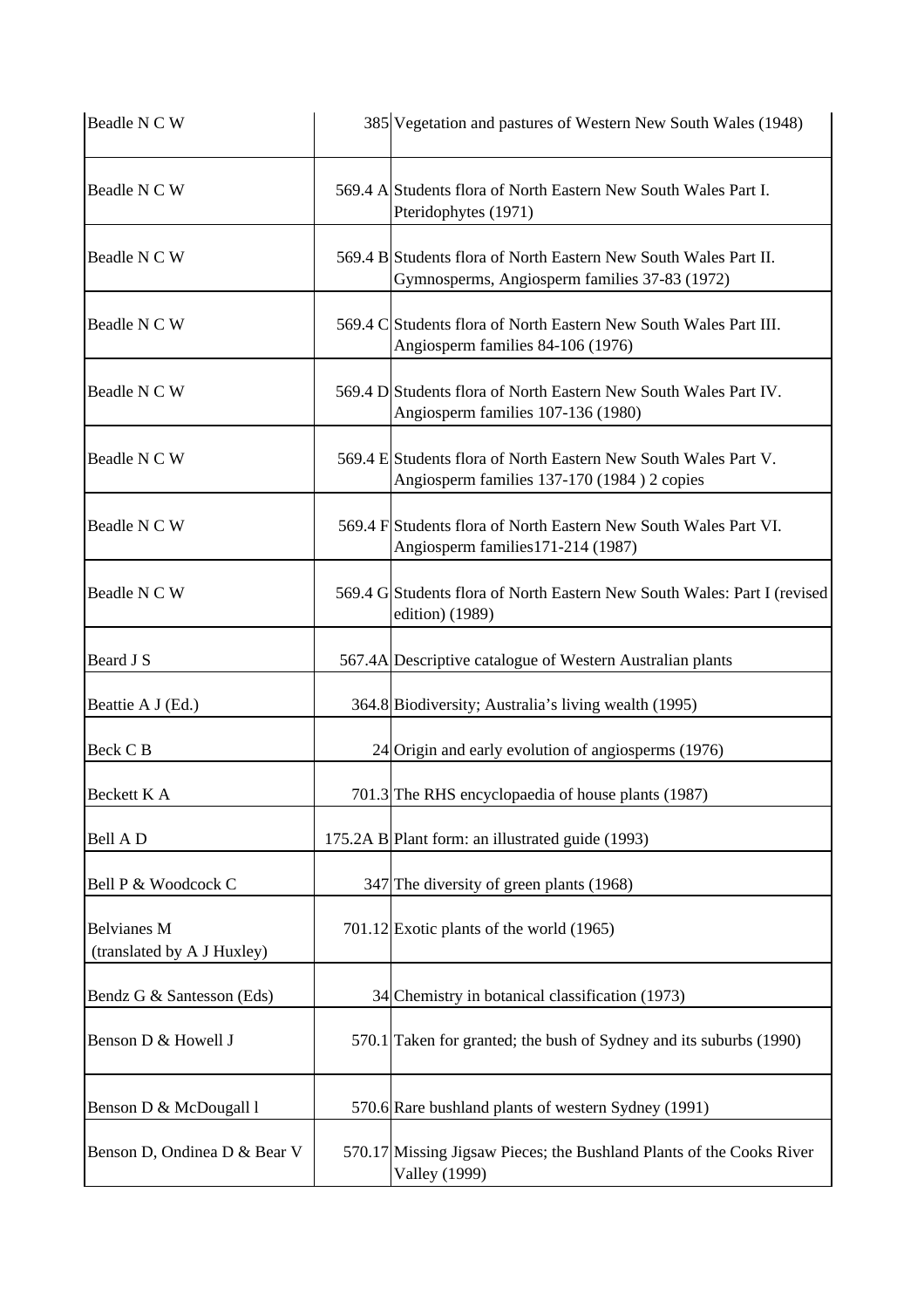| Benson J S             | $610$ Review of policies priorities & programs for nature conservation<br>in NSW (1983) |
|------------------------|-----------------------------------------------------------------------------------------|
| Bentham G              | 539 Flora Australiensis: Vol 1-7<br>BIOMED MB581 994/6 1-7] (1963)                      |
| Berkeley M J           | BIOMED Introduction to cryptogamic botany (1857)                                        |
| Berrie G K             | 544.2 Provisional key to the thalloid liverworts of Australia                           |
| Berry R J (Ed)         | 67 Charles Darwin - a commemoration 1882 - 1982 (1982)                                  |
| Bessey E A             | 276A Morphology and taxonomy of fungi (1950)                                            |
| Bessey E A             | 276B Morphology & taxonomy of fungi<br>(revised edition) (1952)                         |
| de Beuzzeville, W.A.W. | 542.71 Australian trees for Australian planting (1947)                                  |
| <b>Bierhorst D W</b>   | 357A B Morphology of vascular plants (1971)                                             |
|                        | (1 copy to JCU Cairns 1996)                                                             |
| <b>Bindon P</b>        | 403.3 Useful bush plants (1996)                                                         |
| <b>Biology UNSW</b>    | 471 General biology lecture diagrams (1964)                                             |
| <b>Bisby G R</b>       | 275 An introduction to the taxonomy and nomenclature of fungi<br>(1945)                 |
| <b>Bishop T</b>        | 548.31 Field Guide to the Orchids of NSW and Victoria, $2nd$ edition<br>(2000)          |
| <b>Black J M</b>       | 564.2 Flora of South Australia ( $1st$ edition) parts 1-4 (1929) unbound                |
| <b>Black J M</b>       | 564.3 Flora of South Australia ( $2^{nd}$ edition) parts 1-4 (1957) bound               |
| <b>Black J M</b>       | 564.3AB Flora of South Australia ( $2nd$ edition) Parts 1,3 (1957)                      |
| Black J M              | 564.4 Flora of South Australia ( $3rd$ edition) Part 1 (1978)                           |
| <b>Blackall WE</b>     | 567.3A-C How to know Western Australian wildflowers:                                    |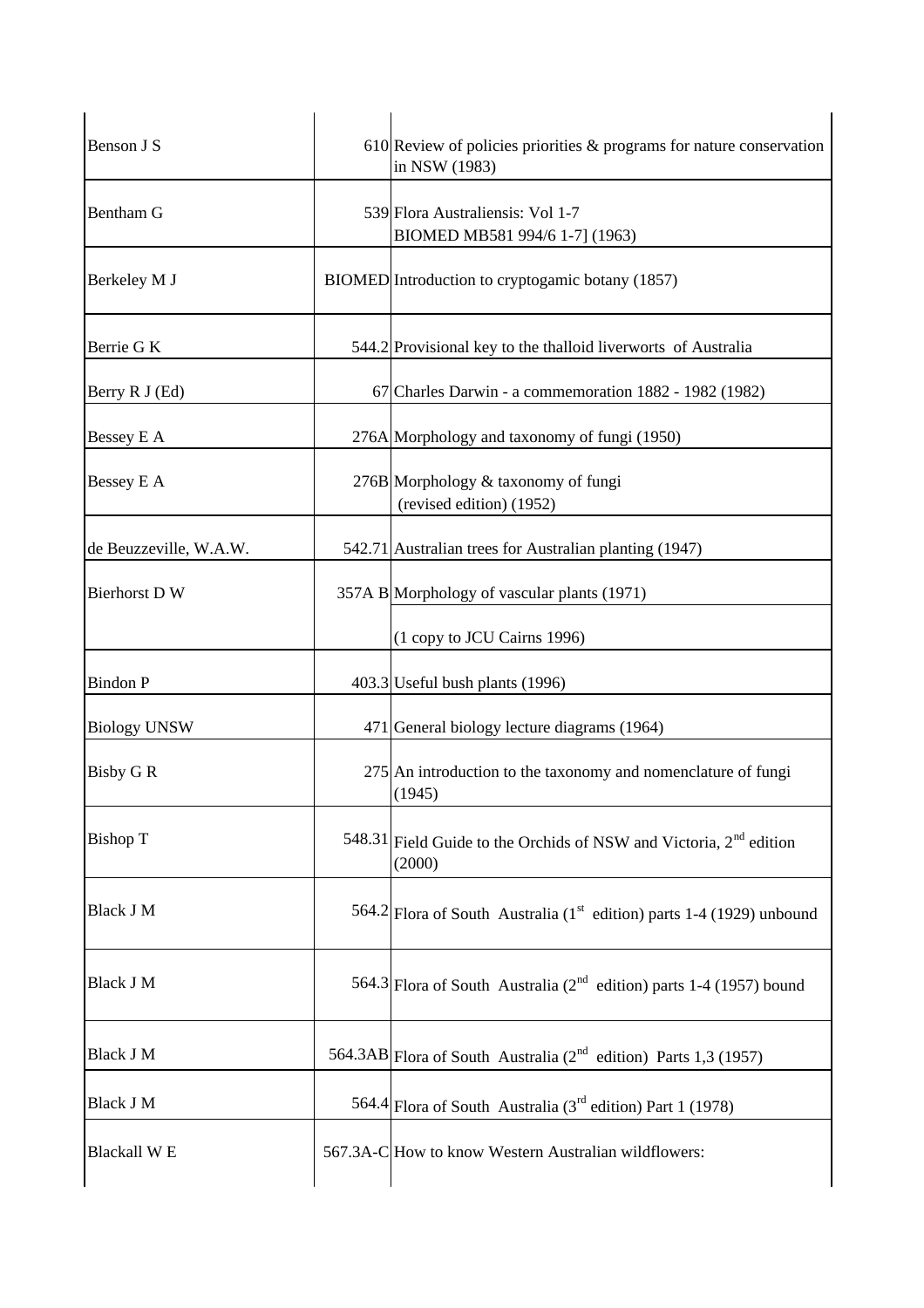|                           | Part I (1954), Part II (1956), Part III (1965)                                                                |
|---------------------------|---------------------------------------------------------------------------------------------------------------|
| Blackall W E & Grieve B J | 567.3F How to know Western Australian wildflowers, Part IV (1975)                                             |
| Blackall W E & Grieve B J | 567.3G How to know Western Australian wildflowers, Part III B $(2^{nd}$<br>edition) (1981)                    |
| Blackett P et al          | 376 Continental drift (1965)                                                                                  |
| <b>Blake ST</b>           | 204 Northern Australian species of <i>Eucalyptus</i> : part 6. Taxonomy<br>and enumeration of species (xerox) |
| Blakely W F               | $207$ A key to the eucalypts (1934)                                                                           |
| <b>Blakely WF</b>         | $208A B\vert A$ key to the eucalypts<br>$(2^{nd}$ edition) (1955) MB583 4/1 +1 other copy                     |
| <b>Blatter E</b>          | 123 The palms of British India and Ceylon (1926) (portion xeroxed)                                            |
| <b>Blomberry A M</b>      | 541.14 A guide to native Australian plants (1967)                                                             |
| Blomberry A M & Maloney B | 550.8 Proteaceae of the Sydney region (1992)                                                                  |
| Blood, K.                 | 541.8/2 Environmental Weeds: A field guide for South East Australia<br>(2001)                                 |
| <b>Blunt W</b>            | 57 The compleat naturalist. The life of Linneaus (1971)                                                       |
| Boland D J et al          | 213 Eucalyptus seed (1980)                                                                                    |
| Boland D J et al          | 542.1 Forest trees of Australia $(4th$ edition) (1984)                                                        |
| Bold H C                  | 348 The plant kingdom (1977)                                                                                  |
| Bold H C                  | 349A B The plant kingdom (1960, 1964)<br>2 copies (1 copy to JCU Cairns 1996)                                 |
| Bold H C                  | 354A B Morphology of plants (1967)<br>(1 copy to JCU Cairns 1996)                                             |
| Bootle KR                 | 162 The commercial timbers of NSW and their use (1971)                                                        |
| Borg J                    | 701.8 Cacti (3 <sup>rd</sup> edition) (1959)                                                                  |
|                           |                                                                                                               |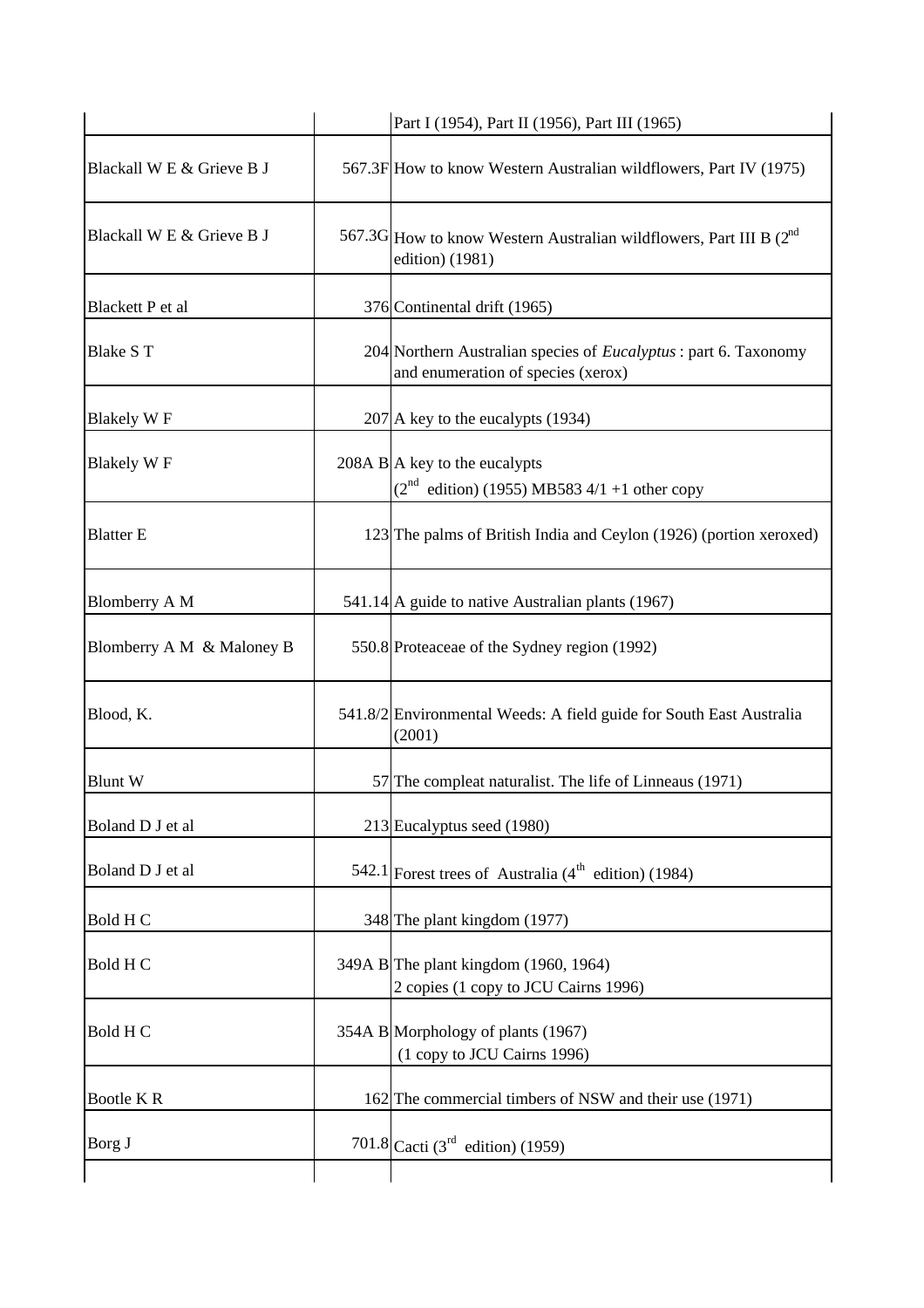| Borowitzka M A et al          | 549.4 Field guide the marine plants of NSW (1982)                                                                                       |
|-------------------------------|-----------------------------------------------------------------------------------------------------------------------------------------|
| Botany Dept Uni Sydney        | 611 Genera of seed plants $\&$ ferns indigenous to NSW                                                                                  |
| Bougher N L & Syme K          | 290.7 Fungi of Southern Australia (1998)                                                                                                |
| Bourdot H & Galzin A          | 294 Hymenomycetes de France (1927)                                                                                                      |
| <b>Boureau</b> E              | 153 Anatomie vegetale l'appareil vegetatif des phanerogames (1954)                                                                      |
| Bowman D M J S                | 542.91 Australian Rainforests: Islands of green in a land of fire (2000)                                                                |
| Bower FO                      | 330 The origin of a land flora (1908)                                                                                                   |
| Bower FO                      | 331 Primitive land plants (1935)                                                                                                        |
| Bowes B G                     | 175.1A B $\vert$ A colour at as of plant structure (1996) (1 copy sent to Edwino<br>Fernando, University of Los Banos, The Philippines) |
| <b>Braithwaite R</b>          | BIOMED The British moss flora: Vol 1. Acrocarpus mosses (1887)                                                                          |
| <b>Braithwaite R</b>          | BIOMED The British moss flora: Vol 2. Acrocarpus mosses (1888-1895)                                                                     |
| <b>Braithwaite R</b>          | BIOMED The British moss flora: Vol 3. Pleurocarpus mosses and<br>Sphagnum (1896-1905)                                                   |
| <b>Braithwaite R</b>          | BIOMED The Sphagnaceae or peat mosses of Europe and North America<br>(1880)                                                             |
| Branagan D F & Packham G H    | 389 Field geology of NSW (1970)                                                                                                         |
| <b>Bremer K</b>               | 98 Asteraceae, Cladistics and Classification (1994)                                                                                     |
| Bremer K, Bremer B & Thulin M | 97 Introduction to Phylogeny & Systematics of Flowering Plants<br>(1998)                                                                |
| Brennan K                     | 562.6 Wildflowers of Kakadu (1986)                                                                                                      |
| Brickell et al                | 127 Petaloid monocotyledons - horticultural and botanical research<br>(1980)                                                            |
| Bridson D & Forman L          | 705.2 The Herbarium Handbook (Revised Edition 1992)                                                                                     |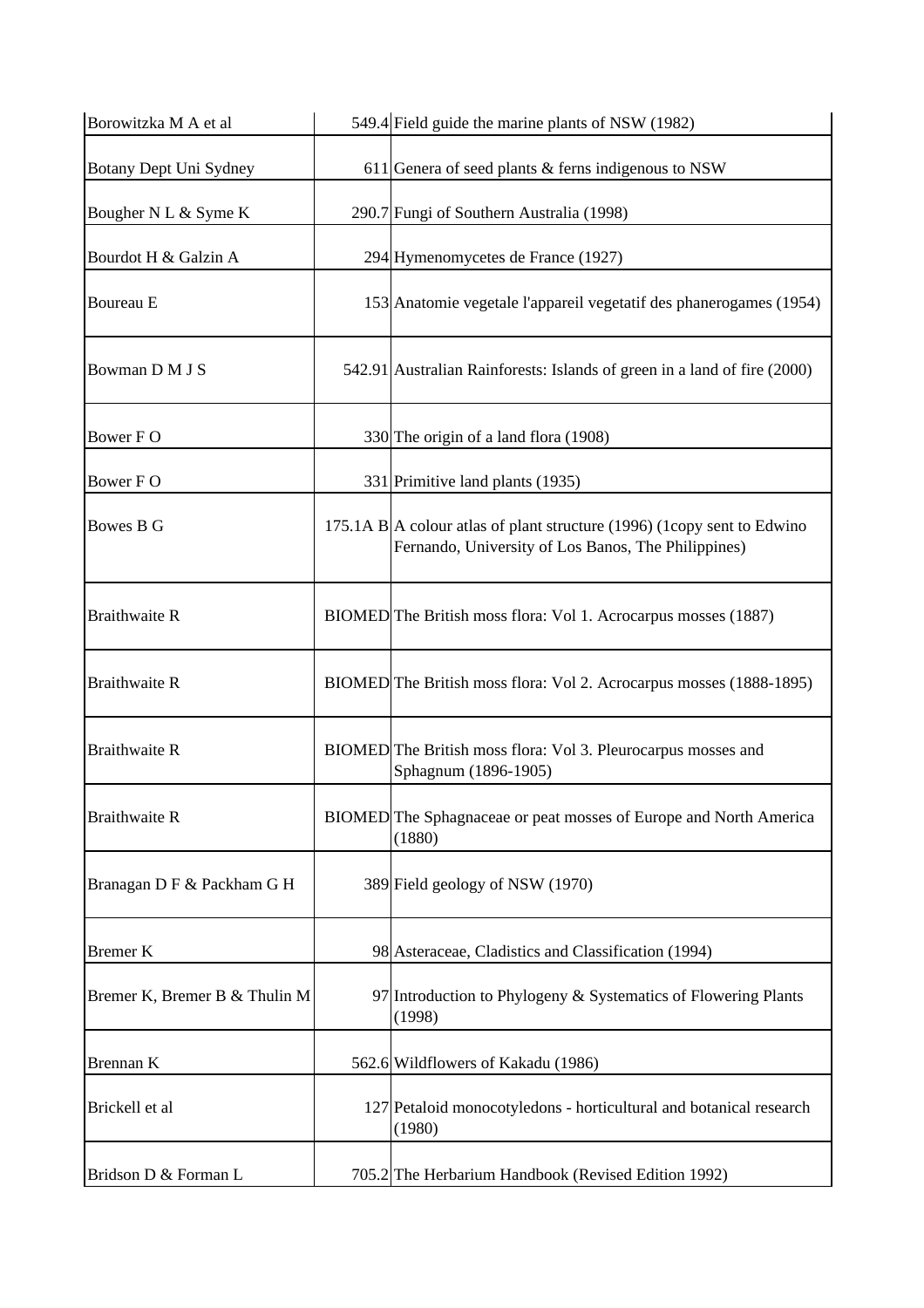| Briggs D & Walters S M                        | 421 Plant variation and evolution (1969)                                                                      |
|-----------------------------------------------|---------------------------------------------------------------------------------------------------------------|
| <b>Broberg G</b>                              | 56 Yearbook of the Swedish Linnaeus society (1979)                                                            |
| <b>Brock J</b>                                | 562.7 Top End native plants (1990)                                                                            |
| <b>Brock J</b>                                | 562.7B Native Plants of Northern Australia (revised edition) 2001                                             |
| Brooker M I H & Kleinig D A                   | 205.1A Field guide to eucalypts: Vol 1. (revised edition) Southeastern<br>Australia (1990)                    |
| Brooker M I H & Kleinig D A                   | $205.1A.1$ Field guide to Eucalypts: Vol.1 (revised and updated $2nd$<br>edition)(1999)                       |
| Brooker M I H & Kleinig D A                   | 205.1B Field guide to eucalypts: Vol 2. Southwestern and Southern<br>Australia (1990)                         |
| Brooker M I H & Kleinig D A                   | 205.1B.1 Field guide to eucalypts: Vol 2. Southwestern and Southern<br>Australia - rev. ed. (2001)            |
| Brooker MIH & Kleinig D A                     | 205.1C Field guide to eucalypts: Vol 3. Northern Australia (1994)                                             |
| Brooker M I H & Kleinig D A                   | 205.4 Eucalyptus: an illustrated guide to identification (1996)                                               |
| <b>Brooks F A</b>                             | 411 An introduction to physical microclimatology (1960)                                                       |
| <b>Brooks FT</b>                              | $278.1$ Plant diseases (1953)c                                                                                |
| Brown, Robert                                 | 59 Prodromus florae Novae Hollandiae et insulae Van Diemen<br>(1810) (facsimile 1960)                         |
| Brown, Robert                                 | 60 Miscellaneous botanical works of R. Brown: Vol 1 (1866)                                                    |
| Brown, Robert                                 | 61 Miscellaneous botanical works of R. Brown: Vol 2 (1867)                                                    |
| Brown A, Thomson-Dans C &<br>Marchant N (Eds) | 567.9 Western Australia's Threatened Flora (1998)                                                             |
| <b>Brownlow M</b>                             | 393.1 Herbs and the fragrant garden (1963)                                                                    |
| Bruhl J J                                     | $119$ Cyperaceae, relationships and a new classification; Australian<br>Systematic Botany 8, 125 - 305 (1995) |
| Brummitt R K (Compiler)                       | 737 Vascular Plants; Families & Genera (1992)                                                                 |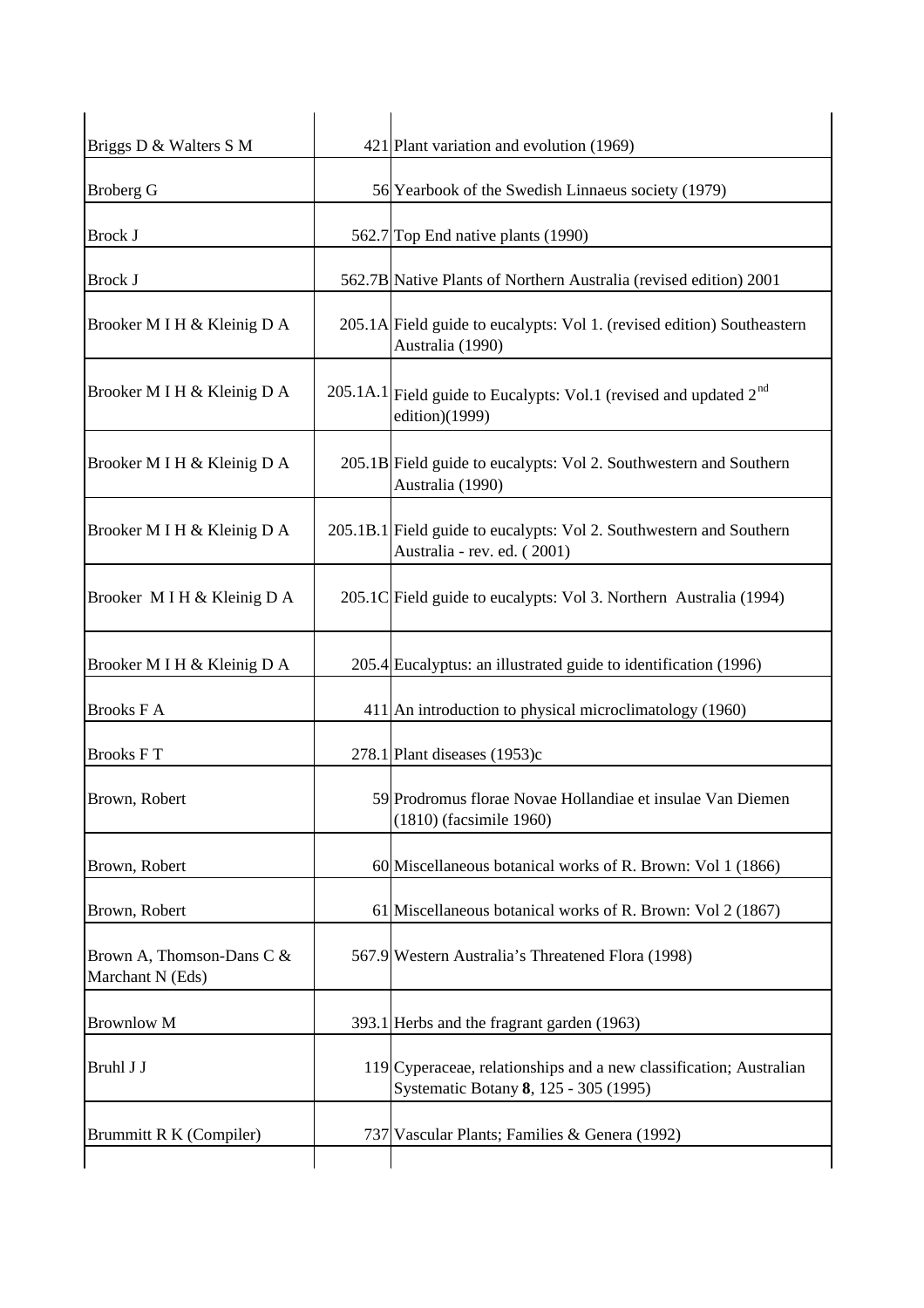| Brummitt R K & Powell C E<br>(Eds.) | 738 Authors of Plant Names (1992)                                              |
|-------------------------------------|--------------------------------------------------------------------------------|
| Buchanan R A                        | 541.6A Common weeds of Sydney bushland (1981)                                  |
| Buchanan R A                        | 364.6 Bush regeneration (1989)                                                 |
| Burbidge N T & Gray M               | 560.1 Flora of the Australian Capital Territory (1970)                         |
| Burbidge N T & Gray M               | 560.2 The plants of the Australian Capital Territory (1963)                    |
| Burbidge NT                         | 560 The wattles of the Australian Capital Territory (1961)                     |
| Burbidge NT                         | 560.5 The gum trees of the Australian Capital Territory (1963)                 |
| Burbidge NT                         | 703 Plant taxonomic literature in Australian libraries (1978)                  |
| Burbidge N t                        | 720 Dictionary of Australian plant genera (1963)                               |
| Bureau of Flora & Fauna             | 540A Flora of Australia vol 1 Introduction (1981)                              |
| Bureau of Flora & Fauna             | 540H Flora of Australia vol 3 (1989)                                           |
| Bureau of Flora & Fauna             | 540C Flora of Australia vol 4 (1984)                                           |
| Bureau of Flora & Fauna             | 540I Flora of Australia vol 8 (1982)                                           |
| Bureau of Flora & Fauna             | 540L Flora of Australia vol 18 (1990)                                          |
| Bureau of Flora & Fauna             | 540K Flora of Australia vol 19 (1988)                                          |
| Bureau of Flora & Fauna             | 540D Flora of Australia vol 22 (1984)                                          |
| Bureau of Flora & Fauna             | 540F Flora of Australia vol 25 (1985)                                          |
| Bureau of Flora & Fauna             | 540B Flora of Australia vol 29 (1982)                                          |
| Bureau of Flora & Fauna             | 540J Flora of Australia vol 45 (1987)                                          |
| Bureau of Flora & Fauna             | 540E Flora of Australia vol 46 (1986)                                          |
| Bureau of Flora & Fauna             | 540.1A Fauna of Australia vol 1a (1987)                                        |
| Bureau of Flora & Fauna             | (This series published by<br>Australian Biological Resources Study after 1990) |
| Burgess C                           | 570.8 Blue Mountain gums (1963)                                                |
|                                     |                                                                                |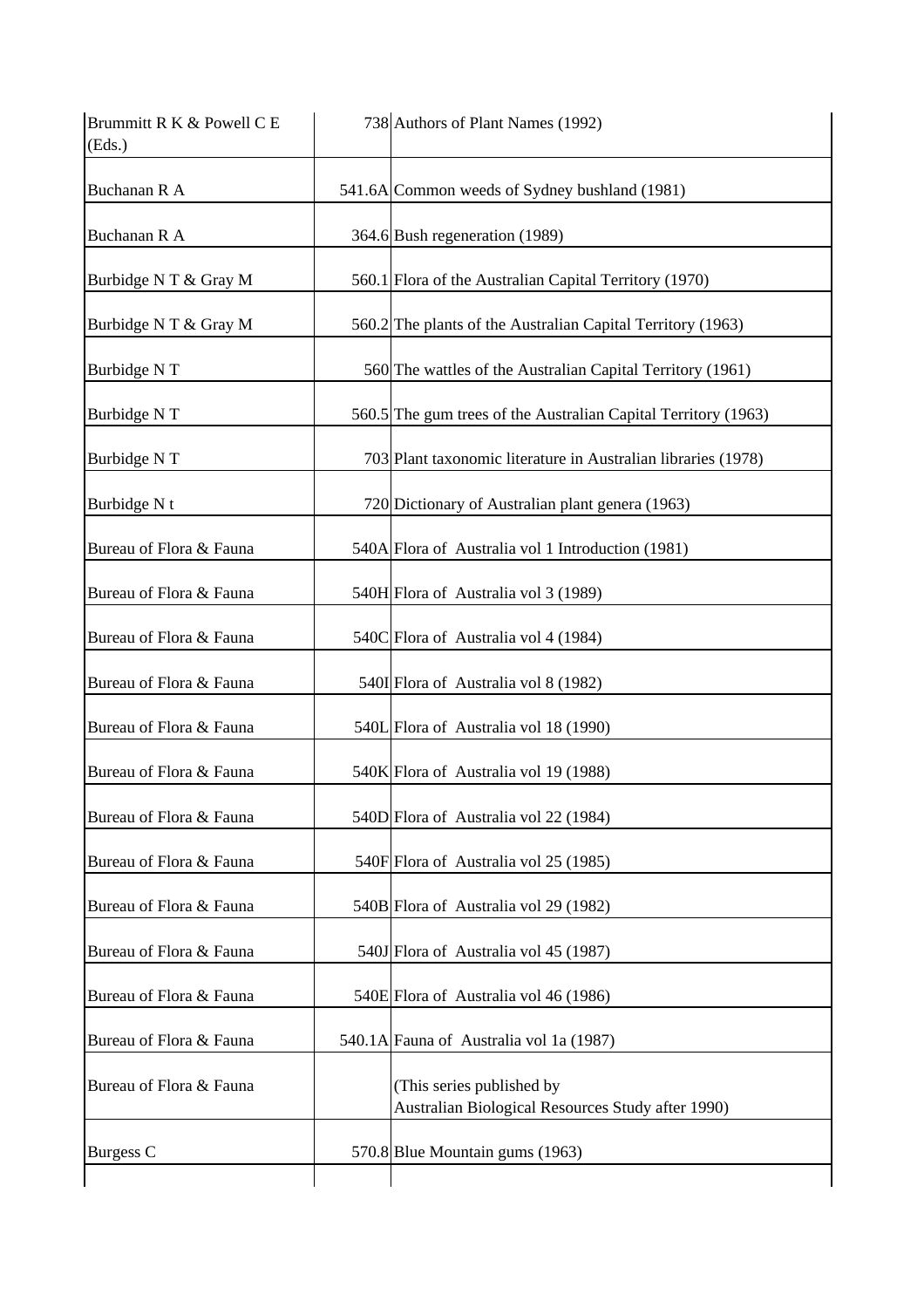| <b>Burnett J H</b>                                                              | 512 The vegetation of Scotland (1964)                                                                                                                  |
|---------------------------------------------------------------------------------|--------------------------------------------------------------------------------------------------------------------------------------------------------|
| Burns G W                                                                       | 359 The plant kingdom (1974)                                                                                                                           |
| Cain A J                                                                        | 37 Function and taxonomic importance (1959)                                                                                                            |
| Cambage R H                                                                     | 568.5 Notes on the native flora of New South Wales: Parts 1-10 (1905)                                                                                  |
| Cameron M (Ed)                                                                  | 566.3 A guide to flowers and plants of Tasmania (revised edition)<br>(1996)                                                                            |
| Carey G                                                                         | 470A B Botany by observation (1946) (1copy to JCU Cairns)                                                                                              |
| Carlquist S                                                                     | 146 Comparative plant anatomy (1962)                                                                                                                   |
| Carnahan J A -Div Map                                                           | 364.1 Atlas of Australian resources: natural vegetation (1976)                                                                                         |
| Carolin R & Clarke P                                                            | 549.3 Beach plants of South Eastern Australia (1991)                                                                                                   |
| Carolin R & Tindale M                                                           | 570.8A-E Flora of the Sydney region (revised edition) (1993)<br>5 copies                                                                               |
| Carr D J & S G M (Eds)                                                          | 491 People and plants in Australia (1981)<br>2 copies (1 copy to JCU Cairns 1996)                                                                      |
| Carr $D J & S G M$ (Eds)                                                        | 491.1 Plants and man in Australia (1981)                                                                                                               |
| Carrington M D & Pearson W H                                                    | 307 List of hepaticae collected by Mr Thomas Whitelegge in New<br>South Wales                                                                          |
| Cayzer A                                                                        | 612 An artificial key to the families of angiosperms occurring in<br>Queensland                                                                        |
| CD Rom: Brooker MIH, Connors<br>JR & Slee AV                                    | $CD001$ EUCLID - Eucalypts of south-eastern Australia (1 <sup>st</sup> ed. 1997)[<br>includes field copy of CD]                                        |
| CD Rom: Hyland BPM, Whiffin<br>T, Christophel DC, Gray B, Elick<br>R W & Ford A | CD002 Australian tropical rainforest trees and shrubs (1999) [includes<br>field copy of CD]                                                            |
| CD Rom: Thiele KR & Adams<br>$LG$ (eds)                                         | CD003 <sup>The families of flowering plants of Australia (1999)</sup>                                                                                  |
| CD Rom: Centre for pest<br>information technology and<br>transfer, U. of Qld    | CD004 LucID professional for Windows - contemporary identification<br>tools (1999) (passed to David Croft fir use in 'Life in the Arid<br>Zone' class) |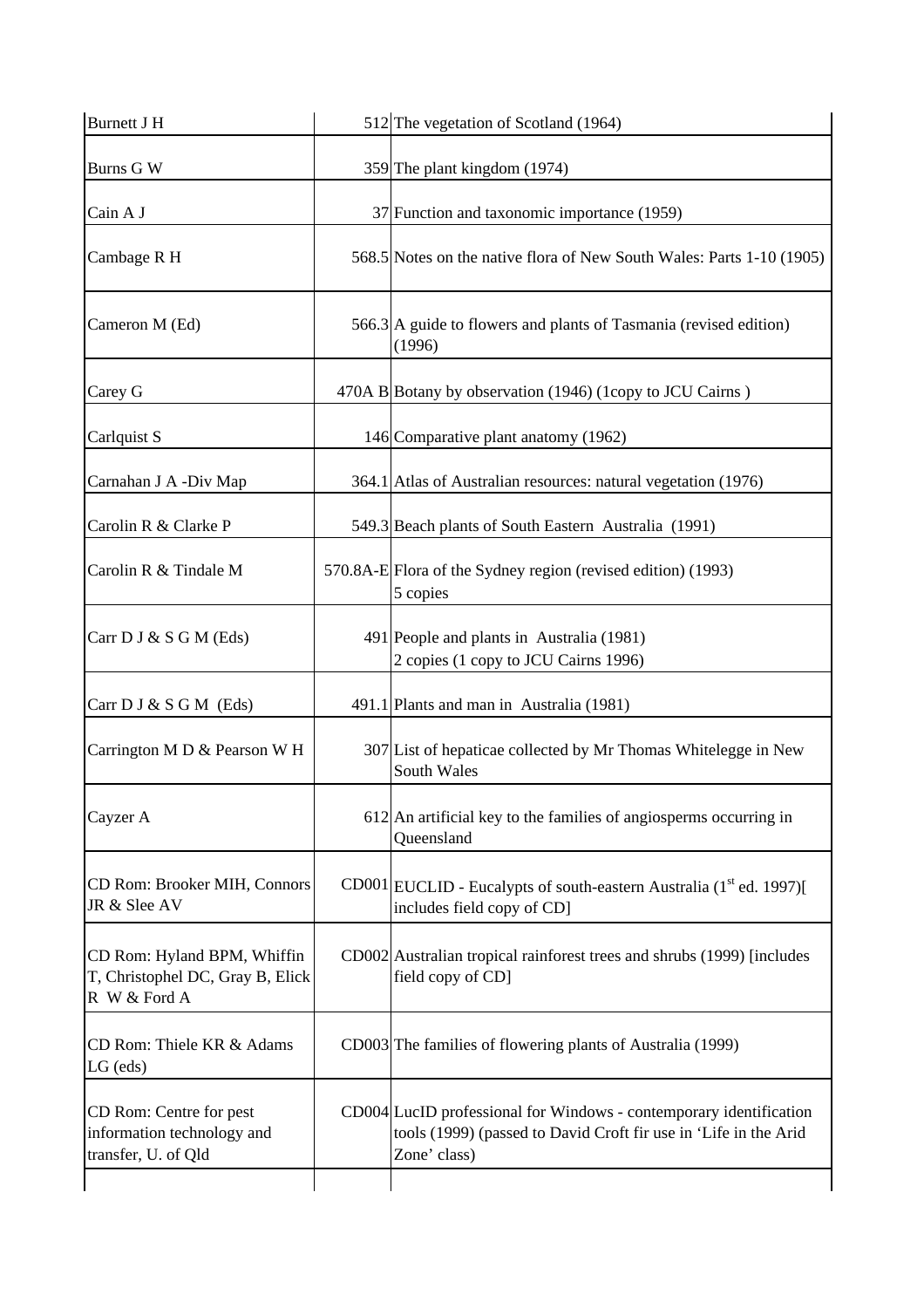| Chamberlain C J                | 338 Gymnosperms; structure and evolution 1961                                                                 |
|--------------------------------|---------------------------------------------------------------------------------------------------------------|
| <b>Chambers R</b>              | BIOMED Vestiges of the natural history of creation: $(12th$ edition) (1884)                                   |
| Chapman A D                    | 732 A-D Australian plant names index : A-C; D-J; K-P; Q-Z; (1991)                                             |
| Chapman AR et al               | 516 Flora of the British Isles (1962)                                                                         |
| Chapman V J                    | 261 The marine algae of New Zealand (1956)                                                                    |
| Chapman V J                    | 270 The algae (1962)                                                                                          |
| Chauveaud L G                  | 184 Recherches embryogeniques sur l'appareil laticifere (1891)                                                |
| Chevallier A                   | 404.5 Encyclopedia of Medicinal Plants (revised edition) (2001)                                               |
| Child J                        | 570.3 Trees of the Sydney region (1968)                                                                       |
| Child J                        | 570.4 Wildflowers of the Sydney region (1968)                                                                 |
| Chippendale G M                | 370A B Poisonous plants of the Northern Territory:<br>Parts I & II (1956)                                     |
| Chippendale G M                | 209A-E Eucalypt buds and fruits (1968)<br>5 copies (1 copy to JCU Cairns 1996) (1 copy from<br>M.M.Hindmarsh) |
| Chippendale G M                | 562.1 Checklist of Northern Territory plants (1971)                                                           |
| Chippendale G M                | 211 Eucalypts of the Western Australian goldfields (1973)                                                     |
| Chippendale T M                | 563.2A B Wildflowers of Central Australia (1968)<br>2 copies (1 copy to JCU Cairns 1996)                      |
| Chippendale T & G              | 560.6 Wildflowers of ACT (1972)                                                                               |
| Chippendale G M & Wolf L       | 215a-d The natural distribution of Eucalyptus in Australia (1981) 4<br>copies (1 copy to JCU Cairns 1996)     |
| Chisholm A H                   | 67.1 Great Australians: Ferdinand von Mueller (1962)                                                          |
| Chong S N, revised by King E L | 175.2 Basic Morphology of Flowering Plants (1996)                                                             |
| Christianson I G et al (Eds)   | 264 Seaweeds of Australia (1981)                                                                              |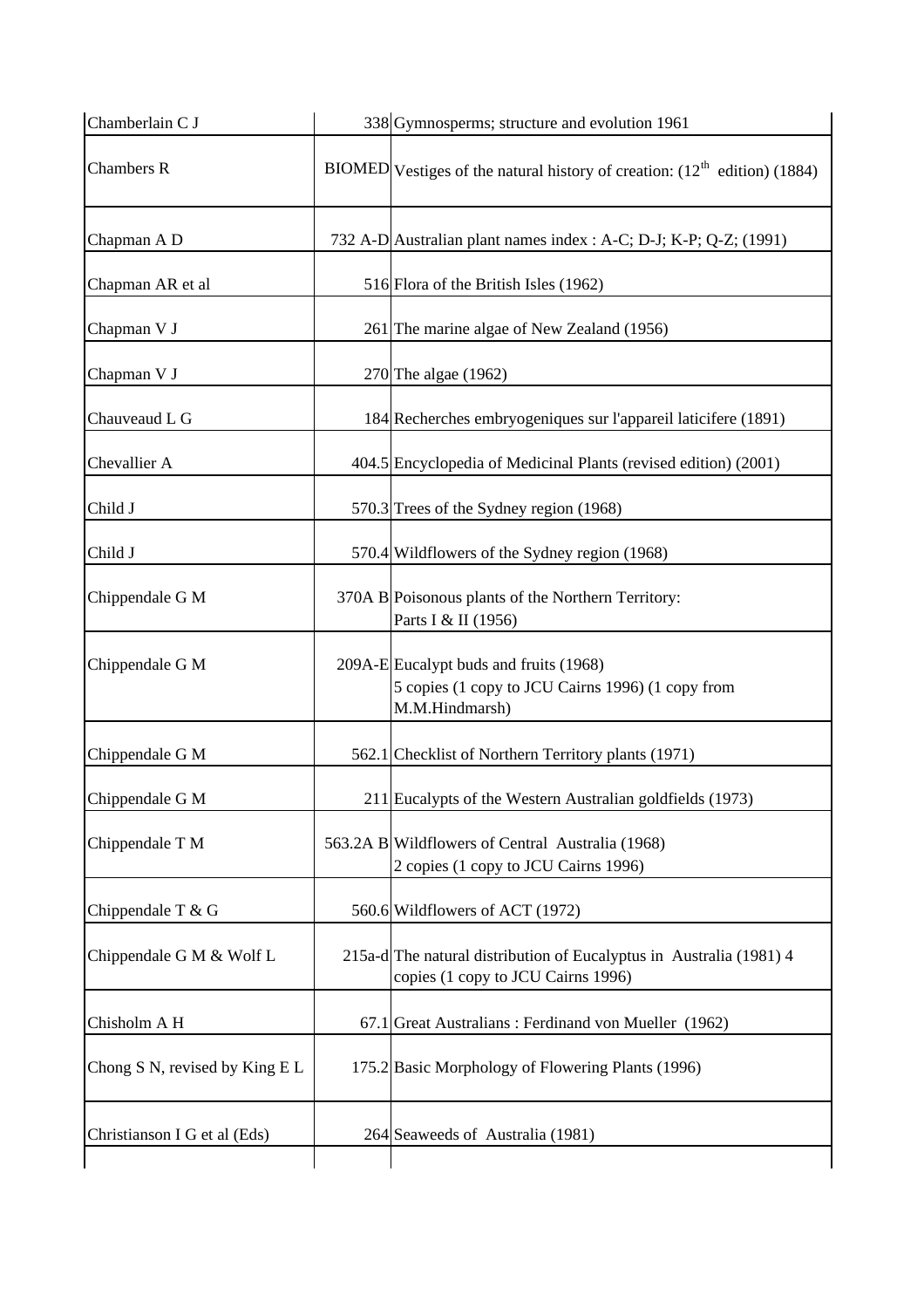| Christophel DC & Hyland BPM  | 542.143 Leaf Atlas of Australian Tropical Rainforest Trees (1993)                                            |
|------------------------------|--------------------------------------------------------------------------------------------------------------|
| Christophel DC & Rowett A    | 542.12 Leaf and cuticle atlas of Australian leafy Lauraceae (1996) (Fl.<br>Austral. Supplementary Series _7) |
| Church A H                   | 170 On the interpretation of phenomena of phyllotaxis (1920)                                                 |
| Church A H                   | 171 On the relation of phyllotaxis to mechanical laws (1904)                                                 |
| Clark I F & Cook B J         | 371.2 Perspectives of the earth (1983)                                                                       |
| Clarke I & Lee H             | 500 Name that flower (1987)                                                                                  |
| Clausen J                    | 428 Stages in the evolution of plant species (1967)                                                          |
| Clayton M N & King R J (Eds) | 265 Marine Botany (1981)                                                                                     |
| Clayton M N & King R J (Eds) | 265A Biology of marine plants (1990)                                                                         |
| Cleland J B                  | 292 Toadstools and mushrooms and other larger fungi of South<br>Australia (1934)                             |
| Clemson A                    | 542.13 Honey and pollen flora (1985)                                                                         |
| <b>Clements F E</b>          | 289.1 The genera of fungi (1909)                                                                             |
| Clifford H T & Ludlow G      | 561.5 Keys to the families and genera of Queensland flowering plants<br>$(2nd$ edition) (1978)               |
| Clifford H T & Constantine J | 545.1 Ferns, Fern allies & Conifers of Australia (1980)                                                      |
| Clough A R                   | 572.2 Rainforest species list for Myall Lakes district of NSW (extract<br>from thesis) $(1981)$              |
| Clyne D                      | 548 Australian ground orchids (1970)                                                                         |
| Clyne D                      | 548.1 Australian Rock and Tree Orchids (1972)                                                                |
| Coates Palgrave, K           | 532.1 Tree of Southern Africa; 2 <sup>nd</sup> revised edition (1983)                                        |
| Colinvaux P A                | 373.1 Introduction to ecology (1973)                                                                         |
| Conard H <sub>S</sub>        | 544.4 The mosses and liverworts (1956) picture key                                                           |
| Connold E T                  | 301 British vegetable galls (1901)                                                                           |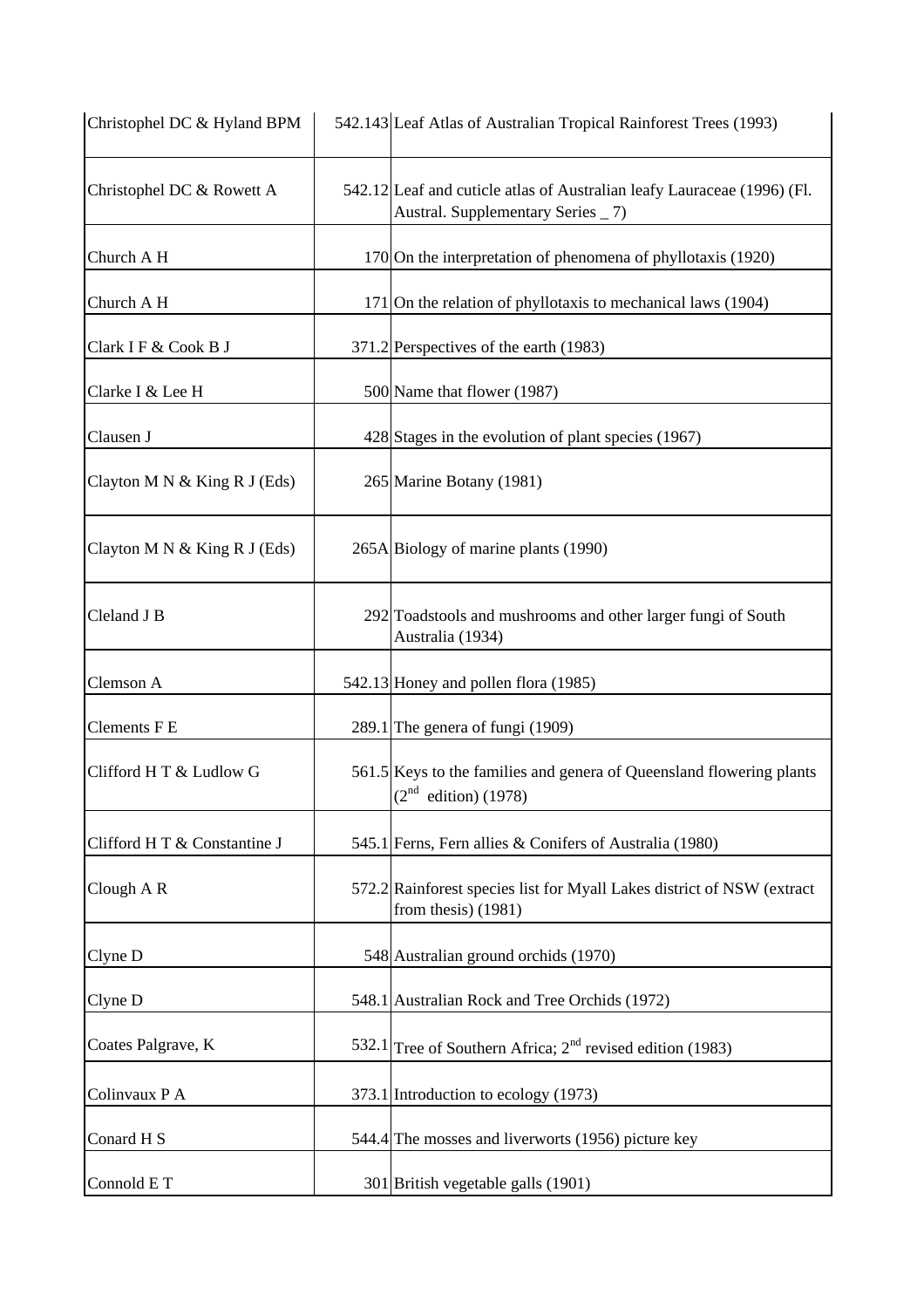| Connor H E & Edgar E                             |    | 538.3 Flora of New Zealand; Name Changes (1987)                                                            |
|--------------------------------------------------|----|------------------------------------------------------------------------------------------------------------|
| Cooling E N G                                    |    | 367 Pinus merkusii (1968)                                                                                  |
| Cooper W                                         |    | 542.1 Fruits of the rainforest (1994)                                                                      |
| Corner E J H                                     |    | 359.1 The life of plants $(1964)$                                                                          |
| Corner E J H                                     |    | 121 The natural history of palms (1966)                                                                    |
| Costin AB, Gray M,<br>Totterdell CJ & Wimbush DJ |    | 560.9 Kosciusko alpine flora (1982)                                                                        |
| Costin AB, Gray M, Totterdell<br>CJ & Wimbush DJ |    | 560.91 Kosciuszko Alpine Flora (revised edition) (2000)                                                    |
| Coulter M C & Dittmer H J                        |    | 346 The story of the plant kingdom (1964)                                                                  |
| Cowan ST                                         |    | 727 A dictionary of microbial taxonomic usage (1968)                                                       |
| Cowie I D & Finlayson C M                        |    | 562.3 Plants of the Alligator Rivers region NT (1986)                                                      |
| Cowie ID, Short PS & Osterkamp<br>Madsen M       |    | 562.9 Floodplain Flora: A flora of the coastal flood plains of the<br>Northern Territory, Australia (2000) |
| Cox C B & Moore P D                              |    | 390.1 Biogeography ( $4^{\text{th}}$ edition) (1985)                                                       |
| Cribb A B & J W                                  |    | 404.1 Wild medicine in Australia (1988)                                                                    |
| Cronin L                                         |    | 551.7 Australian flora: the essential illustrated reference (1997)                                         |
| Cronin L                                         |    | 551.8 Key Guide to Australian Wildflowers (revised edition) (2000)                                         |
| Cronin L                                         |    | 551.9 Key Guide to Australian Trees (revised edition) (2000)                                               |
| Cronin L                                         |    | 551.1 Key Guide to Australian Palms Ferns Cycads and Pandans<br>(revised edition) (2000)                   |
| Cronquist A                                      |    | 15 The evolution and classification of flowering plants (1968)                                             |
| Crookes M A & Dobbie H B                         |    | 538.4 New Zealand Ferns 6 <sup>th</sup> edition (1963)                                                     |
| Crowson R A                                      | 17 | Classification and biology (1970)                                                                          |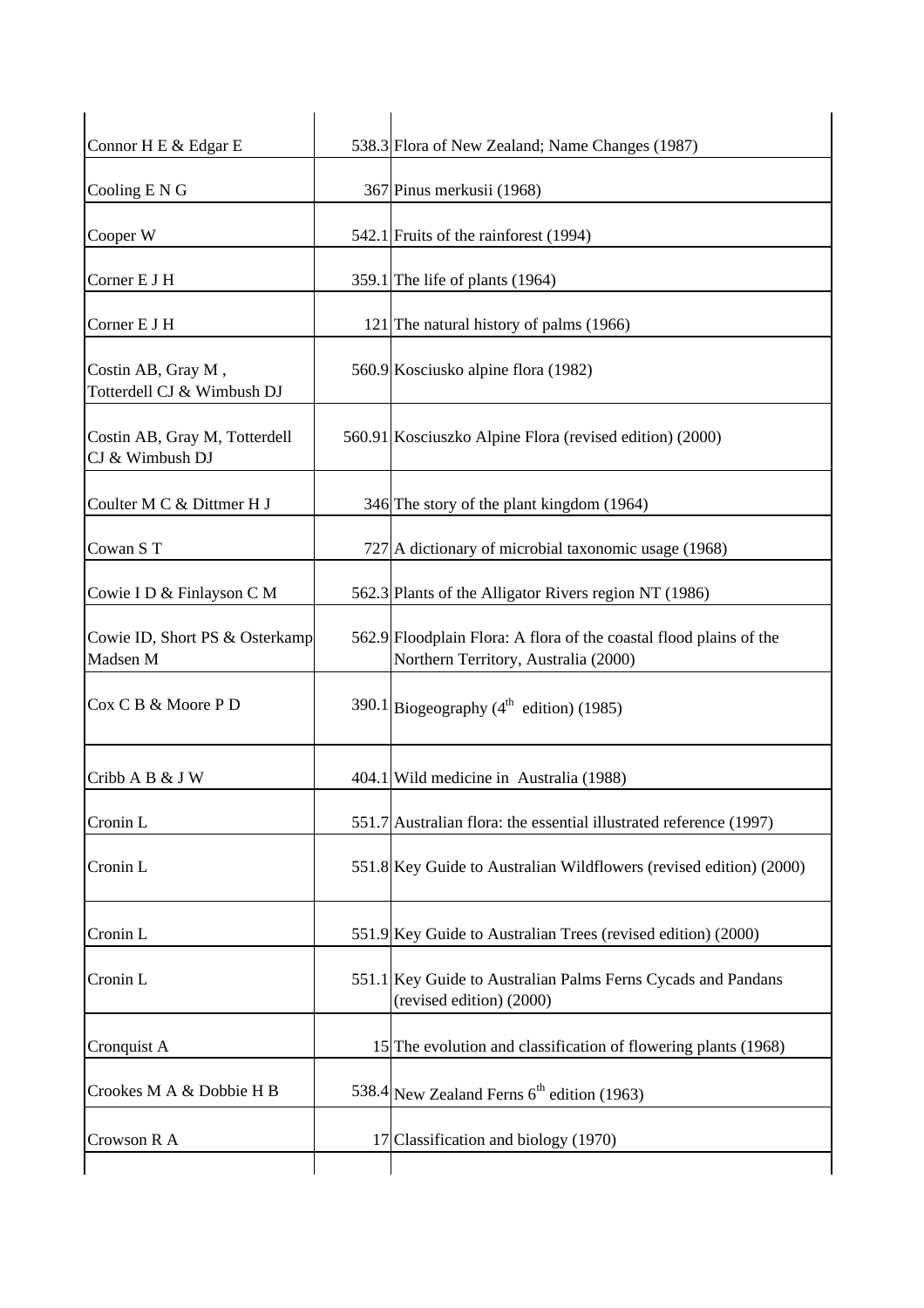| <b>CSIRO</b>                             | 721 Standardized plant names (1953)                                            |
|------------------------------------------|--------------------------------------------------------------------------------|
| Cullen J                                 | 502.1 The identification of flowering plant families $(4^{th}$ edition) (1997) |
| Cunningham G H                           | 290 The gasteromycetes of Australia and New Zealand (1944)                     |
| Cunningham G H                           | 290.4 The Thelephoraceae of Australia and New Zealand (1963)                   |
| Cunningham G M et al                     | 571.2 Plants of western New South Wales (1981)                                 |
| Curran P J                               | 459.2 Principles of remote sensing (1985)                                      |
| Curtis W M                               | 566.1A-C Student's flora of Tasmania:                                          |
|                                          | Vol 1 (1956) Vol 2 (1963) Vol 3 (1967)                                         |
| Curtis W M. & Morris D I                 | 566.1D Student's flora of Tasmania: Vol. 4b (1994)                             |
| Cutler DF                                | 138 Anatomy of the monocotyledons: IV Juncales (1969)                          |
| Cutler DF                                | 154 Applied plant anatomy (1978)                                               |
| Cutter E G                               | 144 Plant anatomy (1971)                                                       |
| Cutter E G                               | 145 Plant anatomy (1969)                                                       |
| Dahlgren R M T, Clifford H T &<br>Yeo PF | 116 The Families of the Monocotyledons (1985)                                  |
| Dalla Torre Et Harms                     | 707 Genera siphonogamarum (1907) MB ref q582 0014/1                            |
| Dalla Torre Et Harms                     | 708 Genera siphonogamarum (1958) PUP (MB ref q582 0014/2)                      |
| Dallwitz M J                             | $600.2$ Users guide to the delta system ( $2nd$ edition) (1984)                |
| Darlington C D                           | 408 Recent advances in cytology (1937)                                         |
| Darlington C D & Janaki Ammal<br>Е       | 409 Chromosome atlas of cultivated plants (1945)                               |
| Darlington C D & Wylie A P               | 410 Chromosome atlas of flowering plants (1955)                                |
| Darrah W C                               | 486 An introduction to the plant sciences (1942)                               |
| Dashorst G R M & Jessup J P              | 564.6 Plants of the Adelaide plains & hills (1990)                             |
|                                          |                                                                                |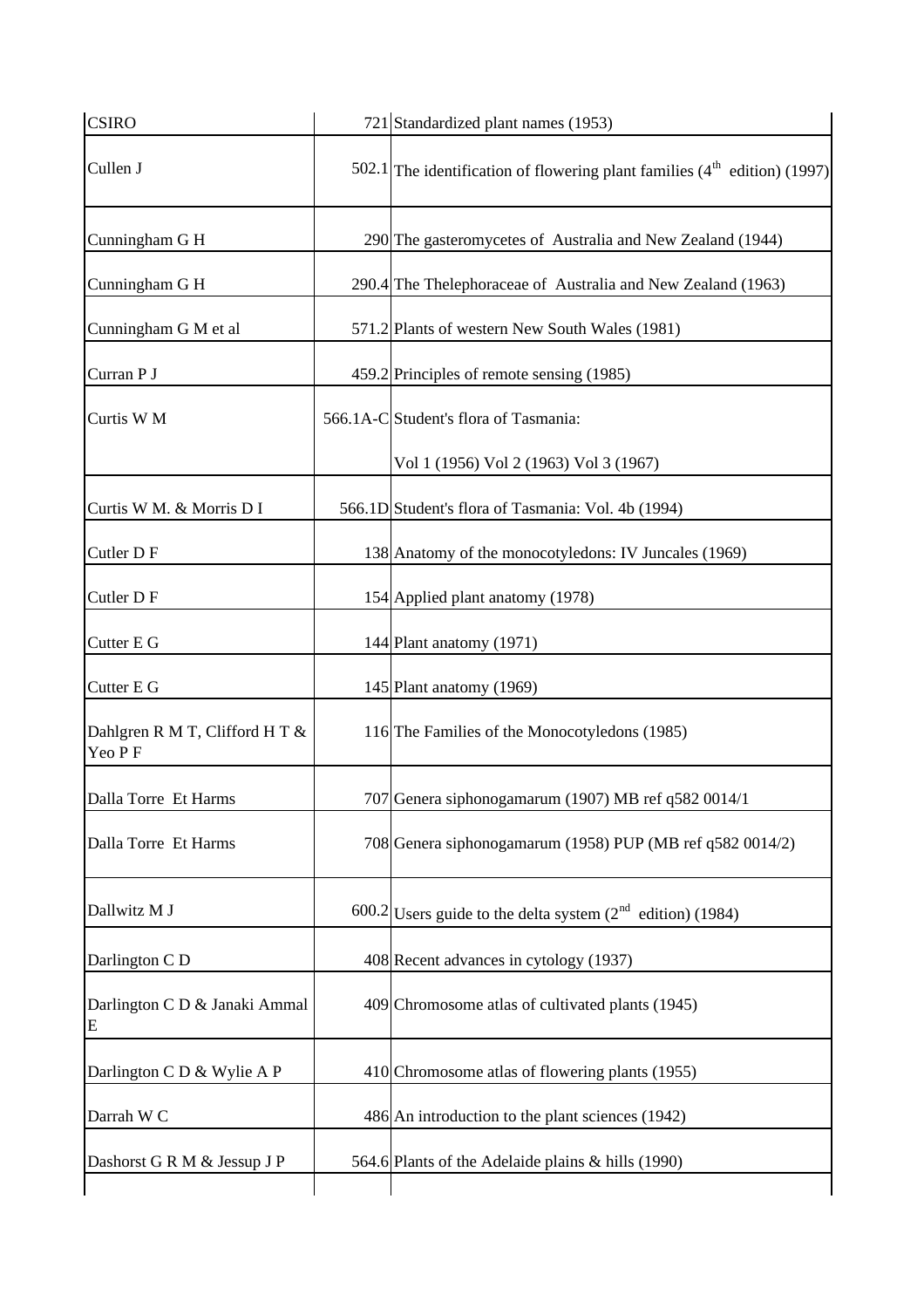| Davis G1                      | 181 Systematic embryology of the angiosperms (1966)                                             |
|-------------------------------|-------------------------------------------------------------------------------------------------|
| Davis P                       | 751 The new universal road atlas of Australia (1976)                                            |
| Davis PH & Heywood V H        | 16 Principles of angiosperm taxonomy (1963)                                                     |
| Davis P H (Ed)                | 532 A-D Flora of Turkey: Parts 1-4 (1965)                                                       |
| Davis P H & Cullen J          | 502 The identification of flowering plant families $(2^{nd}$ edition)<br>(1979)                 |
| Dawson E Y                    | 250 How to know the seaweeds (1956)                                                             |
| Dawson J W                    | 333 New Zealand lycopods                                                                        |
| de Beuzeville W A W           | 542.71 Australian Trees for Australian Planting (1947)                                          |
| Deacon J W                    | $275.1$ Introduction to modern mycology ( $2nd$ edition) (1984)                                 |
| De Cordemo E J                | 132 Recherches sur les monocotyledones a accroissment secondair<br>(theses) $(1894)$            |
| De Vries L                    | 718 B French - English science dictionary (1940)                                                |
| De Vries L                    | 718 German-English science dictionary (1939)                                                    |
| Debenham C                    | 722 The language of botany                                                                      |
| Delevoryas T                  | 336 Morphology and evolution of fossil plants (1962)                                            |
| Delevoryas T                  | 415 Plant diversification (1966)                                                                |
| Demaret & Castagne            | 317 Bryophytes part 1 (1959)                                                                    |
| Demaret & Castagne            | 318 Bryophytes part 2 (1961)                                                                    |
| Dept Forests Papua New Guinea | 369A-C Manual of forest trees: parts I (Combretaceae) II (Sapindaceae)<br>& III (Sterculiaceae) |
| Desikachary T V               | 272 Cyanophyta (1959)                                                                           |
| Dickins HP                    | 541.16 One hundred Australian wildflowers (1956)                                                |
| Dillon L S                    | 483 The science of life (1964)                                                                  |
| Dittmer H J                   | 343 Phylogeny and form in the plant kingdom (1964)                                              |
| Dixon H N                     | 320 The students handbook of British mosses (1954)                                              |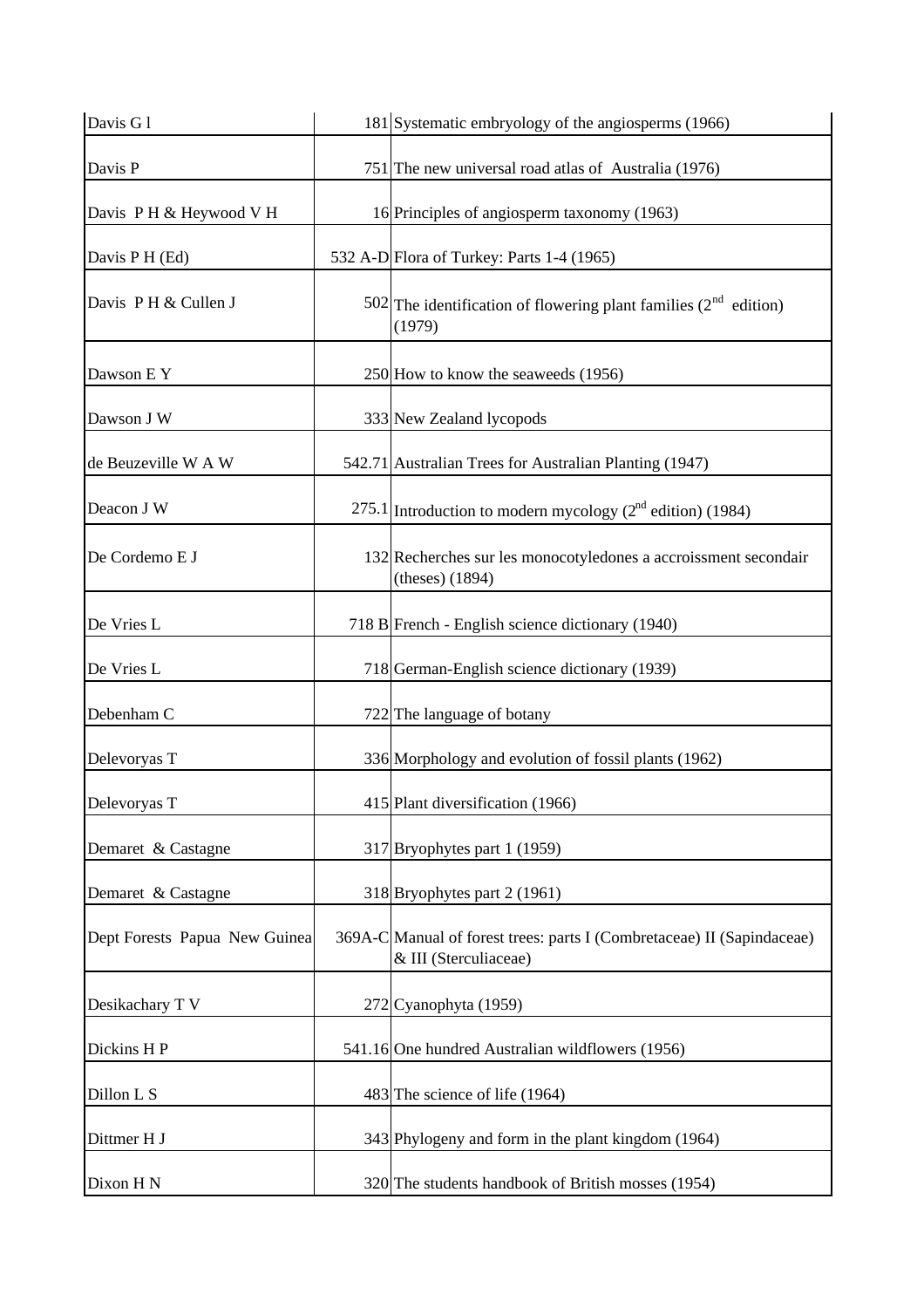| Dixon W A                                     | 568.6 The plants of New South Wales (1906)                                                |
|-----------------------------------------------|-------------------------------------------------------------------------------------------|
| Dobzhansky Th                                 | 74 The biology of ultimate concern (1967)                                                 |
| Dockrill A W                                  | 547 Australian indigenous orchids (1969)                                                  |
| Dodd J D                                      | 177 Form and function in plants (1962)                                                    |
| Dowden A O T                                  | $517.1$ Look at a flower (1965)                                                           |
| Duncan B D & Isaac G                          | 545.2 Ferns and allied plants of Victoria, Tasmania and South<br>Australia (1986)         |
| Dunlop CR                                     | 562.2 Checklist of vascular plants of the Northern Territory (1987)                       |
| Dyer R A                                      | 337 The cycads of southern Africa (1965)                                                  |
| Eames A J & MacDaniels L H                    | 150 An introduction to plant anatomy (1947)                                               |
| Eames A J                                     | 169 Morphology of the angiosperms (1961)                                                  |
| Eames A J                                     | 329 Morphology of vascular plants lower groups (1936)                                     |
| Eddy D, Mallinson D, Rehwinkel<br>R & Sharp S | 571.4 Grassland Flora, a field guide for the Southern Tablelands (NSW<br>& ACT) (1998)    |
| Edgar, E. & Connor, H. E.                     | 537D Flora of New Zealand Vol. 5                                                          |
| Eichler Hj                                    | 564.3C J M Black's Flora of South Australia: Supplement (1965)                            |
| Eichler Hj                                    | 714A Guidelines for preparation of botanical taxonomic papers<br>(CSIRO 1977)             |
| Eldridge D & Tozer M                          | 543.3 A practical guide to soil lichens & bryophytes of Australia's dry<br>country (1997) |
| Eldridge K G (thesis)                         | 412 Altitudinal variation in <i>Eucalyptus regnans</i> (1969)                             |
| Elkin A P (Ed)                                | 490 A goodly heritage, ANZAAS jubilee (1962)                                              |
| Elliot G                                      | 551.6 Australian plants identified (1990)                                                 |
| Engler A & Gilg E                             | 43 Syllabus der pflanzenfamilien (1924)                                                   |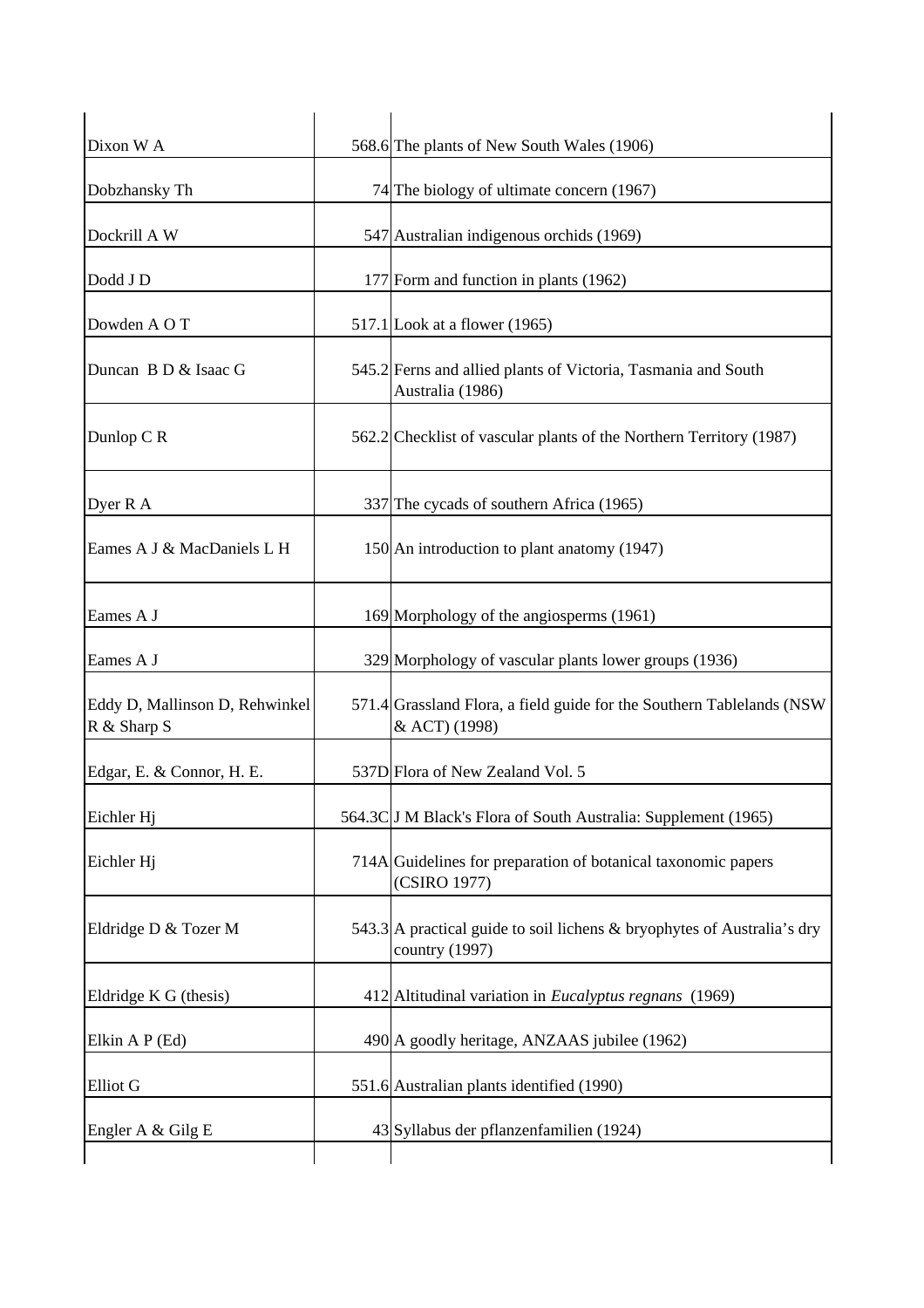| Entwisle T J (Ed).         |    | 543.1 Aquatic cryptogams of Australia (including liverworts and<br>mosses) (1994)                     |
|----------------------------|----|-------------------------------------------------------------------------------------------------------|
| Entwisle, Sonneman & Lewis |    | 270.1 Freshwater algae in Australia (1997)                                                            |
| Erdtman G & Sorsa P        |    | 188 Pollen and spore morphology/plant taxonomy: 4 Pteridophyta<br>text (1971)                         |
| Erdtman G                  |    | 186 A B Pollen and spore morphology/plant taxonomy: 2 Gymnospermae,<br>Pteridophyta, Bryophyta (1957) |
| Erdtman G                  |    | 187 Pollen and spore morphology/plant taxonomy: 3 Gymnospermae,<br>Bryophyta text (1965)              |
| Erdtman G                  |    | 191 An introduction to pollen analysis (1943)                                                         |
| Erdtman G                  |    | 192 Pollen morphology and taxonomy angiosperms (1952)                                                 |
| Ermert S                   |    | 541.19 Gardener's Companion to Weeds (1998)                                                           |
| Erikson R et al            |    | 567.5 Flowers and plants of Western Australia (1973)                                                  |
| Esau K                     |    | 148 Anatomy of seed plants (Wiley international edition) (1960)                                       |
| Esau K                     |    | 149 Plant anatomy (1953) 3 copies                                                                     |
| Esau K                     |    | 151 Anatomy of seed plants $(2^{nd}$ edition) (1977)                                                  |
| Everist S <sub>L</sub>     |    | 404 Poisonous plants of Australia (1974)                                                              |
| Faegri K & Pijl L Van Der  |    | 189 The principles of pollination ecology (1971)                                                      |
| Fahn A                     |    | 142 Plant anatomy (1967)                                                                              |
| Fairley A                  |    | 570.18 Wildflowers of Sydney and adjoining areas (2001)                                               |
| Fairley A                  |    | 570.61 Seldom Seen: Rare Plants of Greater Sydney (2004)                                              |
| Fairley A & Moore P        | 2B | 570.2,2A, Native plants of the Sydney district (1989) 3 copies                                        |
| Fairley A & Moore P        |    | 570.2C Native Plants of the Sydney Region (revised edition) (2000)                                    |
| Falkenberg P               |    | 131 Vergleichende untersuchungen uber den bau der<br>vegetationsorgane der monocotyledonen (1876)     |
| Farjon A                   |    | 338.4 World checklist and bibliography of conifers (1998)                                             |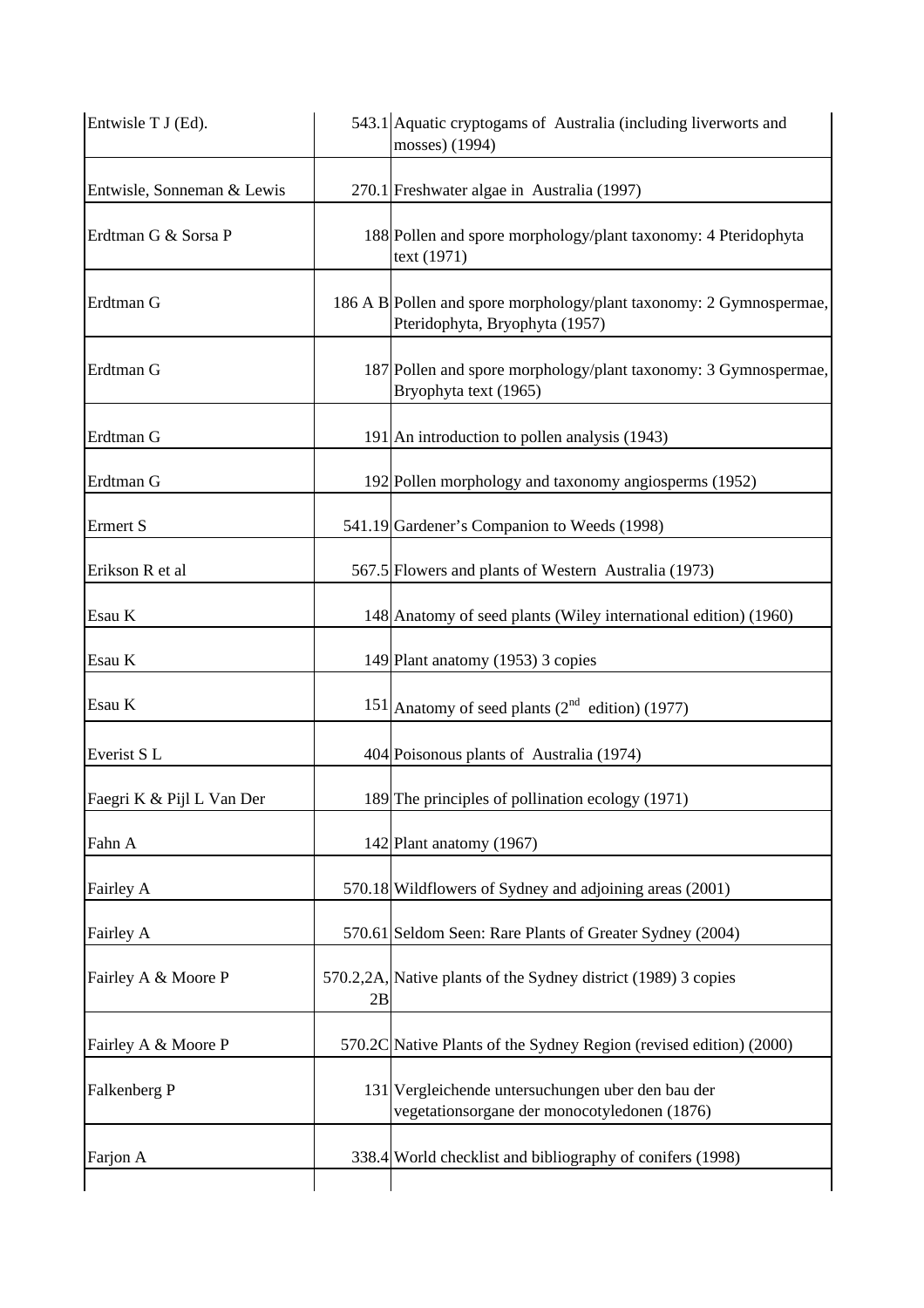| Farjon A & Page C N                                         |     | 338.5 Conifers: Status Survey and Conservation Action Plan (1999)                                                      |
|-------------------------------------------------------------|-----|------------------------------------------------------------------------------------------------------------------------|
| Featherly H I                                               |     | 725 Taxonomic terminology of the higher plants (1959)                                                                  |
| Felsenstein J                                               |     | 72.3 Numerical taxonomy (1983)                                                                                         |
| Filson R B                                                  |     | 315 The lichens & mosses of MacRobertson land (1966)                                                                   |
| Filson R B                                                  |     | 543 Index to type specimens of Australian lichens (1986)                                                               |
| Filson R B                                                  |     | 543.2 Checklist of Australian lichens and allied fungi (1996) (Fl.<br>Austral. Supplementary Series No.6)              |
| Fisher R A                                                  |     | 480 The design of experiments (1951)                                                                                   |
| Floyd A G                                                   |     | 542.3 Rainforest trees of mainland southeastern Australia (1989)                                                       |
| Fogg G E                                                    |     | 475 The growth of plants (1963)                                                                                        |
| Foreman D B & Walsh N G<br>(Eds)                            |     | 565.3 Flora of Victoria: Vol. 1 (1993)                                                                                 |
| Forestry Commission of NSW                                  |     | 452 Karuah hydrology research project 1978 (1979)                                                                      |
| Forestry & Timber Bureau                                    |     | 200A-D Illustrations of the buds and fruits of Eucalyptus species plus 2<br>copies from Biomed library (1962) 4 copies |
| Forestry & Timber Bureau                                    |     | 379 Australian forest resources (1977)                                                                                 |
| Forestry & Timber Bureau                                    |     | 542.2A B Forest trees of Australia (1962) 2 copies (1 copy sent to JCU<br>Cairns 1996)                                 |
| Forestry & Timber Bureau                                    |     | 203 The natural occurrence of the Eucalypts $(2^{nd}$ edition) (1963)                                                  |
| Forests Dept Western Aust                                   |     | 567.4 Forestry in Western Australia (1966)                                                                             |
| Forey, Humphries, Kitching,<br>Scotland, Siebert & Williams |     | 31.1 Cladistics, a practical course in systematics (1992)                                                              |
| Foster A S & Gifford E M                                    |     | 345 Comparative morphology of vascular plants (1954)                                                                   |
| Foster A S                                                  |     | 147 Practical plant anatomy (1949)                                                                                     |
| Fowler H W & F G                                            | 711 | The Concise Oxford Dictionary (1951)                                                                                   |
| Fowler H W & F G                                            |     | 712 The King's English (1931)                                                                                          |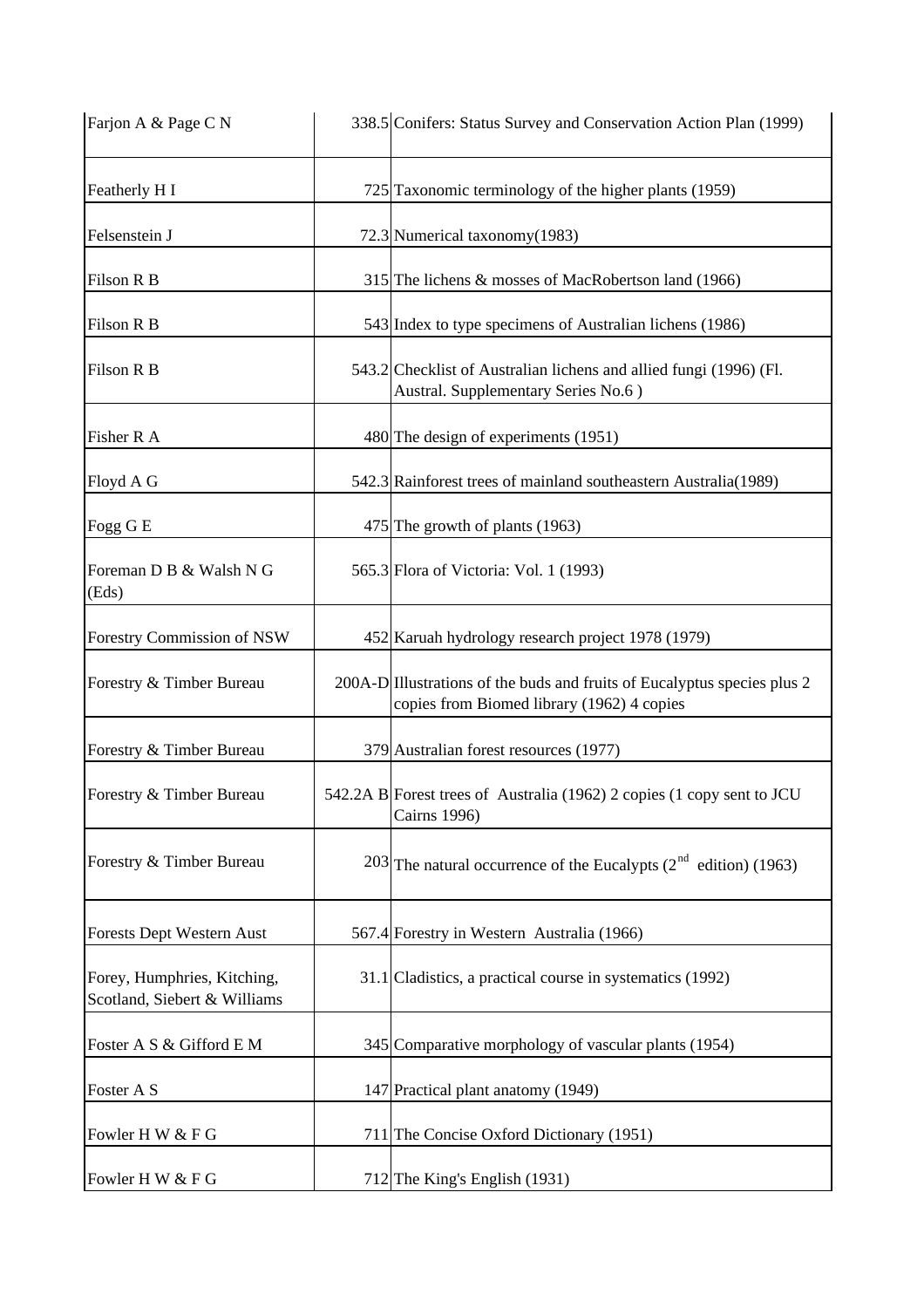| Francis W <sub>D</sub> | 542.5 Australian rain-forest trees (1951)                                                   |
|------------------------|---------------------------------------------------------------------------------------------|
| Fritsch F E            | 258 The structure and reproduction of the algae I $(1961)$                                  |
| Fritsch F E            | 259 The structure and reproduction of the algae II $(1959)$                                 |
| Fuhrer B               | 290.5 A field companion to Australia fungi (1993)                                           |
| Fuhrer B & Robinson R  | 290.1A B Rainforest fungi of Tasmania and south-east Australia (1992) 2<br>copies           |
| Fuller H J et al       | 352 The plant world (1972)                                                                  |
| Fuller L               | 570.5 Wollongong's native trees (1980) (2 copies)                                           |
| Futuyma D J            | 18.1 Evolutionary biology $(2^{nd}$ edition) (1986)                                         |
| Galston A W            | 350 The life of the green plant (1961)                                                      |
| Garcke A S             | 527 Flora von Deutschland (1922)                                                            |
| Gardner C A            | 567.1A B Census of Western Australian plants (1931) 2 copies                                |
| Gardner C A            | 567.2A B Flora of Western Australia: Vol.1 Part 1 (1952) 2 copies (1 copy<br>to JCU Cairns) |
| Garrett S D            | 278 Root disease fungi (1944)                                                               |
| Gasc                   | 717 Concise dictionary of the French and English languages (1948)                           |
| Gauch H G Jr.          | 374.1 Multivariate analysis in community ecology (1986)                                     |
| Gaumann E A            | 288.2 The Fungi (1952) (translated by F L Wynd)                                             |
| Gee H & Fenton J (Eds) | 450 The Southwest Book: a Tasmanian wilderness (1979)                                       |
| Geesink R et al        | 503 Thonner's analytical key to the families of flowering plants<br>(1981)                  |
| Geiger R               | 454 The climate near the ground (1957) (translated by M N Stewart<br>et al (1959))          |
| Geigy                  | 541.6c Geigy weed tables                                                                    |
| George A S             | 567.5 Notes on the vegetation and flora of the Cape Londonderry<br>Peninsula, W. A., (1978) |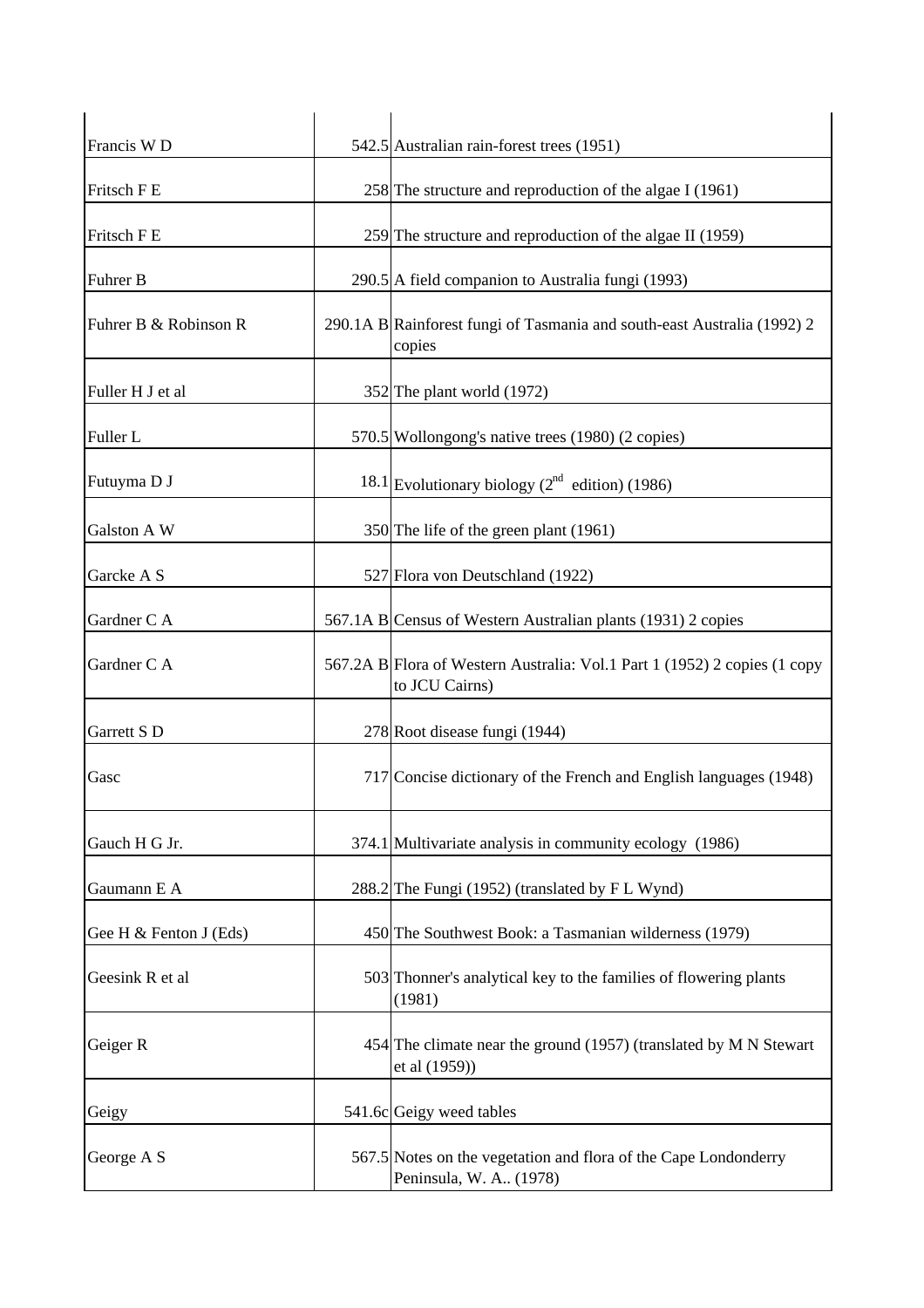| Ghouse A & Yunus M                    | 157 Research trends in plant anatomy (1972)                                                                |
|---------------------------------------|------------------------------------------------------------------------------------------------------------|
| Gibbons M                             | 546.3 The palm identifier (1995)                                                                           |
| Gillison A N & Anderson D J<br>(Eds.) | 364.4 Vegetation classification in Australia (1981)                                                        |
| Gilman J C                            | 284 A manual of soil fungi (1945)                                                                          |
| Gladstones J S                        | 103 Lupins of the Mediterranean region and Africa (1974)                                                   |
| Gledhill D                            | 735.1 The Names of Plants - 3rd ed. (2002)                                                                 |
| Goldsby R A                           | 476 Cells and energy (1967)                                                                                |
| Good R                                | 18 Features of evolution in the flowering plants (1956)                                                    |
| Good R                                | 362 The geography of the flowering plants (1947)                                                           |
| Good R                                | 363A-B The geography of the flowering plants $(3rd$ edition)(1964) 2<br>copies (1 copy to JCU Cairns 1996) |
| Göthesson L-A                         | 531.1 Plants of the Pitcairn Islands (1997)                                                                |
| Gottlieb J E                          | 418 Plants - adaptation through evolution (1968)                                                           |
| Goudie A                              | 363.1 Environmental change $(2^{nd}$ edition) (1985)                                                       |
| Graf A B                              | 701 Exotica 3 [MBQ 635 965/1]                                                                              |
| Graf A B                              | 701.1 Tropica $(4^{\text{th}} \text{ edition})$ (1992)                                                     |
| Grant V                               | 427 The origin of adaptations (1963)                                                                       |
| Grant W F (Ed)                        | 013B Plant biosystematics (1984)                                                                           |
| Graustein J E                         | 58 Nuttall's travels into the Old Northwest (1950-51)                                                      |
| Greig D                               | 551.3 Colour guide to the wildflowers of Eastern Australia (1990)                                          |
| Greig D                               | 551.11 Field Guide to Australian Wildflowers (2001)                                                        |
| Greulach V A & Adams J E              | 481 Plants - introduction to modern botany (1963)                                                          |
| Greulach V A & Adams J E              | 484 Plants - introductory investigations in botany (1962)                                                  |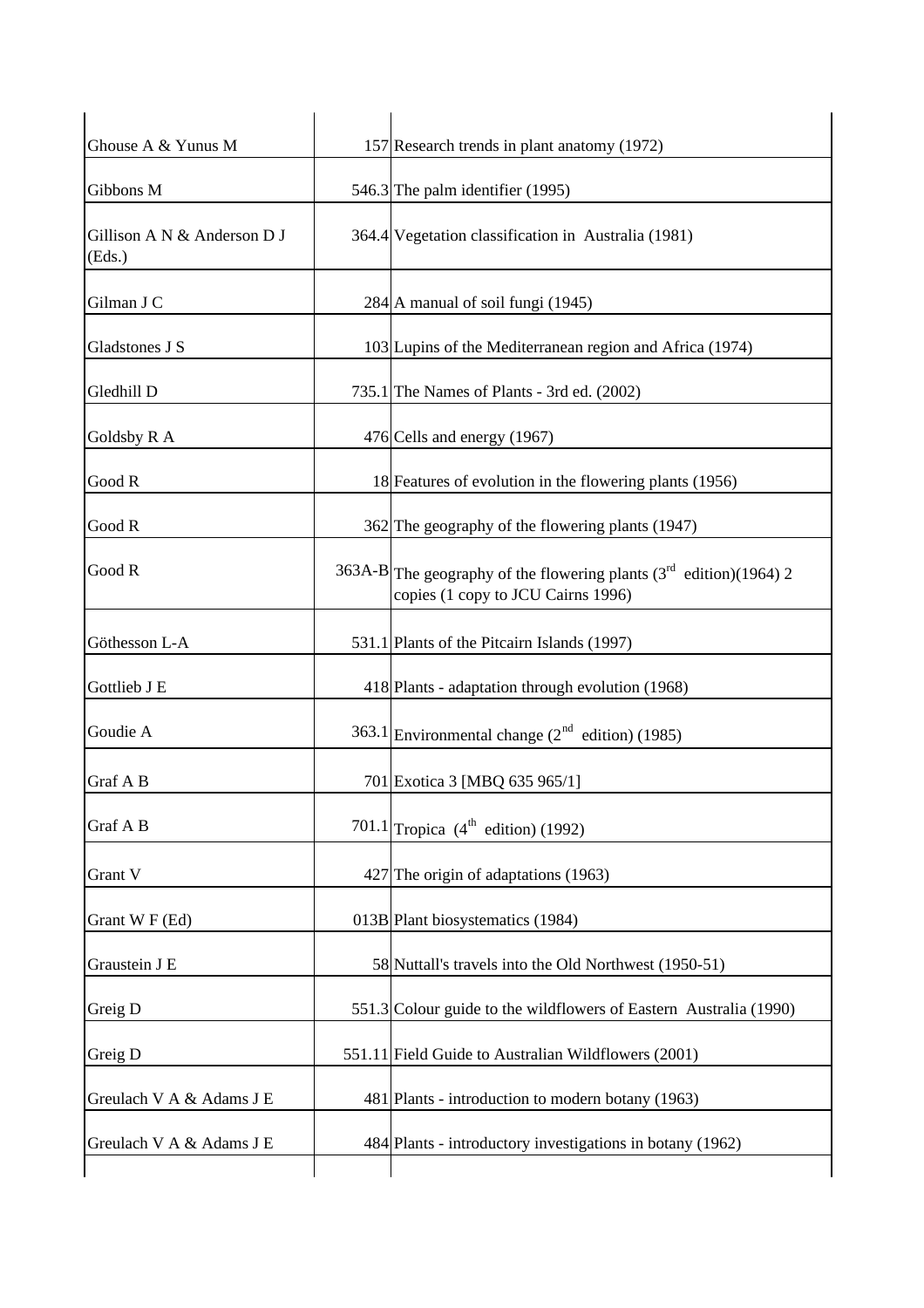| Grgurinovic C A                    | 290.8 Larger Fungi of Southern Australia (1997)                                   |
|------------------------------------|-----------------------------------------------------------------------------------|
| Grieve B J                         | 567.3E How to know Western Australian wildflowers: Part II (2nd)<br>edition 1998) |
| Grieve G J & Blackall W E          | 567.3F How to know Western Australian wildflowers: Part IV (1975)                 |
| Grieve M                           | 393 A B A modern herbal: Vol 1 & 2 (1971)                                         |
| Groves, Shepherd & Richardson      | 541.8 The biology of Australian weeds Vol.1 (1995)                                |
| Groves, Panetta & Virtue (eds.)    | 541.81 Weed Risk Assessment (2001)                                                |
| Guilcher J-M                       | 489.3 The hidden life of flowers (1954) (sent to JCU Cairns 1996)                 |
| Guilliermond A                     | 155 The cytoplasm of the plant cell (1941)                                        |
| Gunn M & Codd L E                  | 532.2 Botanical Exploration of Southern Africa (1981)                             |
| Gupta K M                          | 335 Marsilea (1962)                                                               |
| Gwynne-Vaughan H & Barnes B        | 288 The structure and development of the fungi (1937)                             |
| Haberlandt G                       | 143 Physiological plant anatomy (1928)                                            |
| Hall N & Johnston R D              | 219 Card sorting key for the identification of eucalypts 2nd edition<br>(1965)    |
| Hall N et al                       | 210 Forest trees of Australia (1970)                                              |
| Hall N et al                       | 364.9 The use of trees and shrubs in the dry country of Australia (1972)          |
| Hall N, Johnston R & Marryatt<br>R | 203 The natural occurrence of the Eucalypts (1963) ( $2nd$ edition)               |
| Harden G J                         | 569.6 Rainforest at Askania Park (1986)                                           |
| Harden G J (Ed.)                   | 568.4A B Flora of NSW vol 1 (1990) (2 copies)                                     |
| Harden G J (Ed.)                   | 568.4C D Flora of NSW vol 2 (1991) (2 copies)                                     |
| Harden G J (Ed)                    | 568.4E F Flora of NSW vol 3 (1992) (2 copies)                                     |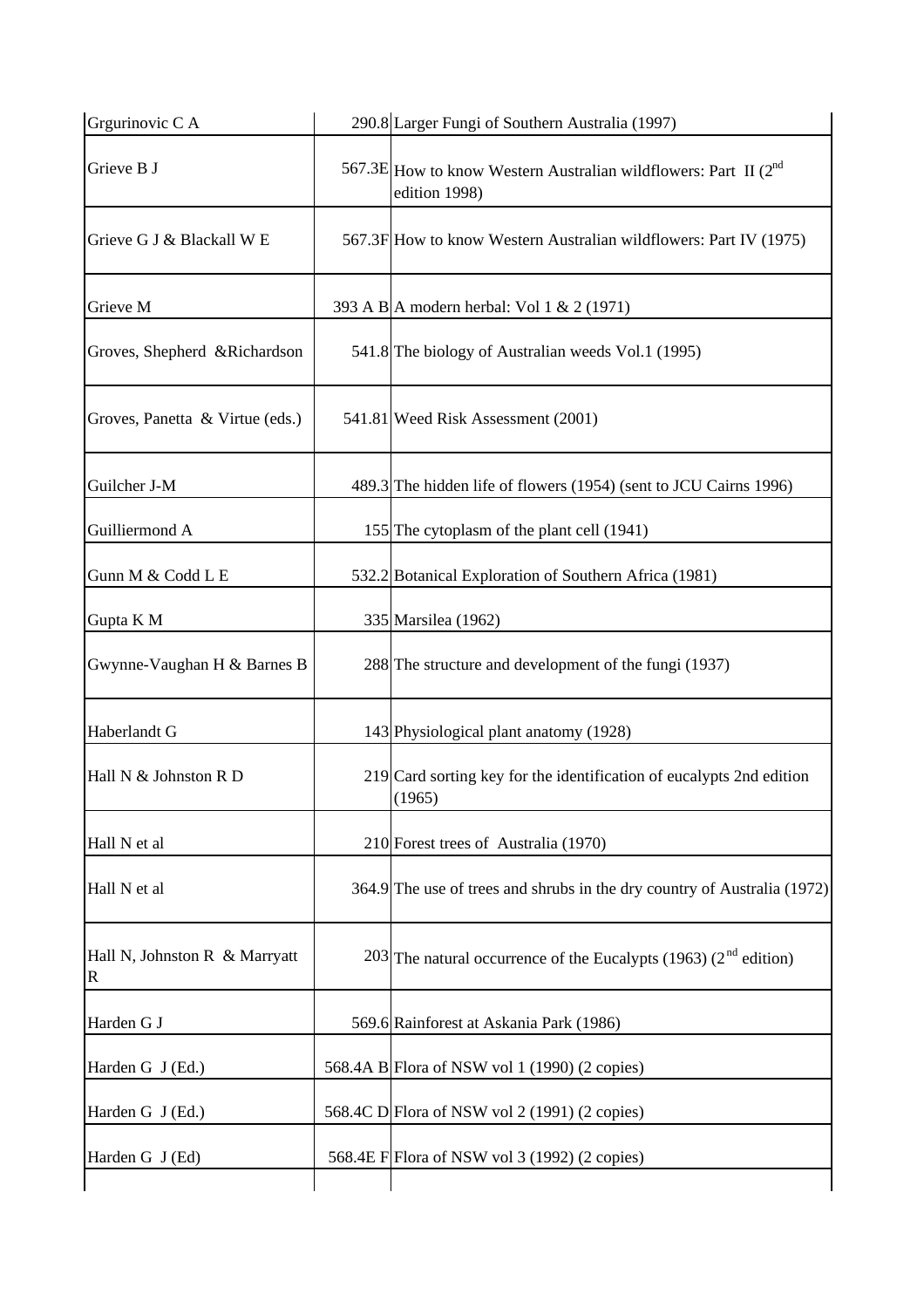| B <sub>1</sub> | 568.4A1, Supplement to the Flora of NSW vol 1 2000<br>(2 copies)                            |
|----------------|---------------------------------------------------------------------------------------------|
|                | 550.81 Proteaceae of New South Wales (2000)                                                 |
|                | 733 How to identify plants (1979)                                                           |
|                | 266 Speciation in the sea (1963)                                                            |
|                | 562.5A B North Australian plants: Part 1 Top end wildflowers (1 copy sent<br>to JCU Cairns) |
|                | 364.2 Management of Australian rangelands (1984)                                            |
|                | 551.4 Wildflowers of Australia (1947)                                                       |
|                | 466.2 Naturecraft in Australia $(2^{nd}$ edition) (1967)                                    |
|                | 560.8 Alpine plants of Australia (1970)                                                     |
|                | 541.2 A checklist of economic plants in Australia (1979)                                    |
|                | 401 Plant science (1981)                                                                    |
|                | 513 British water plants (1975)                                                             |
|                | 279 Physiology of fungi (1950)                                                              |
|                | 32 Chemotaxonomy and serotaxonomy (1968)                                                    |
|                | 400 The structure of economic plants (1948)                                                 |
|                | 404.3 Play safe in the garden; poisonous plants                                             |
|                | 538 Flora of New Zealand: Vol 3 (1980)                                                      |
|                | 396.1 Sturtevant's Edible Plants of the world (1972)                                        |
|                | 310 Species Muscorum Frondosorum (1960)                                                     |
|                | 295 Les champignons (1948)                                                                  |
|                | 422 The fitness of the environment                                                          |
|                |                                                                                             |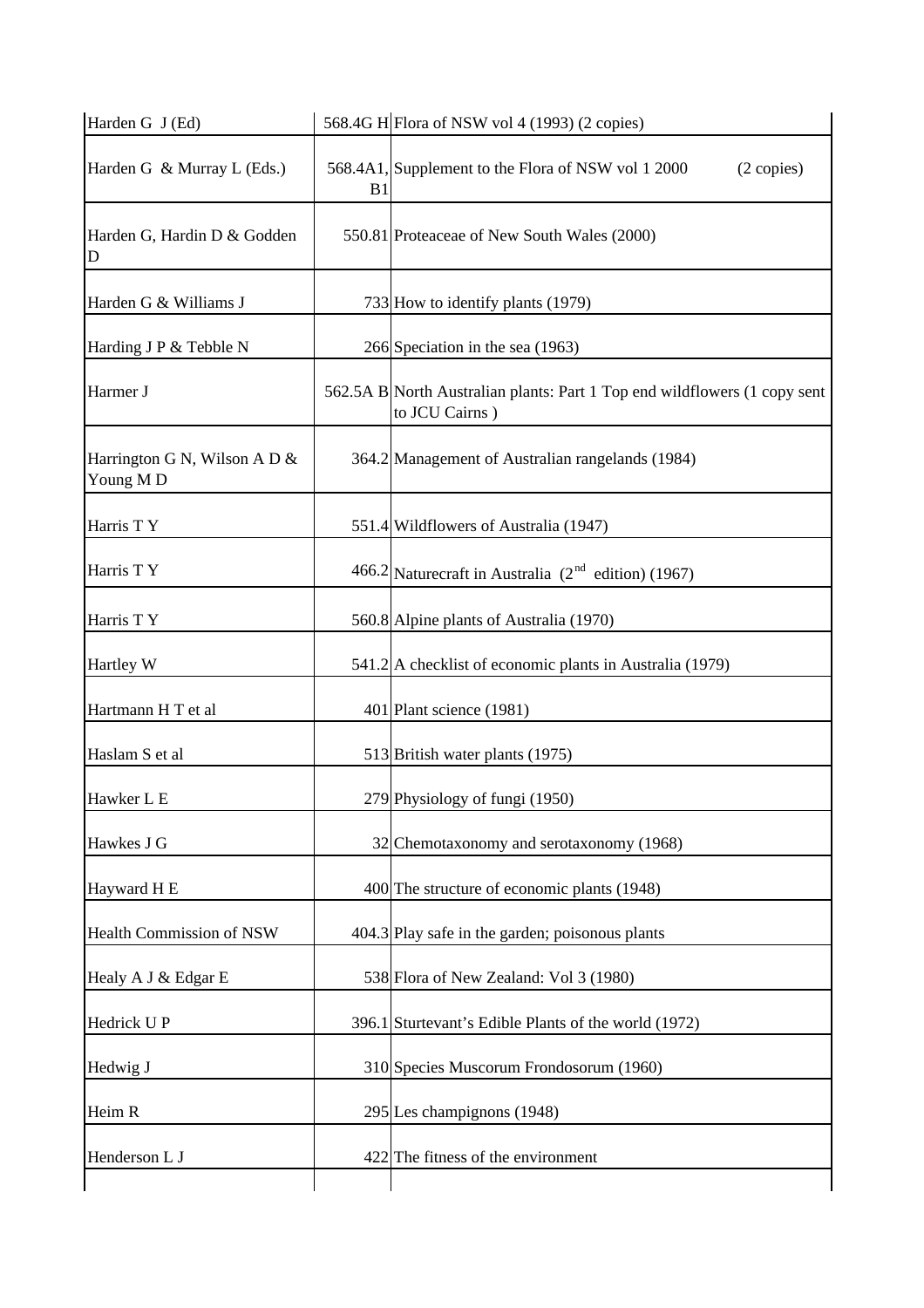| Hendrickson J B                  | 473 The molecules of nature (1965)                                                                                       |
|----------------------------------|--------------------------------------------------------------------------------------------------------------------------|
| Hennig W                         | 27.1 Phylogenetic systematics (1966)                                                                                     |
| Herbert D A                      | 701.13 Gardening in warm climates (1952)                                                                                 |
| Heslop-Harrison J                | 2 New concepts in flowering plant taxonomy (1960)                                                                        |
| Hessayon D G and J P             | 701.14 Be your own house plant spotter (1977)                                                                            |
| Hewson H                         | 550.1 The family Brassicaceae in Australia (1976)                                                                        |
| Hewson H                         | 539.4 Australia: 300 yrs of Botanical Illustration (1999)                                                                |
| Heywood V H (Ed)                 | 700 Flowering plants of the world (1985)                                                                                 |
| Heywood V H & Chant S R          | 701.2 Popular encyclopedia of plants (1982)                                                                              |
| Heywood V H & McNeill J<br>(Eds) | 46 Phenetic and phylogenetic classification (1964)                                                                       |
| Heywood V H (Ed)                 | 28 Modern methods in plant taxonomy (1968)                                                                               |
| Heywood V H (Ed)                 | 164 Scanning electron microscopy systematics and evolutionary<br>applications (1971)                                     |
| Heywood V H                      | 3 Plant taxonomy (1970)                                                                                                  |
| Heywood V H                      | 35 Taxonomy and ecology (1973)                                                                                           |
| Heywood V H                      | 48 The presentation of taxonomic information: a short guide to the<br>contributors to Flora Europaea (1958)              |
| Heywood V H                      | 49 The presentation of taxonomic information: a short guide for the<br>contributors to Flora Europaea: Supplement (1960) |
| Hickey M & King C                | 5 100 families of flowering plants (1981)                                                                                |
| Hickey M & King C                | 5.1 Common families of flowering plants (1997)                                                                           |
| Hickey M & King C                | 739 The Cambridge Illustrated Glossary of Botanical Terms (2000)                                                         |
| Hind D J N & Beetje H J (Eds)    | 99 Compositae: systematics. Proc. Int. Compositae Conf. Kew: Vol<br>1 (1996)                                             |
| Hitchcock A S                    | 534A B Manual of the grasses of the United States: Vol 1 & 2 (1961)                                                      |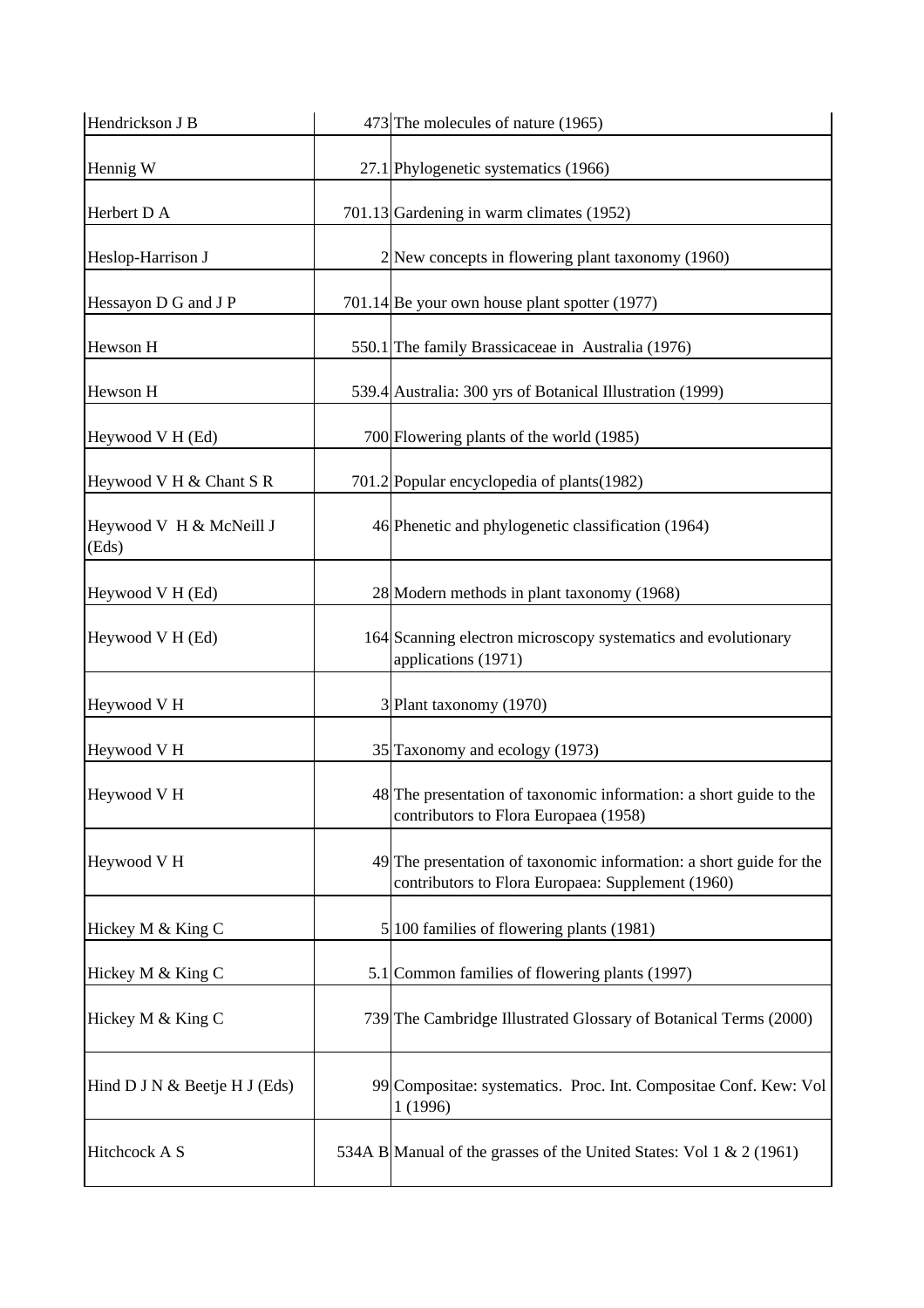| Hodgson E A                | 309 A-C Revised generic keys to the hepatic flora of New Zealand (1964)                                                  |
|----------------------------|--------------------------------------------------------------------------------------------------------------------------|
| Hodgson E A                | 309.1 Classification of New Zealand hepatics (1950)                                                                      |
| Hogben L                   | 72 Nature and nurture - the methods of clinical genetics- (1933)                                                         |
| Holliday I                 | 541.13 A field guide to Australian trees (1989)                                                                          |
| Holliday I                 | 570.15 A field guide to Australian native flowering plants - Melaleucas<br>(1989)                                        |
| Holliday I & Watton G      | $205.2$ A gardeners guide to the eucalypts (1989)                                                                        |
| Holliday I & Watton G      | 541.13 A field guide to Australian native shrubs (1989)                                                                  |
| Holliday I & Watton G      | 550.14 A field guide to Banksias ( $2nd$ edition) (1996)                                                                 |
| Holmgren P K et al         | 705 Index Herbariorum: Part 1 The herbaria of the world $(7th$<br>edition) (1981) MB580 1205/1                           |
| Holmgren P K et al         | 705A Index Herbariorum: Part 1 The herbaria of the world $(8th$<br>edition) (1990)                                       |
| Holttum R E                | 535A B Flora of Malaya vol 1& 2(1964)                                                                                    |
| Hooke Robert               | 70 Micrographia or some physiological descriptions of minute<br>bodies by magnifying glasses $(1st$ edition 1665) (1961) |
| Hooker J D                 | 62 Flora of Tasmania, introductory essay (xerox)                                                                         |
| Hooker J D                 | 63 Himalayan Journals: Vol 1 1855                                                                                        |
| Hooker J D                 | 517 The students flora of the British Isles (1930)                                                                       |
| Hooker & Jackson           | 709 Index Kewensis vol 1-2, supplements 1-19 [Biomed ref<br>q582.13/44]                                                  |
| Hooper P T et al           | 382 Ayers Rock - Mt Olga National Park environmental study (1972)                                                        |
| Hosel J                    | 565.1 Wildflowers of south-east Australia (1969)                                                                         |
| Howell, McDougall & Benson | 570.11 Riverside plants of the Hawkesbury - Nepean (1995)                                                                |
| Howell J & Benson D        | 570.16 Sydney's Bushland; more than meets the eye (2000)                                                                 |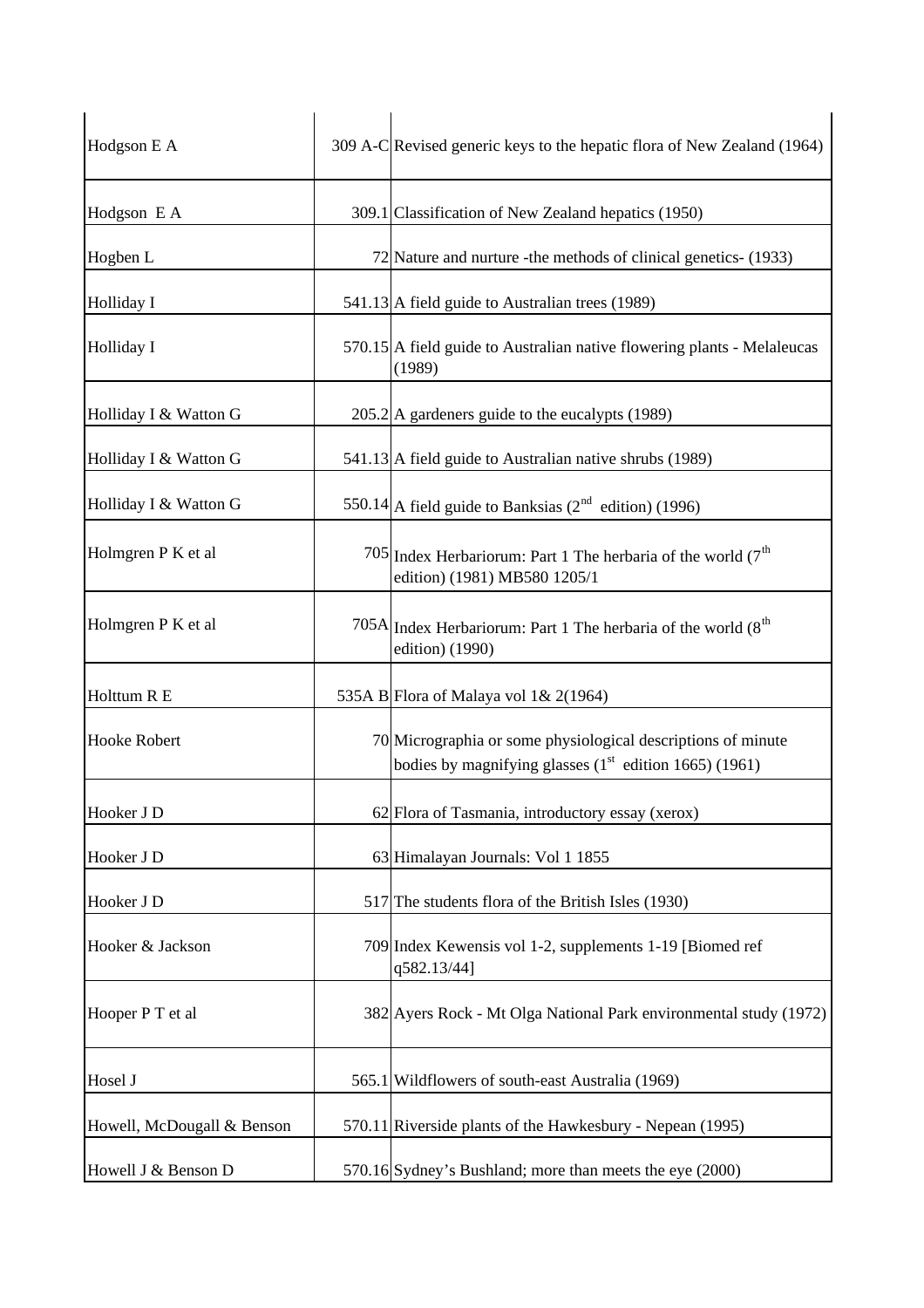| Howes F <sub>N</sub>   | $729$ A dictionary of useful and everyday plants (1974)                                                                            |
|------------------------|------------------------------------------------------------------------------------------------------------------------------------|
| Hubbard C E            | 523 Grasses (1968)                                                                                                                 |
| Hughes N F             | 25 Palaeobiology of angiosperm origins (1976)                                                                                      |
| Hughes N F (Ed)        | 386 Organisms and continents through time -symposium- (1973)                                                                       |
| Huisman J              | 265.1 Marine Plants of Australia (2000)                                                                                            |
| Hull V J (thesis)      | 414 Variation in Chrondilla juncea L. in Australia (1970)                                                                          |
| Hutchinson J (Ed)      | 399 Crop plant evolution (1965)                                                                                                    |
| Hutchinson J           | 11 The families of flowering plants: Vol I $(2^{nd}$ edition) (1959)                                                               |
| Hutchinson J           | <sup>12</sup> The families of flowering plants: Vol II ( $2nd$ edition) (1959)                                                     |
| Hutchinson J           | 20 Evolution and phylogeny of flowering plants: Dicotyledons<br>(1969)                                                             |
| Hutchinson J           | 518 A B British wildflowers: Vol 1 & 2 (1955)                                                                                      |
| Hutchinson J           | 519 Uncommon wildflowers (1950)                                                                                                    |
| Hutchinson J           | 520 Common wildflowers (1945)                                                                                                      |
| Hutchinson J           | 521 More common wildflowers (1948)                                                                                                 |
| Huxley A               | $401.2$ Green inheritance (1984)                                                                                                   |
| Huxley J (Ed)          | 19 The new systematics 1940 (reprinted 1971)                                                                                       |
| Hyland B P M           | 542.4 A key to the common rain forest trees between Townsville and<br>Cooktown based on leaf and bark characters - card key-(1971) |
| Hyland BPM & Whiffin T | 542.141 Australian Tropical Rainforest Trees - an Interactive System,<br>Vol.1 (1993)                                              |
| Hyland BPM & Whiffin T | 542.142 Australian Tropical Rainforest Trees - an Interactive System, Vol<br>2(1993)                                               |
| Ingram V M             | 472 The biosynthesis of macromolecules (1966)                                                                                      |
| Jackson B D            | 723 A glossary of botanic terms (1928) Biomed MB 581 03/22a                                                                        |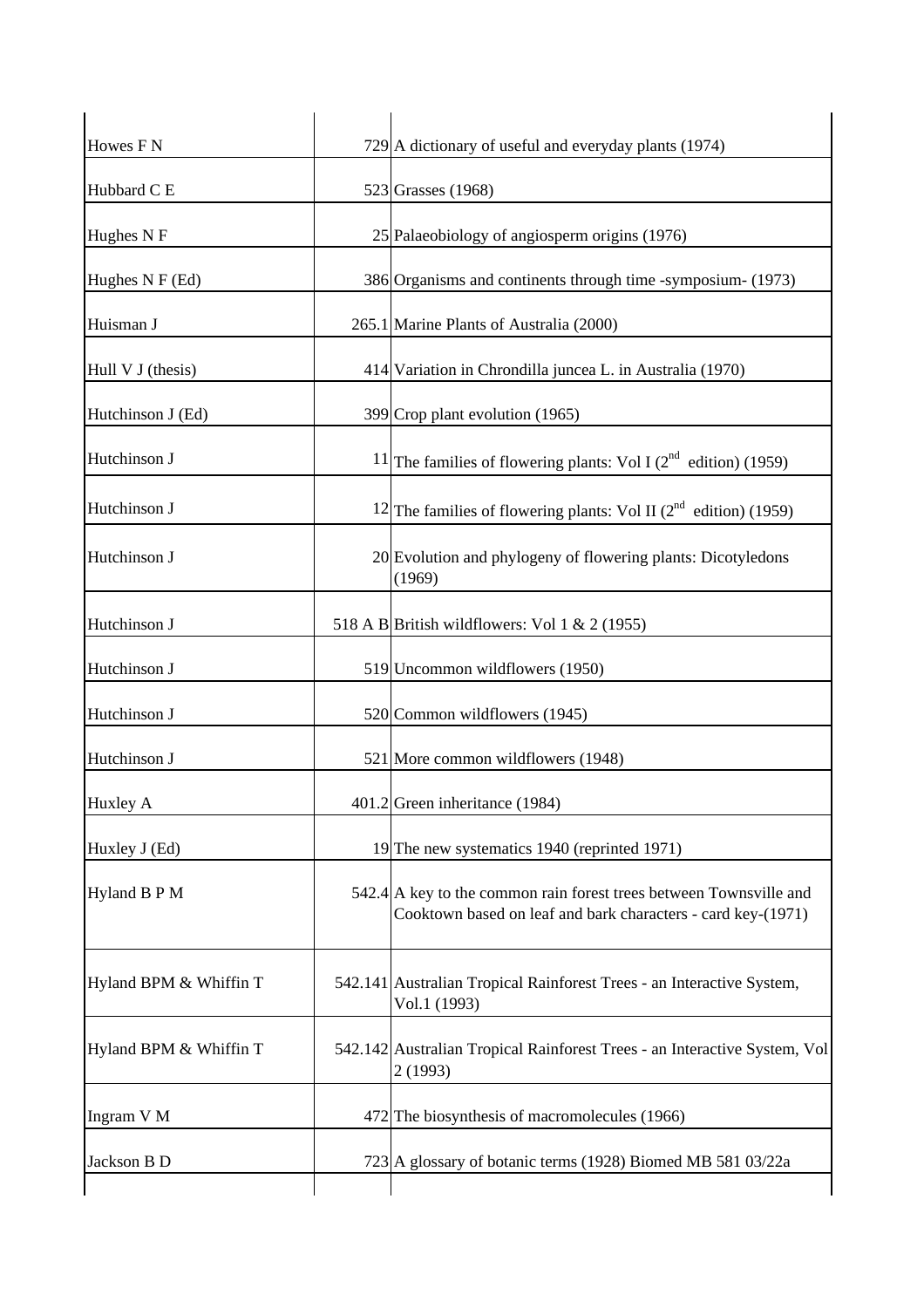| Jackson D & Jacobs S W L           | 399.1 Australian agricultural botany (1985)                                                  |
|------------------------------------|----------------------------------------------------------------------------------------------|
| Jackson W D                        | 426 Studies in chromosome breakage 2. Natural selection (1960)                               |
| Jacobs SWL & Everett J (Eds)       | 117A Grasses: Systematics and Evolution (2000)                                               |
| Jacobs S W L & Pickard J           | 568.3 Plants of New South Wales - census (1981)                                              |
| James T, McDougall L & Benson<br>D | 570.15 Rare Bushland Plants of Western Sydney $(2^{nd}$ ed.) (1999)                          |
| Jane F W                           | 159A B The structure of wood (1956) 2 copies                                                 |
| Jardine N & Sibson R               | 31 Mathematical taxonomy (1971)                                                              |
| Jarman S J & Fuhrer B A            | 544.3 Mosses and liverworts of rainforest in Tasmania and south-<br>eastern Australia (1995) |
| Jeanes C & Stacey J                | 701.9 Desert beauty (the story of cacti) (1962)                                              |
| Jeffrey C                          | 706 A Biological nomenclature (1973)                                                         |
| Jessop & Toelken (Eds)             | 564.5A-D Flora of South Australia (4 <sup>th</sup> edition) (1986) parts I - IV              |
| Jessop John P (Ed)                 | 564.1 A list of the vascular plants of South Australia ( $2nd$ edition)<br>(1984)            |
| Jessop John P (Ed)                 | 563.3 Flora of Central Australia (1981)                                                      |
| Johansen D A                       | 151A Plant microtechniques (1940)                                                            |
| Johnson H                          | 701.4 Hugh Johnson's Encyclopedia of trees (1984)                                            |
| Johnston R D & Marryatt R          | 218 Taxonomy and nomenclature of eucalypts (xerox)                                           |
| Jones DL                           | 542.8 Rainforest plants (1986)                                                               |
| Jones DL                           | 548.2 Native orchids of Australia (1988)                                                     |
| Jones DL                           | 546 Palms in Australia ( $2nd$ edition) (1990)                                               |
| Jones DL                           | 546.3 Cycads of the world (1993)                                                             |
| Jones D L & Clemesha S C           | 542 Australian ferns and fern allies (1981)                                                  |
|                                    |                                                                                              |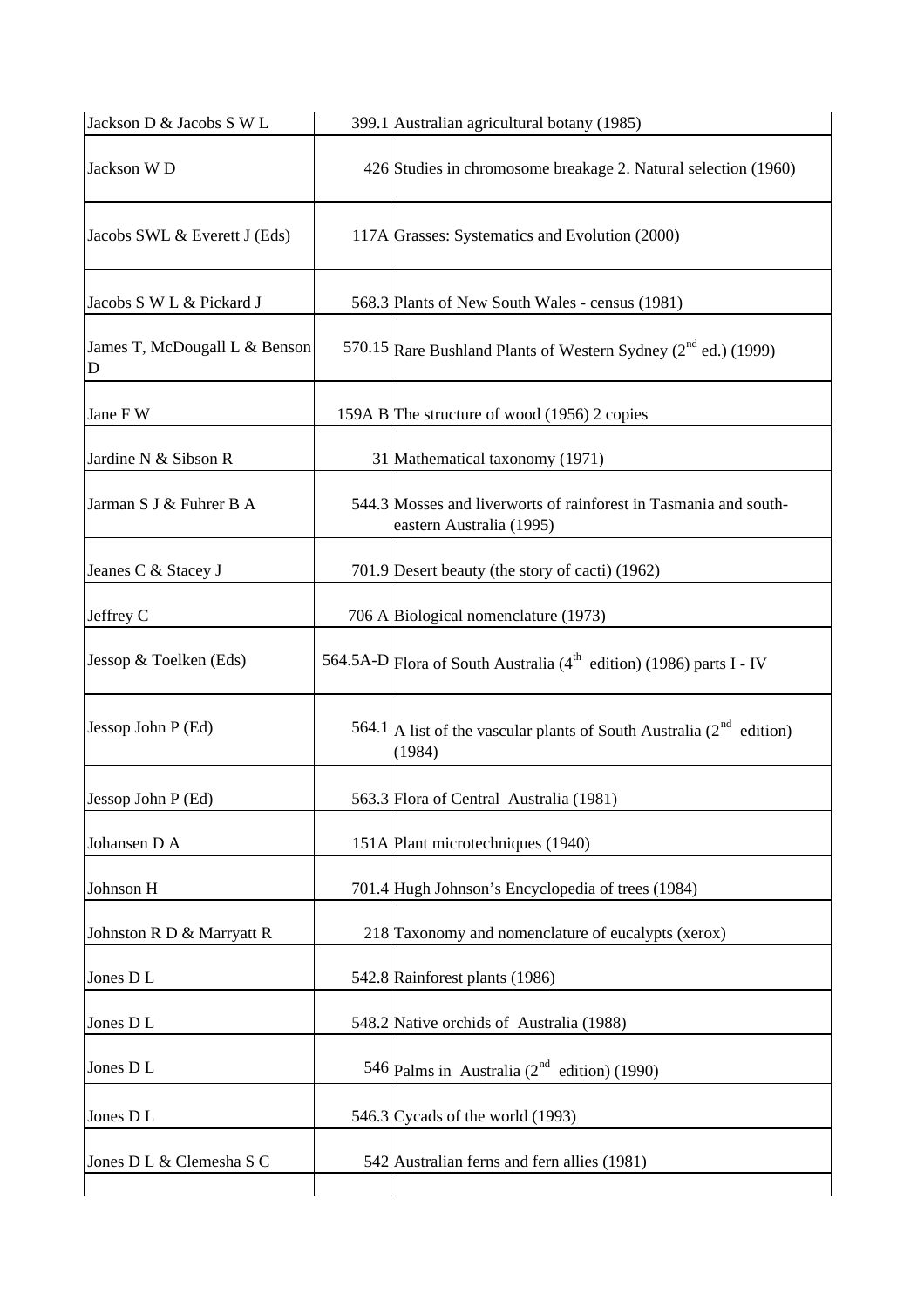| Jones D L & Gray B                  | 551.1 Climbing plants in Australia (1988)                                     |
|-------------------------------------|-------------------------------------------------------------------------------|
| Judd, Campbell, Kellog &<br>Stevens | 96 Plant Systematics: A Phylogenetic Approach (1999)                          |
| Kapetanovic J                       | 413 Taxonomy: art craft or science? (1973) (thesis)                           |
| Kartzoff M                          | 570.9 Nature and a city (1969)                                                |
| Keith D                             | 584.41/1 Ocean Shores to Desert Dunes: The native vegetation of NSW<br>(2004) |
| Keith D                             | 584.41/1 Ocean Shores to Desert Dunes: The native vegetation of NSW<br>(2004) |
| Kelly S                             | 205A B Eucalypts: Vol 1(1969), Vol 2(1978)                                    |
| Kemp B                              | 569.7 Wildflowers of the north coast of NSW (2004)                            |
| Kermack WO & Eggleton P             | 73 The stuff we're made of (1938)                                             |
|                                     |                                                                               |
| Kew Royal Botanic Gardens           | 52 Kew Royal Botanic Gardens                                                  |
| Kew Royal Botanic Gardens           | 53 An illustrated guide (1961)                                                |
| Kew Royal Botanic Gardens           | 54 Souvenir guide                                                             |
| King H J & Burns T E                | 566.2 Wildflowers of Tasmania (1969)                                          |
| Klein R M & Cronquist A             | 21 Significance of thallophyte characteristics (1967)                         |
| Knobloch I W (Ed)                   | 71 Selected botanical papers (1963)                                           |
| Knox B, Ladiges P & Evans B         | 488.3 Biology (1994)                                                          |
| Kodela P G                          | 572.1 List of Fowlers Gap plant specimen collection (1987)                    |
| Kodela P G & Rowe R R M             | 573.2 Survey of vegetation along New Line Road -unpublished-(1990)            |
| Kodela P G                          | 573.1 Vegetation survey: widening of Forest Way -unpublished-(1990)           |
| Kramer & Kozlowski                  | 163 Physiology of trees (1960)                                                |
| Krussman G                          | 338.2 Manual of cultivated conifers (1991)                                    |
| Kubitzki K (Ed)                     | 6 Flowering plants. Evolution and classification (1976)                       |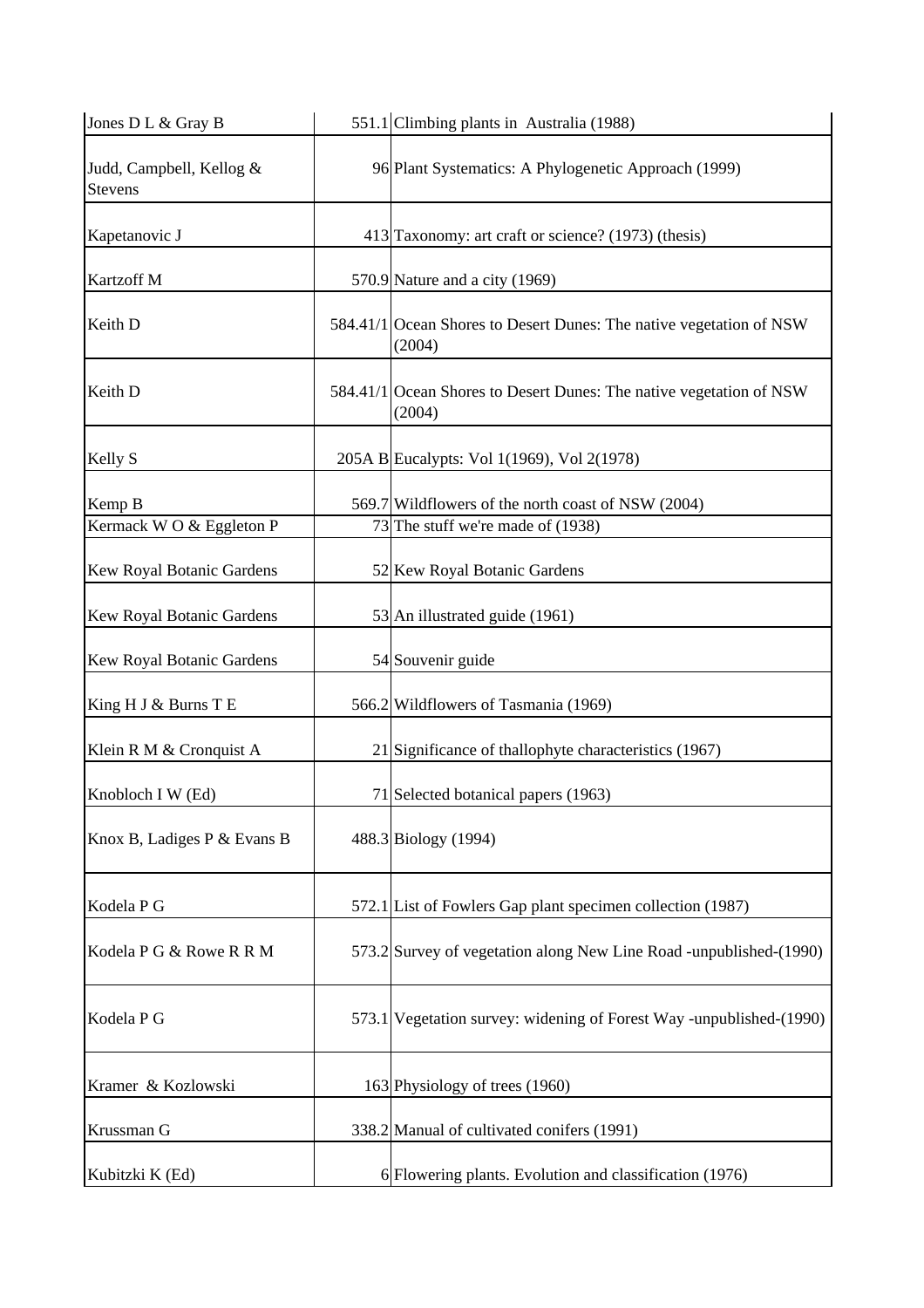| Kull U                              | 417 Evolution (1977)                                                                        |
|-------------------------------------|---------------------------------------------------------------------------------------------|
| Lamb A F A                          | 366 Gmelina arborea (1968)                                                                  |
| Lamb A F A                          | 368 Cedrela odorata (1968)                                                                  |
| Lamb I M                            | 300 Lichens (Scientific American 201) (1959)                                                |
| Lambrechsten N C                    | 547.7 What Grass is That? $(4th$ edition 1992)                                              |
| Lamp C A, Forbes S J & Cade J<br>W  | 547.6 Grasses of temperate Australia(1990)                                                  |
| Land & Water Conservation           | 364.7 Beach dunes: their use and management (1985)                                          |
| Lange M & Hora F B                  | 281 Collins guide to mushrooms and toadstools (1963)                                        |
| Lange M & Hora F B                  | $281A$ Mushrooms and toadstools [Biomed MB589 2/91a] ( $2nd$ edition<br>1965, revised 1967) |
| Langer R H M                        | 130 How grasses grow. $(2^{nd}$ edition) (1979)                                             |
| Lanyon J W                          | 504 A card key to Pinus based on needle anatomy                                             |
| Lassack, E V & Mc Carthy, T         | 404.6 Australian Medicinal Pants (2001)                                                     |
| Lavarack B, Harris W & Stocker<br>G | 548.101 Dendrobium & its relatives (2000)                                                   |
| Law D                               | 393.3 The concise herbal encyclopedia (1973)                                                |
| Lawrence G H M                      | 1 An introduction to plant taxonomy (1955)                                                  |
| Lawrence G H M                      | 14 Taxonomy of vascular plants (1960)                                                       |
| Lazarides M                         | 547.3 The grasses of Central Australia (1970)                                               |
| Lazarides M et al                   | 562.8 A checklist of the flora of Kakadu National Park (1980)                               |
| Lazarides M, Cowley K &<br>Hohnen P | 541.9 CSIRO Handbook of Australian Weeds (1997)                                             |
| Lazarides M & Hince B               | 404.3a CSIRO Handbook of economic plants of Australia (1993)                                |
| Leach W                             | 373 Plant ecology (1963)                                                                    |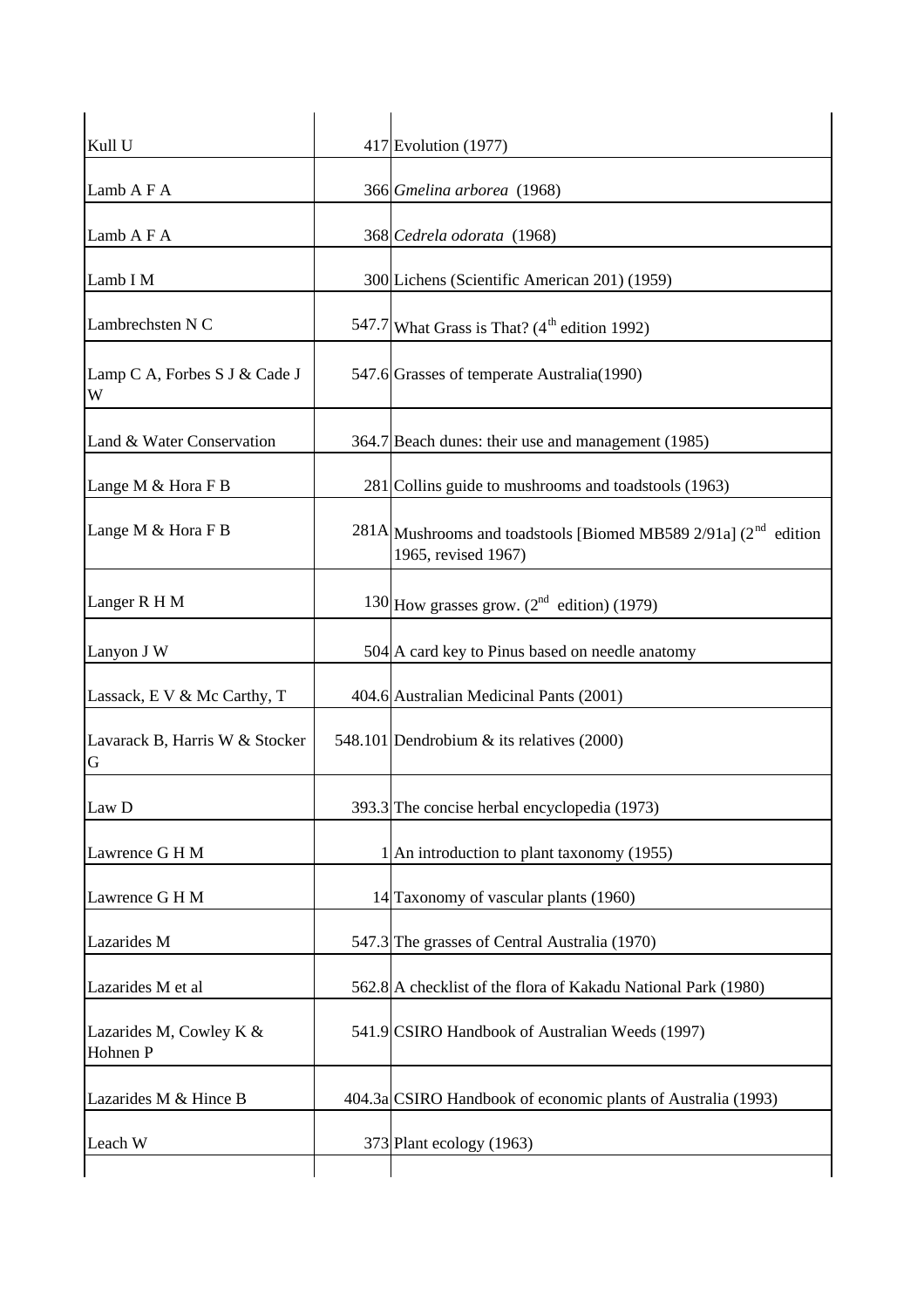| Lee R E                     | 251 Phycology (1980)                                                                                          |
|-----------------------------|---------------------------------------------------------------------------------------------------------------|
| Leedale G F                 | 256 Euglenoid flagellates (1967)                                                                              |
| Leeper G W                  | 364 CSIRO. The Australian environment (1970)                                                                  |
| Leese O & M                 | 701.11 Desert plants, cacti and succulents (1959)                                                             |
| Leigh J & Boden R           | 541.5 Australian flora in the endangered species convention - CITES<br>(1979)                                 |
| Leigh J et al               | 541.4 Rare or threatened Australian plants (1981)                                                             |
| Leigh J, Boden R & Briggs J | 541.4A Extinct and endangered plants of Australia (1984)                                                      |
| Lemmon K                    | 58.1 The golden age of plant hunters (1968)                                                                   |
| Lenhoff E S                 | 485 Tools of biology (1967)                                                                                   |
| Lillesand & Kiefer          | 459.3 Remote sensing and image interpretation (1979)                                                          |
| Lindley J                   | BIOMED The vegetable kingdom $(3rd$ edition) (1853)                                                           |
| Lindley J                   | BIOMED The vegetable kingdom: the structure etc (1853)                                                        |
| Linnaeus C                  | 44 Species Plantarum: a facsimile of the first edition (1753) Vol 1<br>with introduction by W T Stearn (1957) |
| Linnaeus C                  | 45 Species Plantarum: a facsimile of the first edition (1753) Vol II<br>(1957)                                |
| Linnean Society of London   | 420 Proceedings of session 1932-33 part II (pp 49-104)                                                        |
| Linnean Society of NSW      | 364.3A Living in a fire prone environment (Symposium 1995) Proc.<br>Linn. Soc. NSW 116 1996                   |
| Lloyd C G                   | 293.1 Mycological writings vol.3 (1909-1912)                                                                  |
| Lloyd C G                   | 293.2 Mycological writings vol.4 (1913-1916)                                                                  |
| Lloyd C G                   | 293.3 Mycological writings vol.5 (1916-1919)                                                                  |
| Lloyd C G                   | 293.4 Mycological notes vol7 (1922-1925) (1929)                                                               |
| Loiseau J E                 | 172 La Phyllotaxie (1969)                                                                                     |
|                             |                                                                                                               |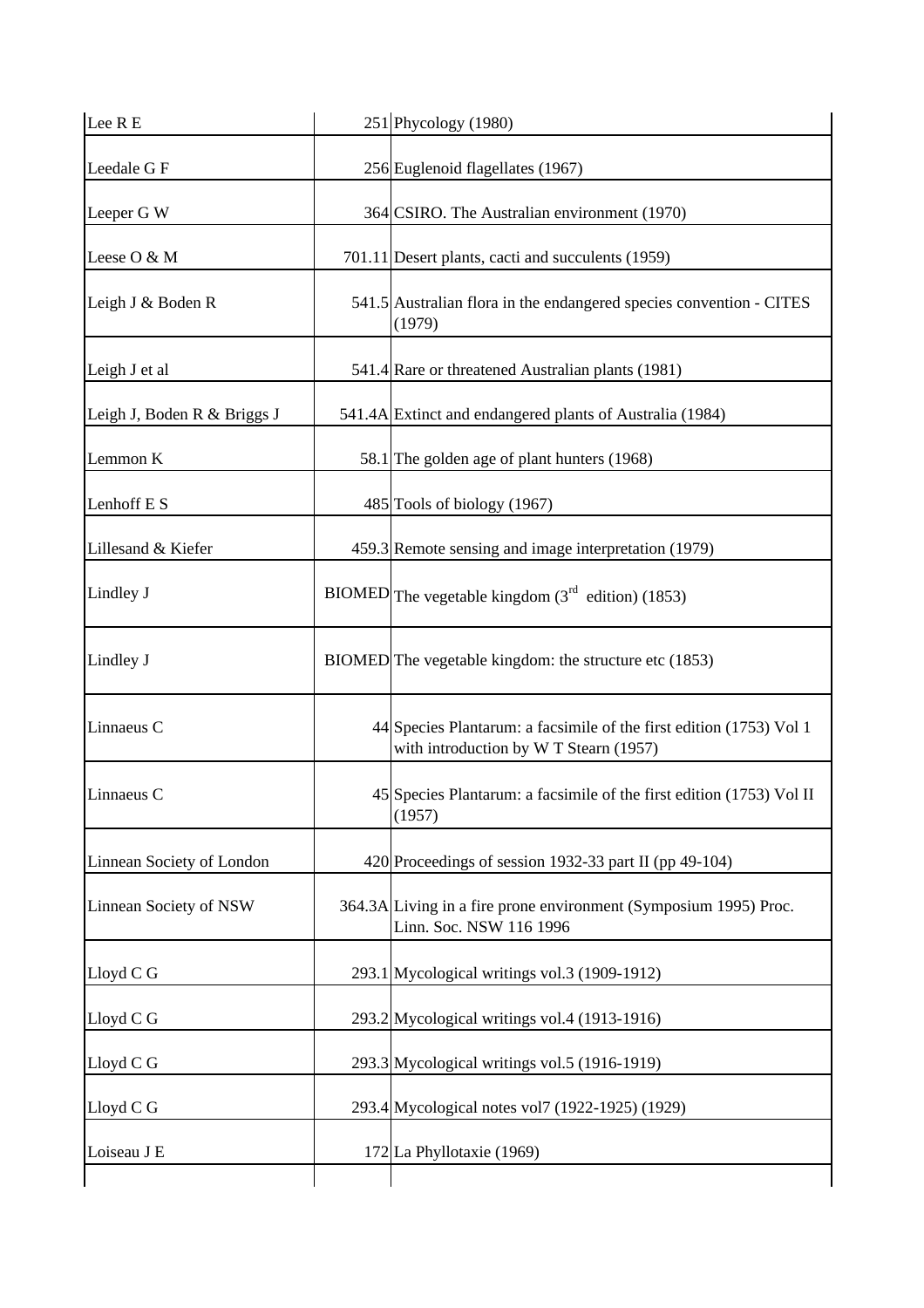| Lowe J & Walker M J C                          | 389.1 Reconstructing quaternary environments (1987)                                            |
|------------------------------------------------|------------------------------------------------------------------------------------------------|
| Lowe T                                         | 403.1 Wild food plants of Australia (1989)                                                     |
| Lowe T                                         | 403.2 Wild food plants of Australia (1991)                                                     |
| Lucas A H S                                    | 263 The seaweeds of South Australia: Part 1 (1936) and Part II<br>$(1947)$ (bound in 1 volume) |
| Lumley P & Spencer R                           | 735 Plant names, a guide to botanical nomenclature (1995)                                      |
| Lyons C P                                      | 509 Trees, shrubs and flowers (1952)                                                           |
| Mabberley DJ                                   | 731 The plant book (1987)                                                                      |
| McArthur K                                     | 561.3 Queensland wildflowers (1959)                                                            |
| McDonald, Isbell, Speight,<br>Walker & Hopkins | 371.1 Australian soil & land survey - field handbook (1984)                                    |
| McKeown K C                                    | 466.1 Insect wonders of Australia (1944)                                                       |
| Macquarie Library                              | 755 Illustrated World Atlas                                                                    |
| McVaugh R, Ross R & Stafleu F<br>A             | 706.1 An annotated glossary of botanical nomenclature (1968)<br>(Regnum vegetabile 56)         |
| Macvicar S M                                   | 303 The students handbook of British hepatics (1960)                                           |
| Maheshwari P & Vasil V                         | 341 Gnetum (1961)                                                                              |
| Maheshwari P (Ed)                              | 180 Recent advances in the embryology of angiosperms (1963)                                    |
| Maiden J H & Betche E                          | 568.2A B A census of the New South Wales plants (1916) (2 copies)                              |
| Maiden J H                                     | 202 A critical revision of the genus Eucalyptus (incomplete)                                   |
| Maiden J R                                     | 64 Sir Joseph Banks                                                                            |
| <b>Maps Div Nat Mapping</b>                    | 753 Gazetteer of Australia 1/250000 map series (1975)                                          |
| Marriott, N & J                                | 551.12 Grassland Plants of South-Eastern Australia (1998)                                      |
| Marsden C                                      | 701.1 Mammillaria (1957)                                                                       |
| Masefield G B et al                            | 403 The Oxford book of food plants (1969)                                                      |
| Mass N                                         | 560.3 Flowers of the Australian Alps (1967)                                                    |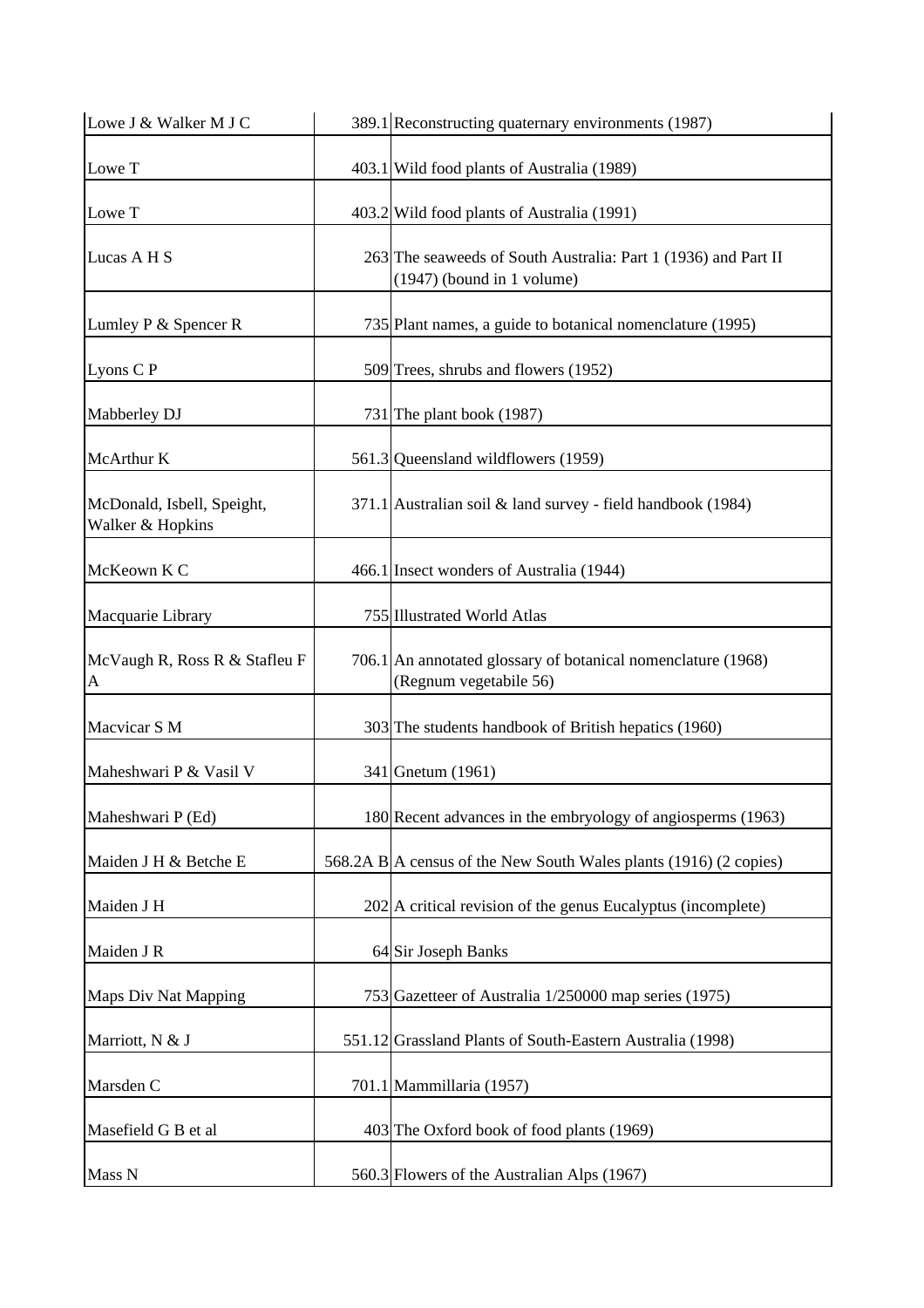| Mass N                                      | 541 17 Australian wildflower magic (1967)                                         |
|---------------------------------------------|-----------------------------------------------------------------------------------|
| Mcclure F A                                 | 129 The Bamboos                                                                   |
| Mccurrach J C                               | 124 Palms of the world (1960)                                                     |
| McGillivray D J & Makinson R<br>$\mathbf O$ | 550.17 Grevillea; Proteaceae (1993)                                               |
| Mckeown K C                                 | 466 Australian insects: an introductory handbook (1944)                           |
| Mclean R C & Ivimey Cook                    | 374 Practical field ecology (1950)                                                |
| Mcluckie J & Mckee H S                      | 344 Australian and New Zealand botany (1954)                                      |
| Mcminn W G                                  | 65 Allan Cunningham, botanist and explorer (1970)                                 |
| Mctaggart A                                 | 398 Plant immigrants and stowaways (1945)                                         |
| Meney K A & Pate J S                        | 548.4 Australian Rushes (1999)                                                    |
| Metcalfe C R & Chalk L                      | 140 Anatomy of the Dicotyledons I (1965)                                          |
| Metcalfe C R & Chalk L                      | 141 Anatomy of the Dicotyledons II (1965)                                         |
| Metcalfe CR                                 | 135 Anatomy of the Monocotyledons I Gramineae (1960)                              |
| Millar A                                    | 536 Orchids of Papua New Guinea (1978)                                            |
| Millett M R O                               | 201 The stomata of <i>Eucalyptus</i> species $(1945)$ (thesis)                    |
| Milne L & M                                 | 482.1 Living plants of the world (1967)                                           |
| Milson J                                    | 561.6 Plant Identification in the Arid Zone (1996)                                |
| Mitchell D.S.                               | 541.1 Aquatic weeds in Australian inland waters (1978)                            |
| Mitchell A & Wilcox D                       | 567.8 Arid shrubland plants of Western Australia $(2^{nd}$ edition) (1994)        |
| Mitchell M                                  | 547.61 Native Grasses, An Identification Guide for Termperate<br>Australia (2002) |
| Moon, Otto & Towle                          | 489.1 Modern biology (1963)                                                       |
| Moore C & Betche E                          | 568.1 Handbook of the flora of New South Wales (1893)                             |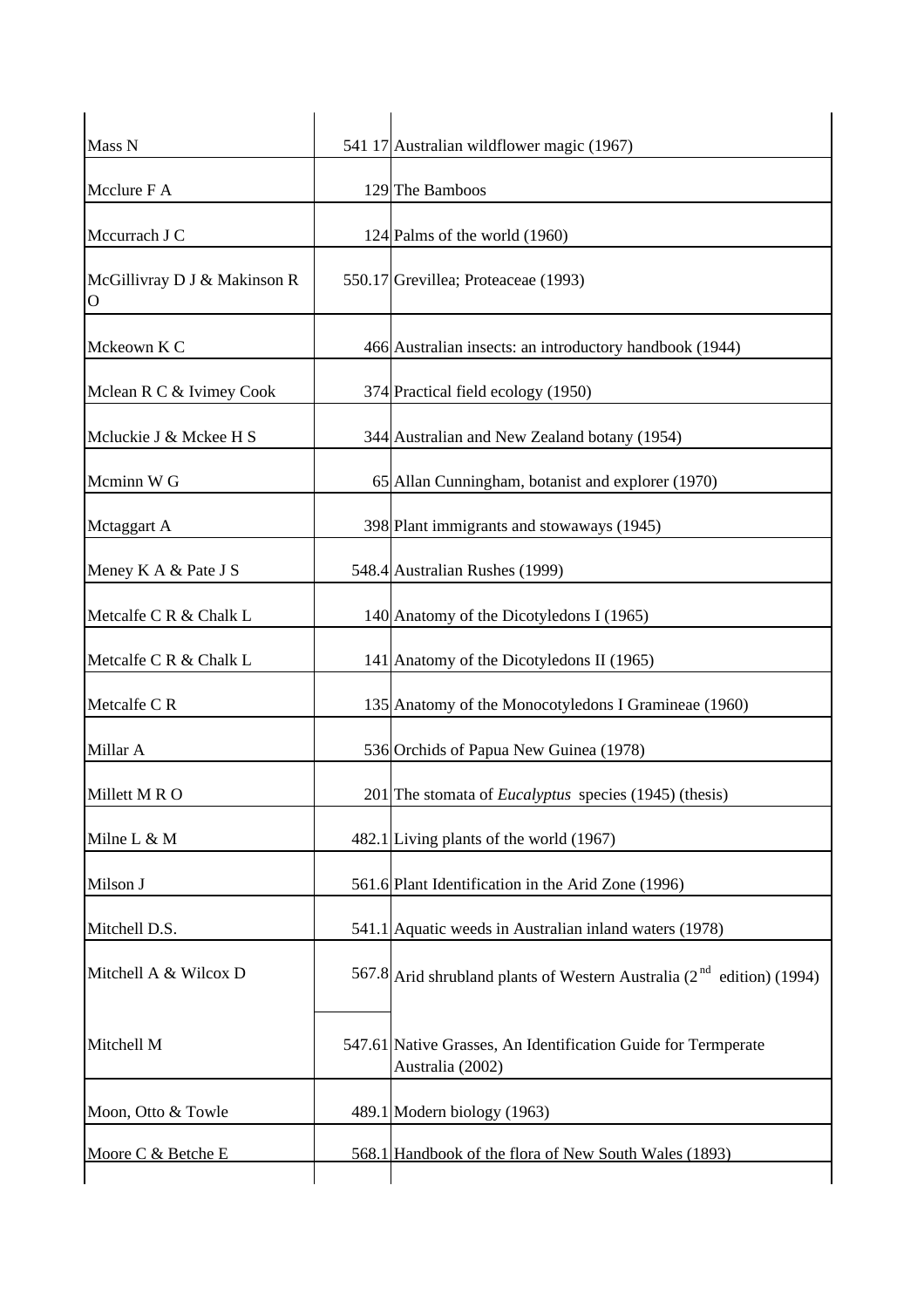| Moore H E Jr & Uhl N W                      | 120 Major trends of evolution in palms                                                                                                                                                     |
|---------------------------------------------|--------------------------------------------------------------------------------------------------------------------------------------------------------------------------------------------|
| Moore H E Jr.                               | 125 An annotated checklist of cultivated palms (1963)                                                                                                                                      |
| Moore H E Jr.                               | 126 The major groups of palms and their distribution (1973)                                                                                                                                |
| Moore L B & Edgar E                         | 537 Flora of New Zealand: Vol 2 (1976)                                                                                                                                                     |
| Morcombe M K                                | 567.6 Australia's western wildflowers (1968)                                                                                                                                               |
| Morcombe & Morcombe                         | 563.1 Wildflowers of the north and centre (1970)                                                                                                                                           |
| Morcombe & Morcombe                         | 569.5 Wildflowers of the east coast (1970)                                                                                                                                                 |
| Morley B D & Toelken H R                    | 551.2 Flowering plants in Australia (1988)                                                                                                                                                 |
| Moroney M J                                 | 460 Facts from figures $(2^{nd}$ edition) (1953)                                                                                                                                           |
| Morris A                                    | 571.1A-C Plant life of the West Darling (1966)                                                                                                                                             |
| Morris C                                    | 541.1 Australian outdoor guides: wildflowers (1961)                                                                                                                                        |
| Morris I                                    | 269 An introduction to the algae (1967)                                                                                                                                                    |
| Morris J G                                  | 478 A biologist's physical chemistry (1968)                                                                                                                                                |
| Muirhead D                                  | 122 Palms                                                                                                                                                                                  |
| Muller W H                                  | 486.1 Botany; a functional approach (1963)                                                                                                                                                 |
| Murray K G (Ed)                             | 560.7 Alpine flowers of the Kosciusko state park (1962)                                                                                                                                    |
| Murty et al (Eds)                           | 166 Advances in plant morphology                                                                                                                                                           |
| Muyt A                                      | 541.8/3 Bush invaders of South-East Australia (2001)                                                                                                                                       |
| <b>National Botanic Gardens</b><br>Canberra | 560.6 Catalogue of the living plants supported by herbarium vouchers<br>(1 <sup>st</sup> edition) (1980)                                                                                   |
| Neve F                                      | 486.2 Botany ( $5^{\text{th}}$ edition) (1957)                                                                                                                                             |
| Nichols D (Ed)                              | 36 Taxonomy and geography (1962)                                                                                                                                                           |
| Nicholson N & H                             | 542.81 Australian Rainforest Plants ( $5th$ edit. 1996)<br>542.82 Australian Rainforest Plants II $(3rd$ edit.1995)<br>542.83 Australian Rainforest Plants III (2 <sup>nd</sup> edit.1994) |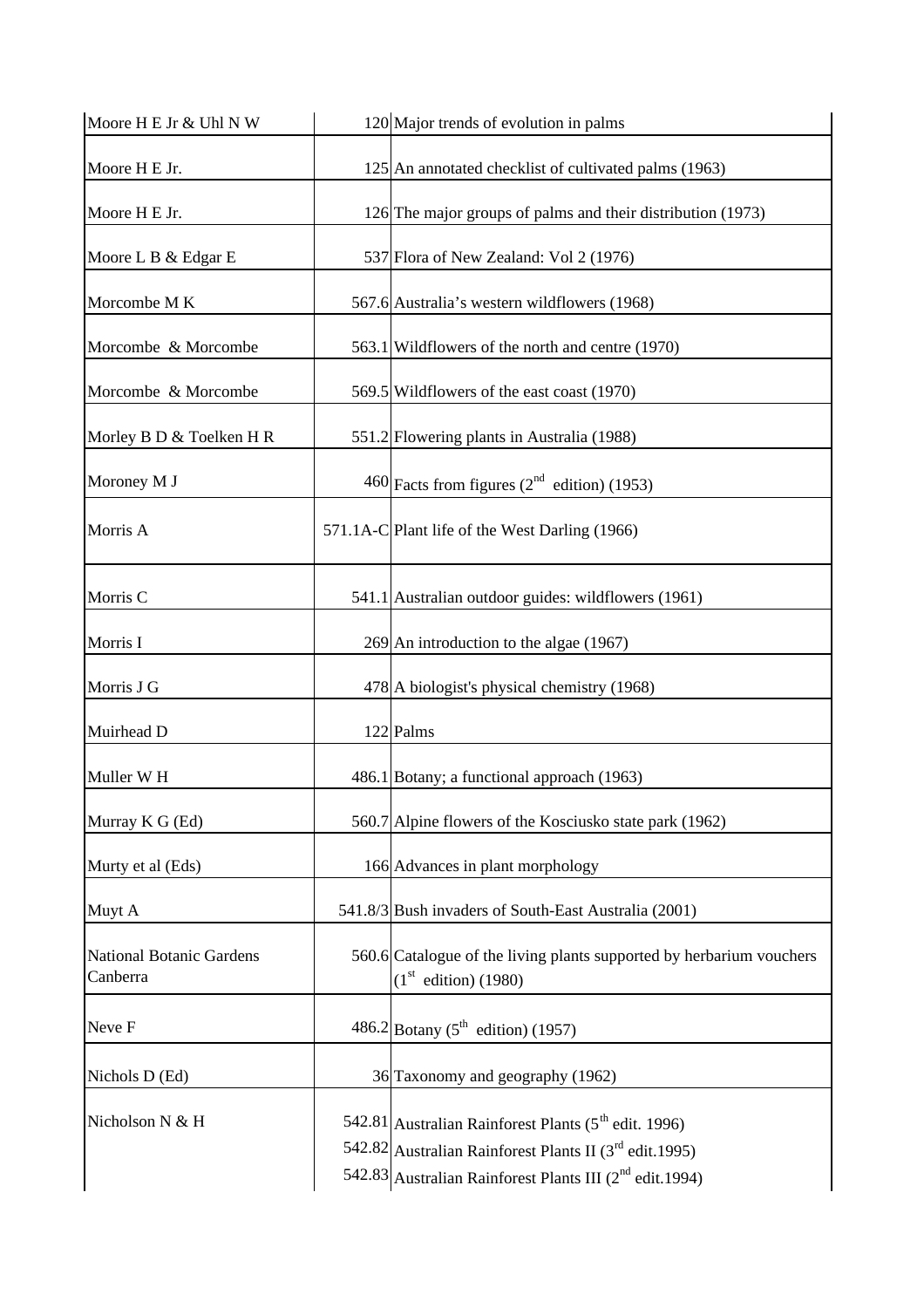|                                              | 542.84 Australian Rainforest Plants IV (1994)<br>542.85 Australian Rainforest Plants V (2000)                 |
|----------------------------------------------|---------------------------------------------------------------------------------------------------------------|
| Northern Territory Botany<br><b>Bulletin</b> | 562.4 Botanical notes from the herbaria of the Northern Territory,<br>Alice Springs & Darwin arid zone (1981) |
| <b>NPWS NSW</b>                              | 384 A guide to rainforests of far north-east NSW                                                              |
| Ntima OO                                     | 365 The Araucarias (1968)                                                                                     |
| Nyholm E                                     | 319.1-4 Moss flora of Fennoscandia: 2: Musci parts 1-4 (1960)                                                 |
| Paczkowska G & Chapman AR                    | 567.1 The Western Australian Flora: A Descriptive Catalogue (2000)                                            |
| Pan Pacific Science Congress                 | 378 Guide book: the Hunter River district excursion (1923)                                                    |
| Parihar N S                                  | 321 Bryophyta (1961)                                                                                          |
| Parihar N S                                  | 332 Introduction to Embryophyta: Vol 2 Pteridophytes (1962)                                                   |
| Parsons & Cuthbertson                        | 541.7 Noxious weeds of Australia (1992)                                                                       |
| Partridge Dallwitz & Watson                  | 600.3 A primer for the delta system on vms, ms-dos & primos $(1986)$                                          |
| Pate J S & McComb A J (Eds)                  | 344.1 The biology of Australian plants (1981)                                                                 |
| Paturi F R                                   | 176 Nature, mother of invention: the engineering of plant life (1976)                                         |
| Pearson S & A                                | 542.9 Rainforest plants of eastern Australia (1992)                                                           |
| Pedley L & Isbell R F                        | 383 Plant communities of Cape York peninsula (1971)                                                           |
| Pedley L                                     | 550.2 Acacias in Queensland (1987)                                                                            |
| Perrin D                                     | 736 Dictionary of botanical names                                                                             |
| Phadebas RAST                                | 404.4 Allergenic Plants                                                                                       |
| Phillips E W J                               | 338.3 Identification of softwoods (1970)                                                                      |
| Phillips R                                   | 521.2 Grasses, ferns, mosses & lichens of Great Britain and Ireland<br>(1980)                                 |
| Phillips W                                   | 291 A manual of the British discomycetes (1887)                                                               |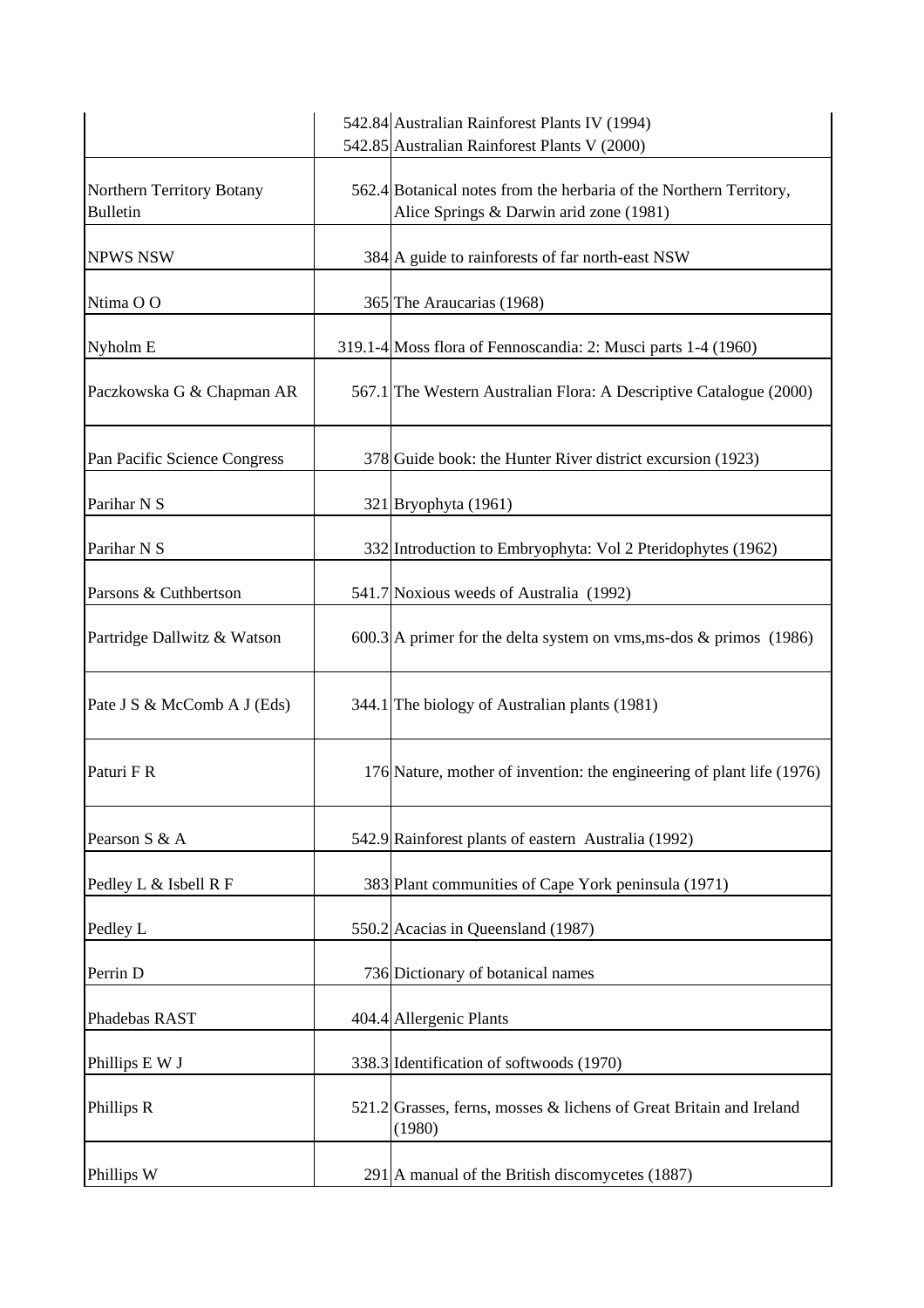| Pirone, Dodge & Rickett                      | 278.2 Diseases & pests of ornamental plants ( $3rd$ edition) (1960)                                                                                                                                                                                                                                                                                                                          |
|----------------------------------------------|----------------------------------------------------------------------------------------------------------------------------------------------------------------------------------------------------------------------------------------------------------------------------------------------------------------------------------------------------------------------------------------------|
| Pinyopusarek K, Turnbull J W,<br>Midgley S J | 225 Recent Casuarina Research and Development: Proceedings of<br>the 3rd International Casuarina Workshop (1996)                                                                                                                                                                                                                                                                             |
| Polunin <sub>N</sub>                         | 360.1 Introduction to plant geography (1960)                                                                                                                                                                                                                                                                                                                                                 |
| Polunin O                                    | 507 Flowers of Europe (1969)                                                                                                                                                                                                                                                                                                                                                                 |
| Popper K R                                   | 479 The logic of scientific discovery (1959)                                                                                                                                                                                                                                                                                                                                                 |
| Porteners M F & Ashby E M                    | 571.5 Plants of Pooncarie and the Willandra Lakes<br>$(1996)$ $\cdots$ $\cdots$ $\cdots$ $\cdots$ $\cdots$ $\cdots$ $\cdots$ $\cdots$ $\cdots$ $\cdots$ $\cdots$ $\cdots$ $\cdots$ $\cdots$ $\cdots$ $\cdots$ $\cdots$ $\cdots$ $\cdots$ $\cdots$ $\cdots$ $\cdots$ $\cdots$ $\cdots$ $\cdots$ $\cdots$ $\cdots$ $\cdots$ $\cdots$ $\cdots$ $\cdots$ $\cdots$ $\cdots$ $\cdots$ $\cdots$ $\$ |
| Porter C L                                   | 4 Taxonomy of flowering plants (1967)                                                                                                                                                                                                                                                                                                                                                        |
| Prescott G W                                 | 252 The algae (1969)                                                                                                                                                                                                                                                                                                                                                                         |
| Prescott G W                                 | 260 Algae of the Western Great Lakes area (1951)                                                                                                                                                                                                                                                                                                                                             |
| Prescott G W                                 | 250.1 How to know the freshwater algae (1964)                                                                                                                                                                                                                                                                                                                                                |
| Pryor L D & Johnson L A S                    | 206 A B A classification of the eucalypts $(1971)$ 2 copies                                                                                                                                                                                                                                                                                                                                  |
| Pryor L D                                    | 214A B Australian endangered species (1981)                                                                                                                                                                                                                                                                                                                                                  |
| Pryor L D                                    | 217 Biology of eucalypts (1976)                                                                                                                                                                                                                                                                                                                                                              |
| Puri et al                                   | 358 Biology of land plants (1974)                                                                                                                                                                                                                                                                                                                                                            |
| Purseglove J W                               | 394.1A B Tropical crops: Monocotyledons: Vols1 & 2 (1972)                                                                                                                                                                                                                                                                                                                                    |
| Purseglove J W                               | 395.1A B Tropical crops: Dicotyledons: Vols1 & 2 (1968)                                                                                                                                                                                                                                                                                                                                      |
| Quarterly Review of Biology                  | 128 A B The monocotyledons (June, Sept 1973)                                                                                                                                                                                                                                                                                                                                                 |
| Radford A E                                  | 013A Fundamentals of plant systematics (1986)                                                                                                                                                                                                                                                                                                                                                |
| Ram H Y M, Shah J J & S                      | 167 Form structure and function in plants (1975)                                                                                                                                                                                                                                                                                                                                             |
| Ramsbottom J                                 | 287 Mushrooms and toadstools; a study of the activities of fungi<br>(1954)                                                                                                                                                                                                                                                                                                                   |
| Ranson F                                     | 522 British herbs (1949)                                                                                                                                                                                                                                                                                                                                                                     |
| Rao C V                                      | 104 Proteaceae (1971)                                                                                                                                                                                                                                                                                                                                                                        |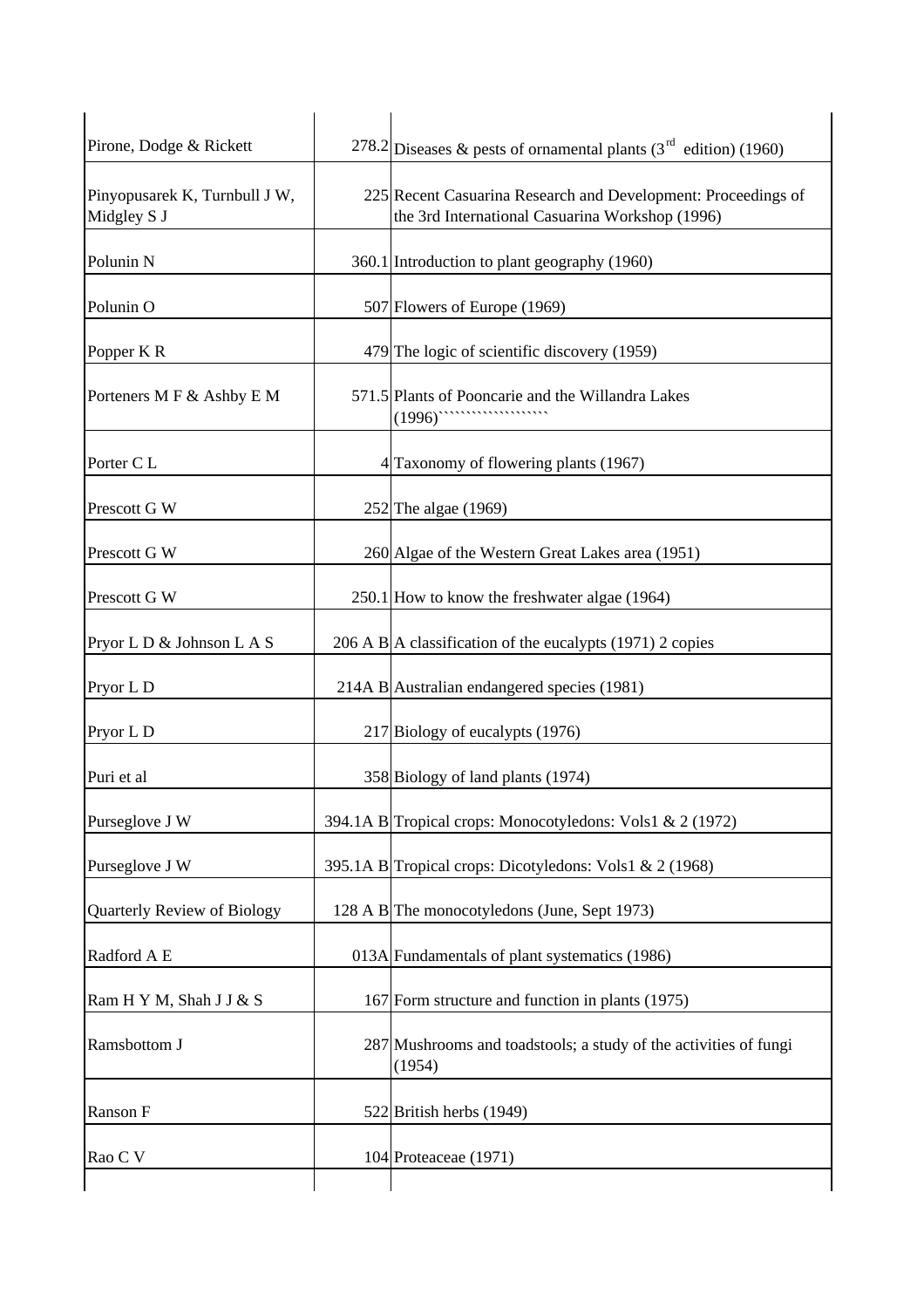| Raven P H & Evert R F | 488 Biology of plants (1976)                                                                                |
|-----------------------|-------------------------------------------------------------------------------------------------------------|
| Raven, Evert & Curtis | 488.1 Biology of plants $(3^{rd}$ edition) (1981)                                                           |
| Ray PM                | 468 The living plant (1963)                                                                                 |
| <b>Readers Digest</b> | 459A-C Library of essential knowledge: Volumes I, II & III (1976) (sent<br>to JCU Cairns 1996)              |
| <b>Readers Digest</b> | 752 Atlas of Australia (1977)                                                                               |
| <b>Readers Digest</b> | 752A Atlas of Australia ( $2nd$ edition) (1994)                                                             |
| <b>Readers Digest</b> | 701.5 Gardeners' encyclopedia of plants & flowers (1992)                                                    |
| <b>Readers Digest</b> | 750.1 Atlas of the World (reprinted & amended 1995)                                                         |
| Recher, Lunney & Dunn | 373.2 A natural legacy: ecology in Australia $(2^{nd}$ edition) (1986)                                      |
| Rendle A B            | 7 The classification of flowering plants: Vol $1(2^{nd}$<br>edition)<br>Gymnosperms & Monocotyledons (1953) |
| Rendle A B            | 007A The classification of flowering plants: Vol 1 $(2^{nd}$ edition) (1967)                                |
| Rendle A B            | <sup>8</sup> The classification of flowering plants: Vol I ( $2nd$ edition) (1930)                          |
| Rendle A B            | 9 The classification of flowering plants: Vol 2 ( $1st$ edition)<br>Dicotyledons (1938)                     |
| Rendle A B            | 10 The classification of flowering plants: Vol 2 ( $1st$ edition)<br>Dicotyledons (1952)                    |
| Rendle A B            | 010A The classification of flowering plants: Vol 2 (1967)                                                   |
| Richards A J (Ed)     | 190 The pollination of flowers by insects (1978)                                                            |
| Richards P            | 313 Mosses (1950)                                                                                           |
| Rick C M              | 100 The tomato (Scientific American) 239(2)                                                                 |
| Ridley M              | 27.2 Evolution and classification (1985)                                                                    |
| Robinson B L          | 533 Flora of the Galapagos islands (1902)                                                                   |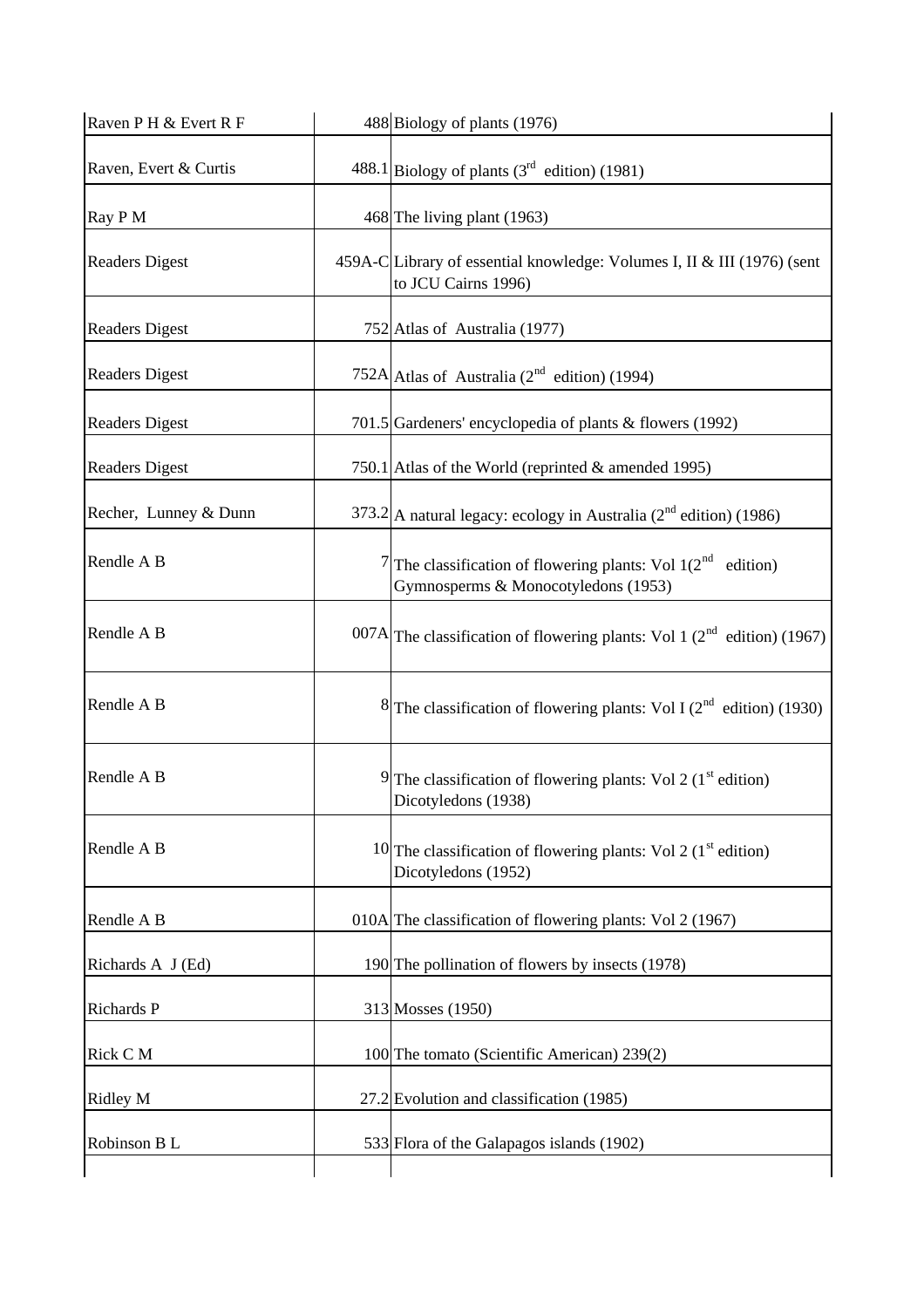| Robinson L                                  | 570.7A-PField guide to the native plants of Sydney (1991) (16 copies)                          |
|---------------------------------------------|------------------------------------------------------------------------------------------------|
| Robinson L                                  | 570.71 Field guide to the native plants of Sydney - 3rd ed. (2003)                             |
| Robson N K B & Cutler D F                   | 165 New research in plant anatomy (1970)                                                       |
| Romanowski N                                | 549.5 Aquatic and Wetland Plants: a field guide for non-tropical<br>Australia (1995)           |
| Rogers F J C                                | 550.1 A field guide to Victorian wattles (1968)                                                |
| Rosengarten F                               | 391 The book of spices (1969)                                                                  |
| Rosser C                                    | 565.4 Wildflowers of Victoria (1967)                                                           |
| Rost, Barbour, Thornton, Weir &<br>Stocking | 488.2 Botany: a brief introduction to plant biology ( $2^{nd}$ edition) (1984)                 |
| Roth I                                      | 152 Fruits of angiosperms (1977)                                                               |
| Rotherham E R et al                         | 569.1A B Flowers and plants of New South Wales and southern<br>Queensland (1975) (2 copies)    |
| Rotterham E.R. et al                        | 565.3 Flowers & plants of Victoria (1968)                                                      |
| Rouleau E                                   | 710 Guide to the generic names appearing in the Index Kewensis<br>(1981) Biomed ref q582 13/46 |
| Round F E                                   | 267 The biology of the algae (1965)                                                            |
| Rowell R J                                  | 702.21 Ornamental Flowering Shrubs in Australia (1991)                                         |
| Rule A                                      | 364.2 Forests of Australia                                                                     |
| Rupp H M R                                  | 548.3A B The orchids of New South Wales (1943) (2 copies)                                      |
| Sabins F F Jr.                              | 459.1 Remote sensing, principles & interpretation (1978)                                       |
| Sainsbury G O K                             | 304 A handbook of the New Zealand mosses (1955)                                                |
| Sainty G R, Abell P & Jacobs<br><b>SWL</b>  | 570.14 Burnum Burnum's Wild Things around Sydney (reprinted 1995)                              |
| Sainty G R & Jacobs S W L                   | 549.1 Water plants in Australia                                                                |
| Sainty G R & Jacobs S W L                   | 549.2 Water plants of New South Wales (1981)                                                   |
| Salmon J T                                  | 538.1 The native trees of New Zealand (1985)                                                   |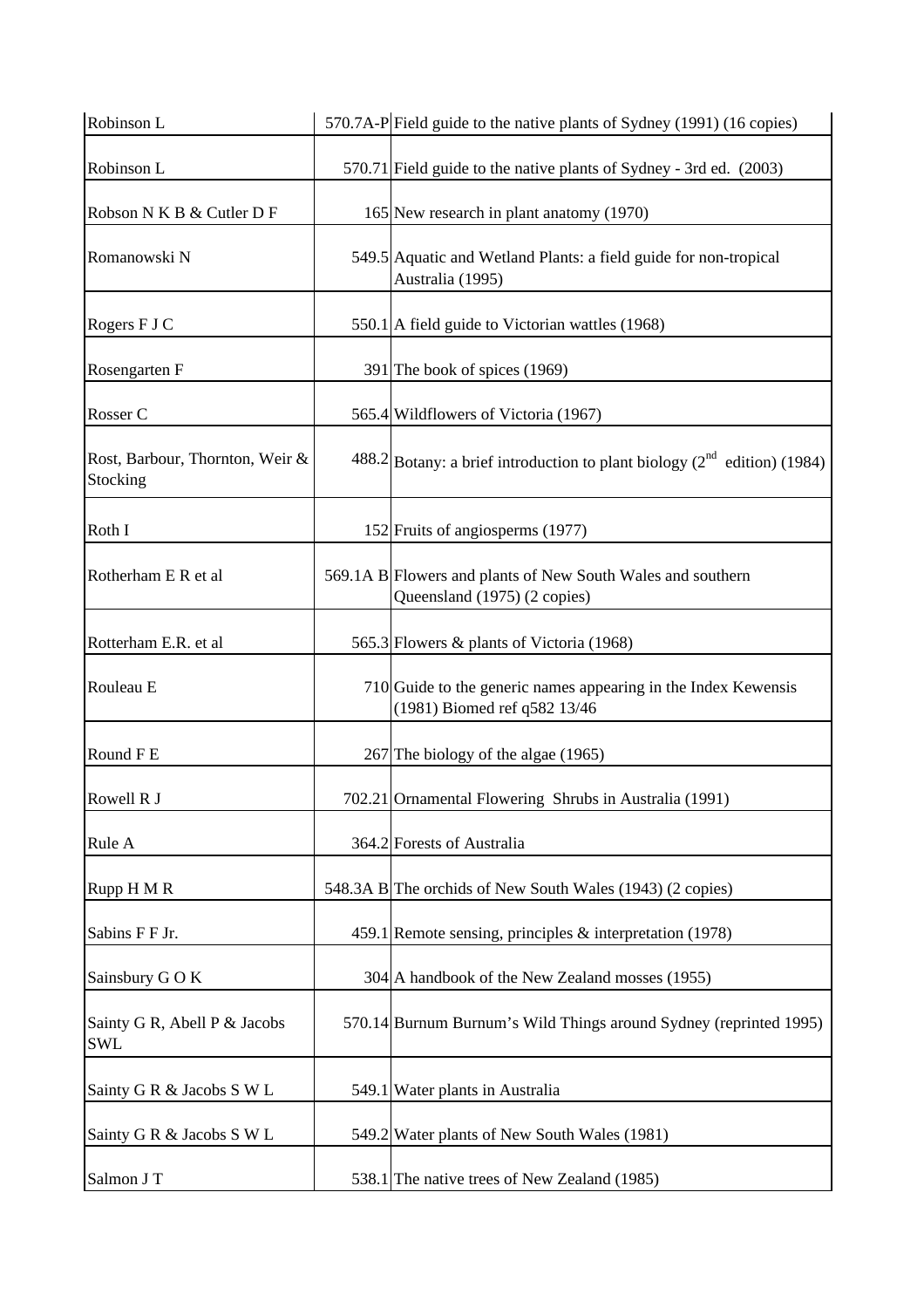| Salter B                | 465.1 Australian native gardens & birds (1969)                                                                                                         |
|-------------------------|--------------------------------------------------------------------------------------------------------------------------------------------------------|
| Salton MRJ              | 286 Microbial cell walls (1960)                                                                                                                        |
| Sass J E                | 151B Botanical microtechniques $(3rd$ edition) (1961)                                                                                                  |
| Saunders E R            | 50 Floral morphology: a new outlook Vol 1 (1937)                                                                                                       |
| Saunders E R            | 51 Floral morphology: a new outlook Vol 2 (1939)                                                                                                       |
| Savile D B O            | 42 Fungi as aids in higher plant classification (1979)                                                                                                 |
| Scagel R F et al        | 355 An evolutionary survey of the plant kingdom (1966)                                                                                                 |
| Scagel R F et al        | 356 Plant diversity (1969)                                                                                                                             |
| Scarth-Johnson V.       | 561.4 Wildflowers of the warm east coast (1967)                                                                                                        |
| Scarth-Johnson V.       | 568.5 Wildflowers of New South Wales (1968)                                                                                                            |
| Schery R W              | 392 Plants for man (1972)                                                                                                                              |
| Schindlmayr A.          | 404.2 Useful plants (1957) (sent to JCU Cairns)                                                                                                        |
| Schoorel A (Ed)         | 179 Proceedings of the international seed testing association (1961)                                                                                   |
| Schuster D              | 701.17 What cactus is that? (1990)                                                                                                                     |
| Schuster R M            | 311 Annotated key the orders families and genera of Hepaticae of<br>America north of Mexico (1958)                                                     |
| Schuster R M            | 312 Annotated key to the orders (1958)                                                                                                                 |
| Schuster R M            | 530 Studies on antipodal hepaticae (1963)                                                                                                              |
| Schuster R M            | 320A The Hepaticae and Anthocerotae of North America east of the<br>hundredth meridian (returned from biomed as surplus to<br>requirements. June 1997) |
| Scott G A M & Stone I G | 544 The mosses of southern Australia (1976), (2 copies) (1 copy sent<br>to JCU Cairns 1996)                                                            |
| Scott G A M             | 544.5 Keys to the liverworts of Victoria                                                                                                               |
| Seidel D                | 525 Heimische pflanzen 1 (1981)                                                                                                                        |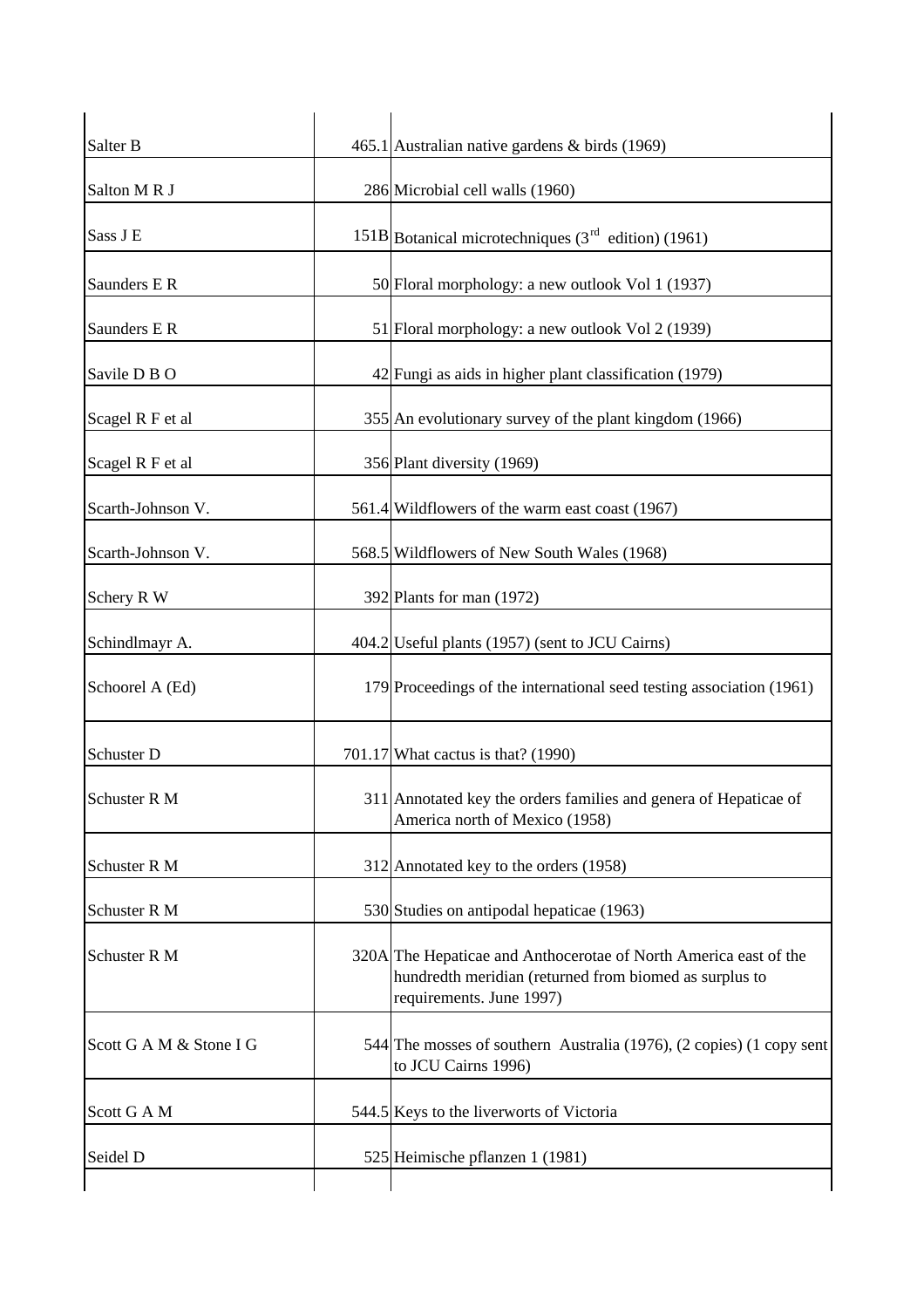| Seidel D                      | 526 Heimische pflanzen 2 (1981)                                                                      |
|-------------------------------|------------------------------------------------------------------------------------------------------|
| Seward A C                    | 325 Plant life through the ages (1941)                                                               |
| Sharpe P                      | 407 A portable strain gauge lysimeter for the measurement of evapo-<br>transpiration (1965) (thesis) |
| Shepherd C J & Totterdell C J | 290.3 Mushrooms & toadstools of Australia (1988)                                                     |
| Shewell-Cooper W E.           | 701.6 The ABC of bulbs $\&$ corms (1948)                                                             |
| Short P S (Ed)                | 539.3 History of systematic botany in Australia (1990)                                               |
| Siegel S M                    | 156 The plant cell wall (1962)                                                                       |
| Silba J                       | 341 A An international census of the Coniferae I (1984)                                              |
| Simpfendorfer KJj             | 542.11 An introduction to trees for south east Australia (1981)                                      |
| Simmons M                     | 550.5A Acacias in Australia: Vol 1 ( $2nd$ edition) (1987)                                           |
| Simmons M                     | 550.5 B Acacias of Australia: Vol 2 (1988)                                                           |
| Simon B K                     | 547 A preliminary checklist of Australian grasses (1978)                                             |
| Simon B K                     | 547A A key to Australian grasses (1990) (sent to JCU Cairns)                                         |
| Simon B K                     | $547B$ A key to Australian grasses (2 <sup>nd</sup> edition) (1993)                                  |
| Sinclair R                    | 372 Some aspects of the energy balance of arid zone plants: Vol 1 &<br>2(1967)                       |
| Skinner et al                 | 277 Molds (1947)                                                                                     |
| Sindel B M                    | 541.8/4 Australian Weed Management Systems (2000)                                                    |
| Smith G M                     | 255 Freshwater algae of the United States (1950)                                                     |
| Smith G M                     | 274 Cryptogamic botany I. Algae and Fungi (1955)                                                     |
| Smith G M                     | 324 Cryptogamic botany 2. Bryophytes and Pteridophytes (1955)                                        |
| Smith G M et al               | $487A B$ A textbook of general botany (4 <sup>th</sup> edition) (1948) (1 copy to JCU<br>Cairns)     |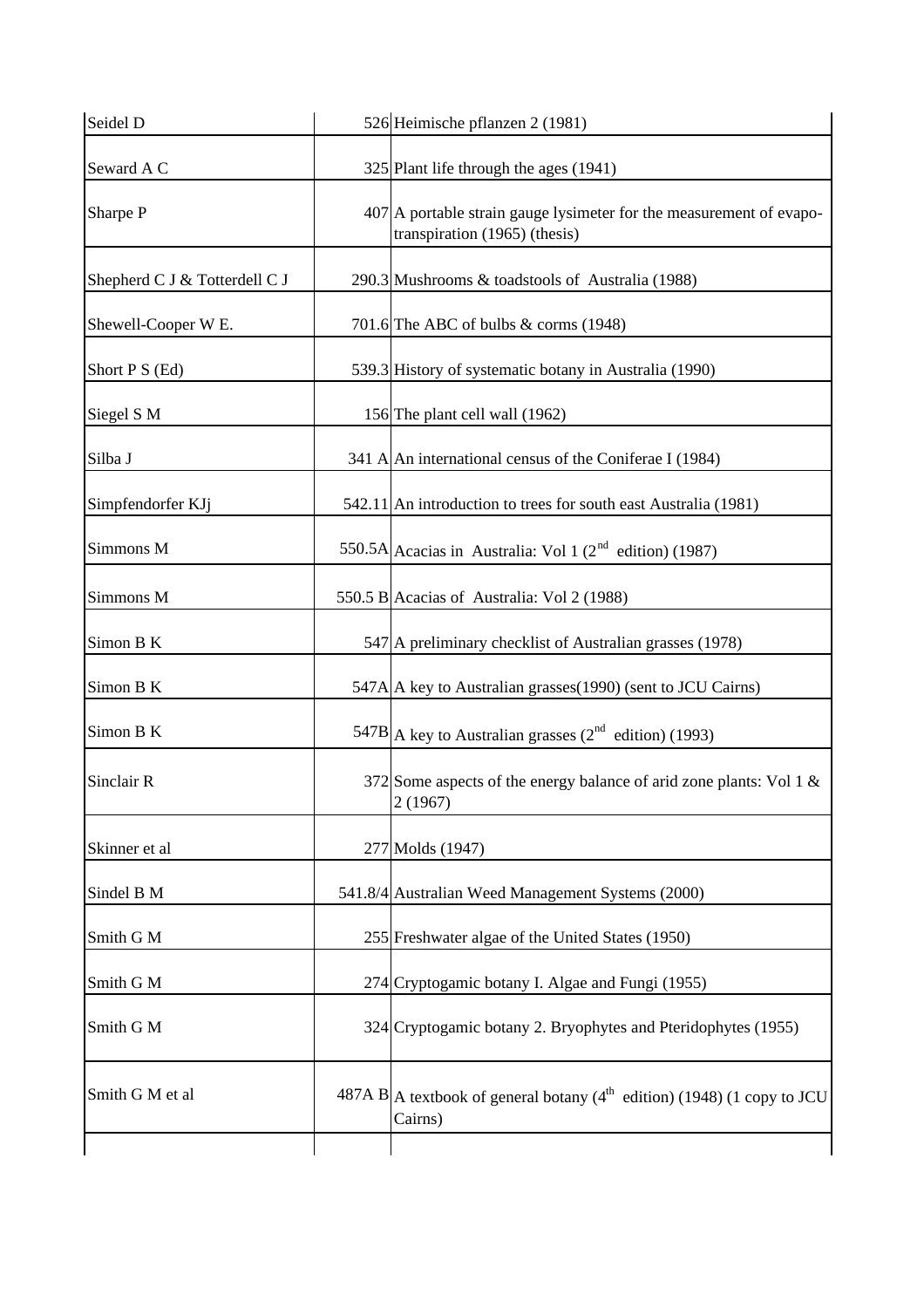| Smith J E                             | 377 A discussion on the terrestrial antarctic ecosystem in Phil Trans<br>Royal Society of London b 252 |
|---------------------------------------|--------------------------------------------------------------------------------------------------------|
| Smith P M                             | 33 The chemotaxonomy of plants (1976)                                                                  |
| Smith W                               | 713 A smaller Latin-English dictionary (1933)                                                          |
| Sokal R                               | 30 Numerical taxonomy (1973)                                                                           |
| Sokal R R & Rohlf F J                 | 461 Biometry (1969)                                                                                    |
| Sokal R R & Sneath P H A              | 29 Principles of numerical taxonomy (1963)                                                             |
| Solereder H & Meyer F J               | 133 Systematic anatomy of the monocotyledons microspermae 1930<br>English translation (1969)           |
| Soueges R                             | 182 A B L' embryologie vegetale; Vol 1 & 2 (1934)                                                      |
| Soueges R                             | 183 Embryogenie et classification (1939)                                                               |
| Spencer R                             | 702.1A Horticultural flora of south-eastern Australia: Vol.1 (1995)                                    |
| Spencer R                             | 702.1B Horticultural flora of south-eastern Australia: Vol.2 (1997)                                    |
| Spencer R                             | 702.1C Horticultural flora of south-eastern Australia: Vol.3 (2002)                                    |
| Spencer <sub>R</sub>                  | 702.1D Horticultural flora of south-eastern Australia: Vol.4 (2002)                                    |
| Sporne KR                             | 340, 340.1 The morphology of gymnosperms (1965), & $2nd$ edition (1974)                                |
| Sporne KR                             | 342 The morphology of angiosperms (1974)                                                               |
| Stace C A                             | 13 Plant taxonomy and biosystematics (1980)                                                            |
| Stace C A                             | 474 A guide to subcellular botany (1963)                                                               |
| Stafleu F A                           | 704 A-G Taxonomic literature vol 1-7 (1967-1988)                                                       |
| Stafleu F A                           | 706 International code of botanical nomenclature (1978)                                                |
| <b>Standing Committee on Forestry</b> | 364.3 Australian bushfire research (19870)                                                             |
| Stanier et al                         | 285 General microbiology ( $2nd$ edition) (1963)                                                       |
| Stanley T D & Ross E M                | 561.2A-C Flora of south-eastern Queensland: Vol 1 (1983) Vol 2 (1986)<br>Vol 3 (1989)                  |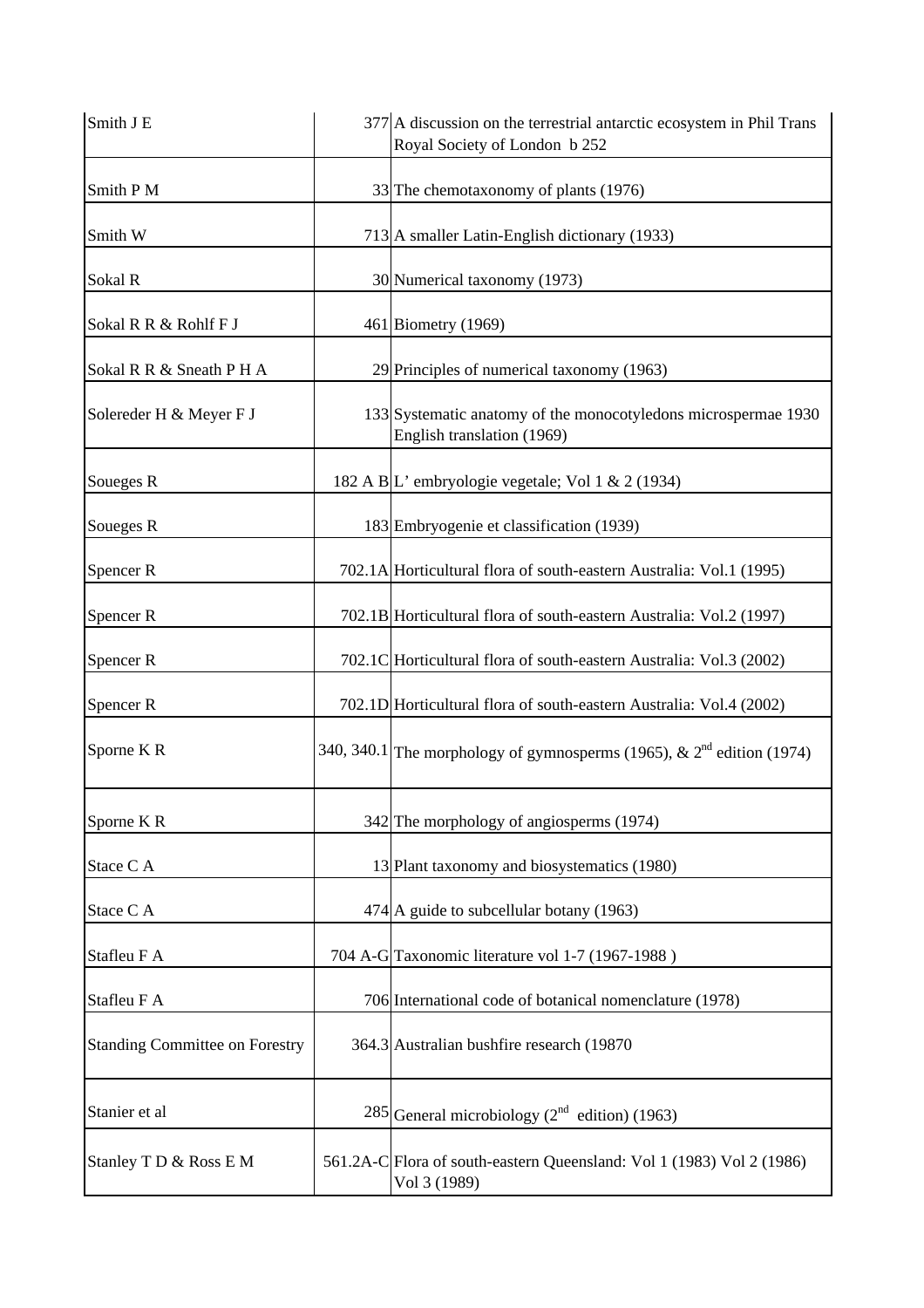| Stead D G                   | 542.6 The tree book (1933)                                                                        |
|-----------------------------|---------------------------------------------------------------------------------------------------|
| Stearn WT                   | 714 Botanical Latin (1966) (sent to JCU Cairns)                                                   |
| Stearn W <sub>tT</sub>      | 734 Botanical Latin $(4^{th}$ edition) 1993                                                       |
| Stebbins GL                 | $22$ Flowering plants; evolution above the species level (1974)                                   |
| Stebbins G L                | 425 Chromosomal evolution in higher plants (1971)                                                 |
| Stebbins G L Jr             | 423 Variation and evolution in plants (1950)                                                      |
| Steeves T A & Sussex I M    | 173 Patterns in plant development (1972)                                                          |
| Stephens C G                | 371 A manual of Australian soils (1953)                                                           |
| Stephens K M & Dowling R M  | 549.21 Wetland Plants of Queensland                                                               |
| Stokoe W J                  | 524 The observers book of trees (1968)                                                            |
| Strafford G A               | 477 Essentials of plant physiology (1965)                                                         |
| Strehler B L                | 467 Time cells and ageing (1962)                                                                  |
| Strohschen B                | 104A Fruit development, Morphology & Anatomy of some Proteaceae<br>(doctoral dissertation) (1985) |
| Stuessy T F                 | 28.1 Plant taxonomy (1990)                                                                        |
| Sulman F                    | 568.8A-C Wildflowers of New South Wales: Vol 1 (2 copies ) (1926), Vol<br>2 (1 copy) (1914)       |
| Swanson CP                  | 469 A B The cell (1961) (1 copy to JCU Cairns)                                                    |
| Sweet m                     | 216 A bibliography of references to eucalypt: Supplement for 1973-<br>1975 (1980)                 |
| Sweet M                     | 339 Pinus radiata a bibliography (1980)                                                           |
| Szczawinski A F & Hardy G A | 529 Guide to common edible plants of British Columbia (1962)                                      |
| Szczawinski A F             | 508 The heather family of British Columbia (1962)                                                 |
| Takhtajan A                 | 23 Flowering plants                                                                               |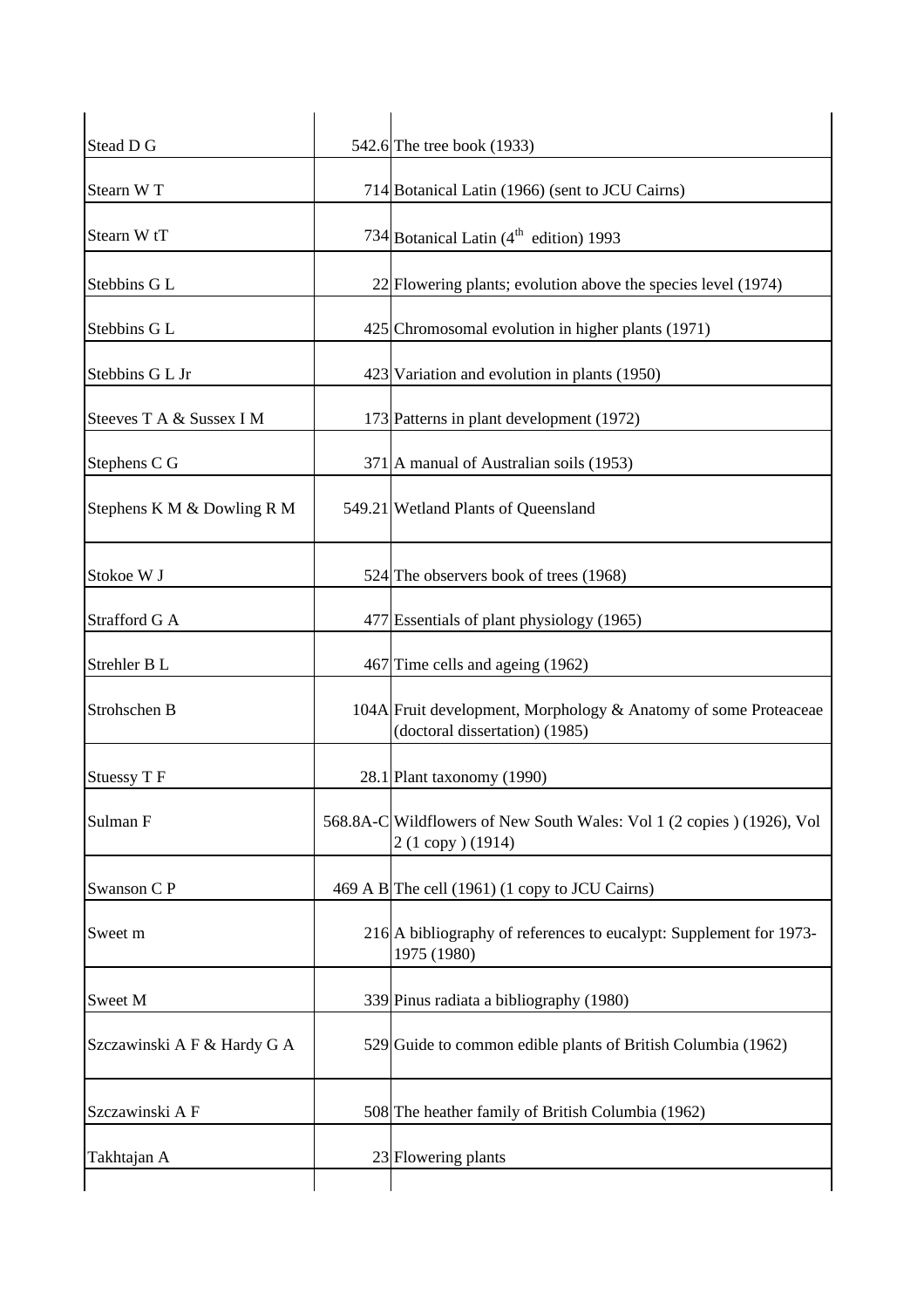| Takhtajan A                 | 40 Die evolution der angiospermen (1959)                                        |
|-----------------------------|---------------------------------------------------------------------------------|
| Tame T                      | 550.11 Acacias of south east Australia (1992)                                   |
| Tansley A G                 | $375$ Introduction to plant ecology ( $2nd$ edition) (1946)                     |
| Taylor G                    | 387 Sydneyside scenery (1970)                                                   |
| Taylor G R                  | 69 The science of life: a pictorial history of biology (1967)                   |
| Taylor T M C                | 528 The lily family of British Columbia (1974)                                  |
| Thom C & Raper K B          | 282 A manual of the Aspergilli (1945)                                           |
| Thonner                     | 503 Key to flowering plants                                                     |
| Tierney H                   | 750 Robinson's world atlas (1969)                                               |
| Tomlinson P B               | 136 Anatomy of the monocotyledons: II Palmae (1961)                             |
| <b>Tomlinson P B</b>        | 137 Anatomy of the monocotyledons: III Commelinales Zingiberales<br>(1969)      |
| Tothill J C & Hacker J B    | 547.4 The grasses of southeast Queensland (1973)                                |
| <b>Trainor F R</b>          | 268 Introductory phycology (1978)                                               |
| Transeau E N                | 271 The Zygnemataceae (1951)                                                    |
| Tribe I                     | 351 The plant kingdom (1970)                                                    |
| Troughton J & Donaldson L   | 168 Probing plant structure (1972)                                              |
| Troughton J H & Sampson F B | 353 Plants (1973)                                                               |
| Turrill W B (Ed)            | 41 Vistas in botany (1959)                                                      |
| Turrill W <sub>B</sub>      | 360 Pioneer plant geography (1953)                                              |
| Tutin T G et al             | 505 Flora Europaea: Vol 1 2 3 -MBQ 581 94/1 - (1964-1972)                       |
| Tyndale-Biscoe H. (Ed)      | 539.1 Australian biologist, Australia's biota & the national interest<br>(1992) |
| <b>Urquhart P</b>           | 702.2 The New Native Garden; Designing with Australian Plants<br>(1999)         |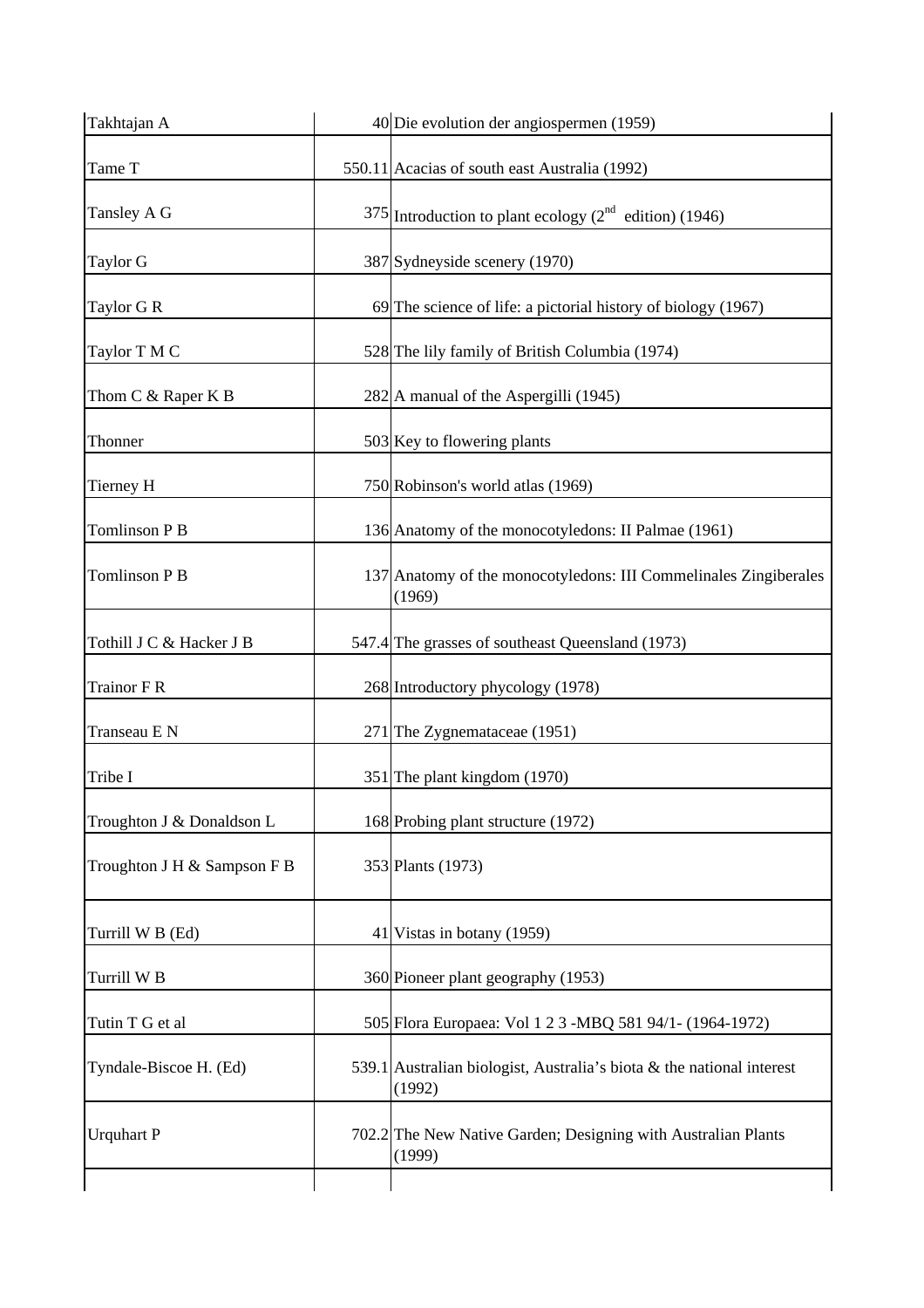| Uggla AHJ                      | 55 Linnaeus at Uppsala                                                                                             |
|--------------------------------|--------------------------------------------------------------------------------------------------------------------|
| Valentine D H (Ed)             | 39 Taxonomy phytogeography and evolultion (1972)                                                                   |
| Van Den Berghen C              | 306 Flore generale de Belgique I Bryophytes (1955)                                                                 |
| Van Der Wijk R                 | 302 Precursory studies on Malaysian mosses: II. A preliminary key<br>(1958)                                        |
| Verdoorn F R                   | 308 Manual of bryology (1932)                                                                                      |
| Von Mueller F                  | BIOMED Select extra-tropical plants (1881)                                                                         |
| Vorster P (Ed.)                | 118 Proceedings of the third international conference on cycad<br>biology (1995)                                   |
| Vorzimmer P J                  | 66 Charles Darwin                                                                                                  |
| Wace N M & Dickson J H         | 531 The terrestrial botany of the Tristan da Cunha Islands (1965)                                                  |
| Wakefield E M                  | 283 The observers book of common fungi (1954)                                                                      |
| Wakefield E M & Dennis R W G   | 283.1 Common British fungi (1950)                                                                                  |
| Wakefield N A                  | 545.4 Ferns of Victoria and Tasmania (1955)                                                                        |
| Wallace B & Srb A M            | 416 Adaptation (1961)                                                                                              |
| Wallace T                      | 402 The diagnosis of mineral deficiencies in plants (1961)                                                         |
| Walsh N G & Entwisle T J (Eds) | 565.3B Flora of Victoria: Vol. 2 (1994)                                                                            |
| Walsh N G & Entwisle T J (Eds) | 565.3C Flora of Victoria: Vol. 3 (1996)                                                                            |
| Walsh N G & Entwisle T J (Eds) | 565.3D Flora of Victoria: Vol. 4 (1999)                                                                            |
| Wannan B S                     | 405A The systematics of the genus <i>Blepharocarya</i> / the genus<br>Limnophila R. Br. in Australia (thesis) 1982 |
| Wardlaw C W                    | 178 Morphogenesis in plants (1952)                                                                                 |
| Watchtower                     | 68 Did man get here by evolution or creation? (1967)                                                               |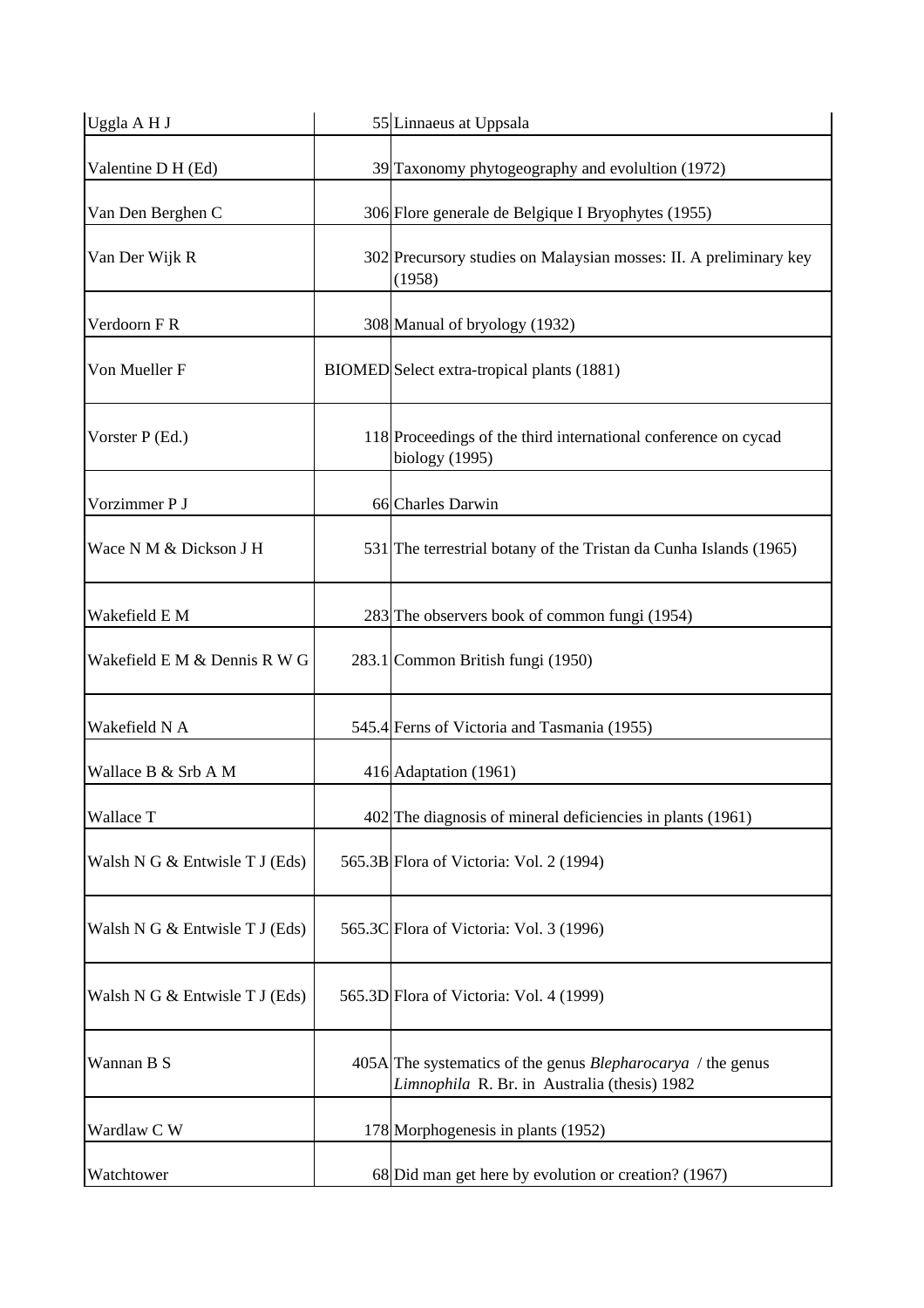| Waterhouse J T (thesis)                  | 406A B Some aspects of the family Xanthorrhoeaceae (1967)                                                      |
|------------------------------------------|----------------------------------------------------------------------------------------------------------------|
| Waterhouse J T                           | 571.3 Plants in the district of Collarenebri $(0)$                                                             |
| Watson E V                               | 322 British mosses and liverworts (1955)                                                                       |
| Watson E V                               | 323 The structure and life of bryophytes (1964)                                                                |
| Watson E V                               | 323 b The structure and life of bryophytes (1968) (sent to JCU Cairns<br>1996)                                 |
| Watson E V                               | 323 c $\Gamma$ The structure and life of bryophytes (1971)                                                     |
| Watson L & Dallwitz M J                  | 547.1 Australian grass genera (1985)                                                                           |
| Watson L & Dallwitz M J                  | 547.2A B Grass genera of the world; computer discs and user manual<br>(1988)                                   |
| Watson L & Dallwitz M J                  | 600.1 The genera of Leguminosae - Caesalpinioideae (1983) computer<br>generated descriptions and keys          |
| Watts D                                  | 390 Principles of biogeography (1971)                                                                          |
| Webb C, Johnson P & Sykes W              | 538.2 Flowering Plants of New Zealand (1990)                                                                   |
| Webb C, Johnson P & Garnock-<br>Jones    | 537c Flora of New Zealand Vol. 4 (1988)                                                                        |
| Weisz P B                                | 489 The science of biology (1959)                                                                              |
| Went F W                                 | 482A B The plants. Time-Life books (1965) (1copy to JCU Cairns 1996)                                           |
| Wheeler D J B et al                      | 547.5 Grasses of New South Wales (1982)                                                                        |
| Wheeler D J B et al                      | 547.5c Grasses of New South Wales 3rd ed (2002)                                                                |
| Wheeler J, Marchant M $&$<br>Lewington M | 567.11a Flora of the South West vol.1 (2002)                                                                   |
|                                          | 567.11b Flora of the South West vol.2 (2002)                                                                   |
| Whibley D J E                            | 550.3 Acacias of South Australia (1980)                                                                        |
| White C T                                | 561.3 Ligneous plants collected for the Arnold Arboretum in North<br>Queensland by S F Kajewski in 1929 (1933) |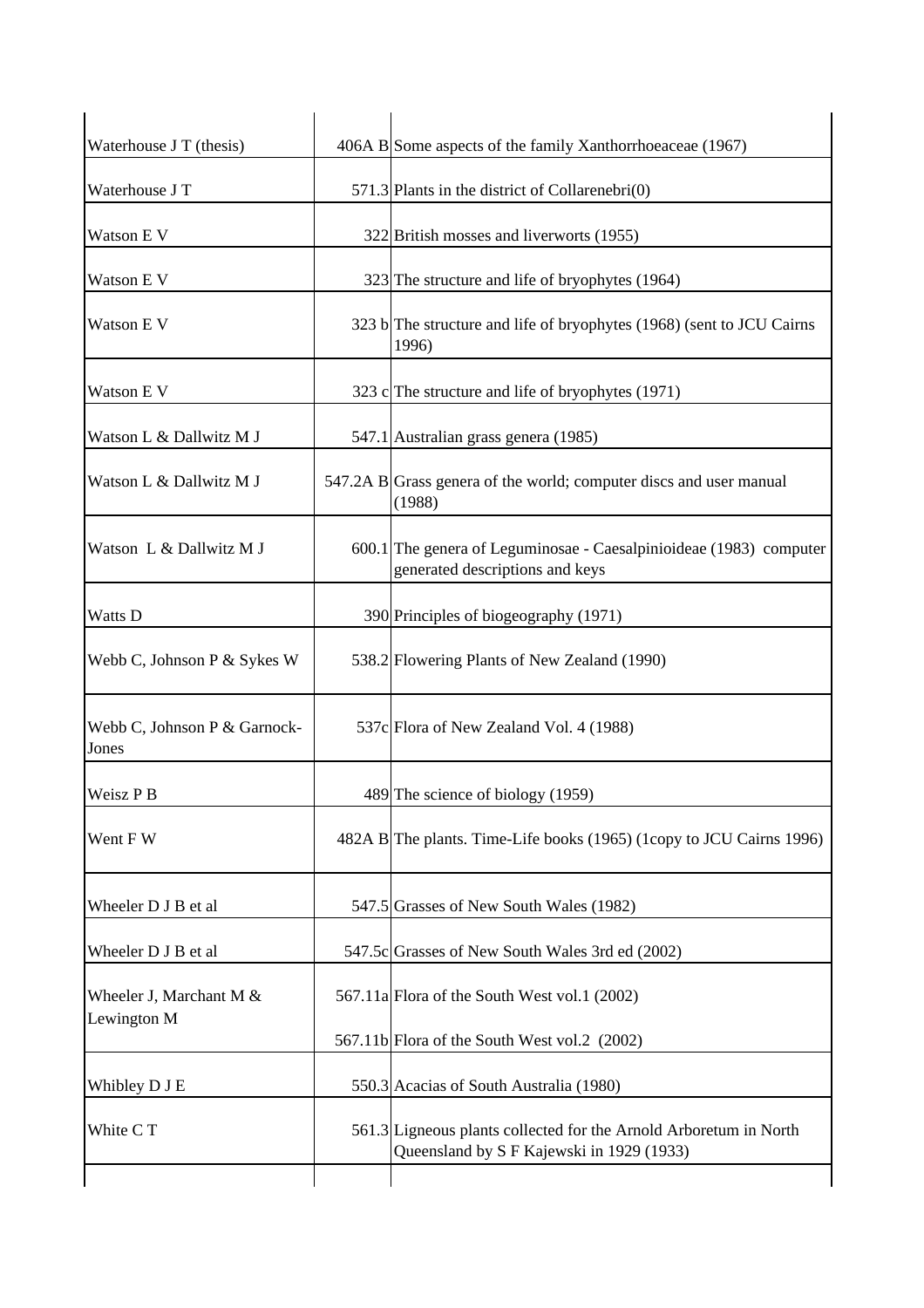| White Mary E              | 325.1 Australia's fossil plants (1988)                                               |
|---------------------------|--------------------------------------------------------------------------------------|
| White Mary E              | 325.2 The greening of Gondwana (1993)                                                |
| White Mary E              | 325.3 After the greening (reprinted 1997)                                            |
| White Mary E              | 325.4 Reading the Rocks (1999)                                                       |
| Whitmore T C              | 538 C Guide to forests of Solomon Islands (1966)                                     |
| Whittet J N               | 541.6B Weeds. A volume in the farmers handbook series (1958)                         |
| Wiersema J H & León B     | 400.1 World Economic Plants, a standard reference (1999)                             |
| Wijk R Van Der            | 544.1 Revision of the genus Dawsonia (1957)                                          |
| Wilcox MD                 | 208.1 A Catalogue of the Eucalypts (1998)                                            |
| Wilkins M                 | 401.1 Plant watching; how plants live, feel and work (1988)                          |
| Williams et al            | 569.2 Trees & shrubs in rainforest of NSW & southern Queensland<br>(1984) (2 copies) |
| Williams J & Woinarski J  | 217.1 Eucalypt ecology: Idividuals to Ecosystems (1997)                              |
| Williams J B & Harden G J | 569.3A-F Rainforest trees and shrubs - a field guide(1979) (1 copy to JCU<br>Cairns) |
| Williams J B & Harden G J | 569.2 A Rainforest climbing plants (1988)                                            |
| Williams J B              | 568.9A-D A checklist of the rainforest flora of NSW (1979)                           |
| Williams J B              | 220 New England Eucalypts, a key to the indigenous species (1982)                    |
| Williams R F              | 174 The shoot apex and leaf growth (1975)                                            |
| Willis J C                | 719 A dictionary of the flowering plants (1948)                                      |
| Willis J C                | 728 A dictionary of flowering plants and ferns (1966)                                |
| Willis J H                | 565.2 A A handbook to plants in Victoria: Vol 1(1967)                                |
| Willis J hH               | 565.2B, C A handbook to plants in Victoria: Vol 2. (1972) (2 copies)                 |
| Wilson E B                | 424 The cell in development $\&$ heredity (1937)                                     |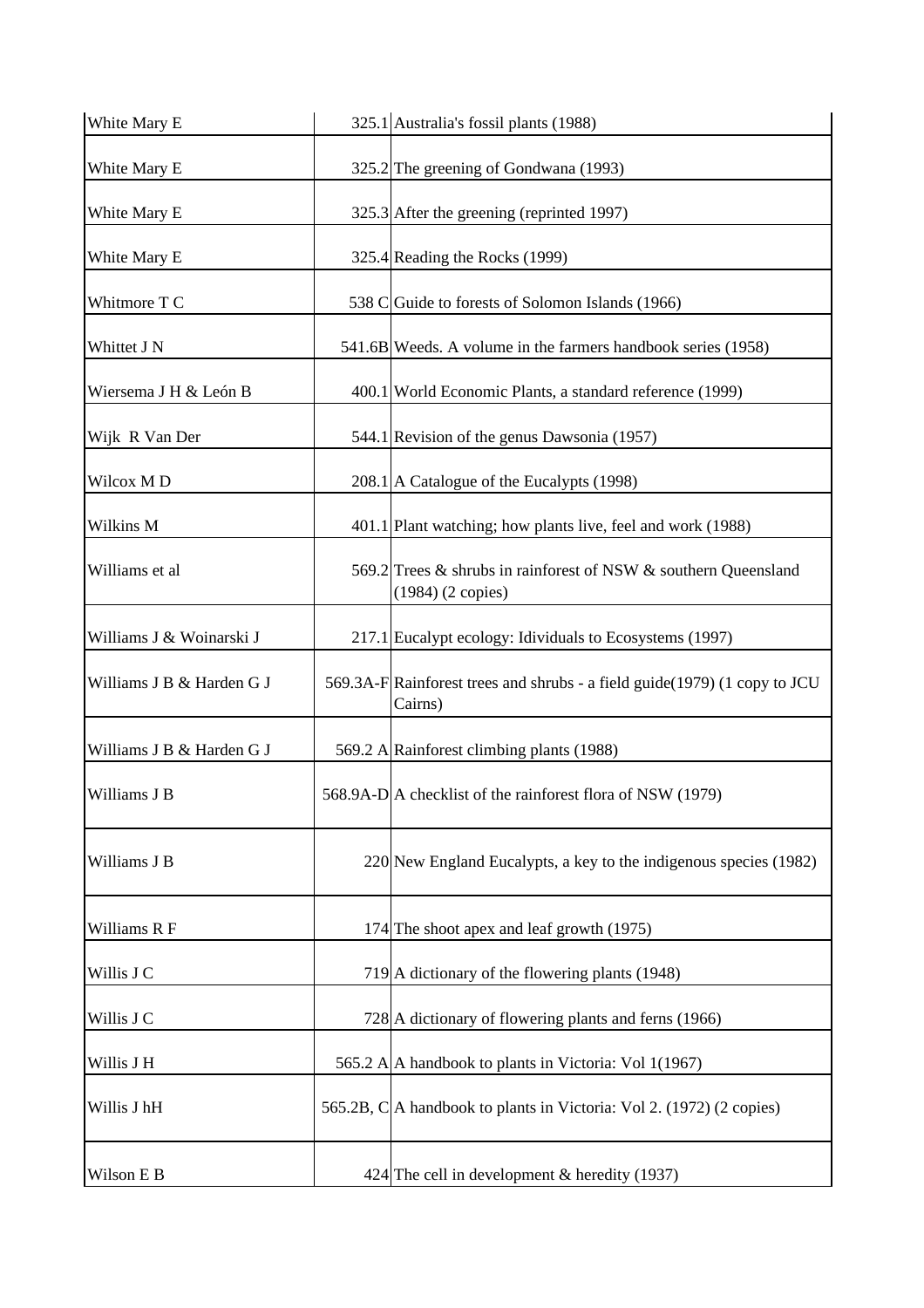| Wilson H <sub>D</sub>                    | 538.5 Wild Plants of Mount Cook National Park, Field Guide (1978)                                          |
|------------------------------------------|------------------------------------------------------------------------------------------------------------|
| Wilson K L & Morrison D A<br>(Eds)       | 117B Monocots: Systematics and Evolution (2000)                                                            |
| Wilson P G (thesis)                      | 405 A taxonomic revision of Metrosidereae (1980)                                                           |
| De Wit H C D                             | 701.5A Plants of the world I (1966)                                                                        |
| De Wit H C D                             | 701.5B Plants of the world II (1967)                                                                       |
| De Wit H C D (Ed)                        | 701.5C Plants of the world III: The lower plants by K B. Boedijn (1968)                                    |
| Wodehouse R P                            | 185 Hay-fever plants (1945)                                                                                |
| Wolf F A & Wolf F T                      | 289A B The Fungi: Vol I & II (1947)                                                                        |
| Wood J G                                 | 574 The vegetation of South Australia (1937)                                                               |
| Woodger J H                              | 75 Biological principles: a critical study (1929)                                                          |
| Woodward M                               | 393.2 Gerard's herball (1964)                                                                              |
| Woolcock D                               | 550.12 Native pea-flowers of Victoria & S E Australia                                                      |
| Worrell E & Sourry L                     | 542.7 Trees of the Australian bush (1967)                                                                  |
| Wrigley J W & Fagg M                     | 541.1 Australian native plants (1979) (sent to JCU Cairns 1996)                                            |
| Wrigley J W & Fagg M                     | 541.1B Australian native plants $(3rd$ edition) (1991)                                                     |
| Wrigley J W & Fagg M                     | 550.6 Banksias, waratahs and Grevilleas and all other plants in the<br>Australian Proteaceae family (1989) |
| Wrigley J W & Fagg M                     | 550.12 Bottlebrushes, paperbarks & tea-trees & all other plants in the<br>Leptospermum alliance (1993)     |
| XIII International Botanical<br>Congress | 380 Field trip 2: Trans-Australia via Northern Australia (1981)                                            |
| XIII International Botanical<br>Congress | 381 Field trip 16: Central coast and highlands (1981)                                                      |
| Young T                                  | 290.6 Common Australian fungi (1994)                                                                       |